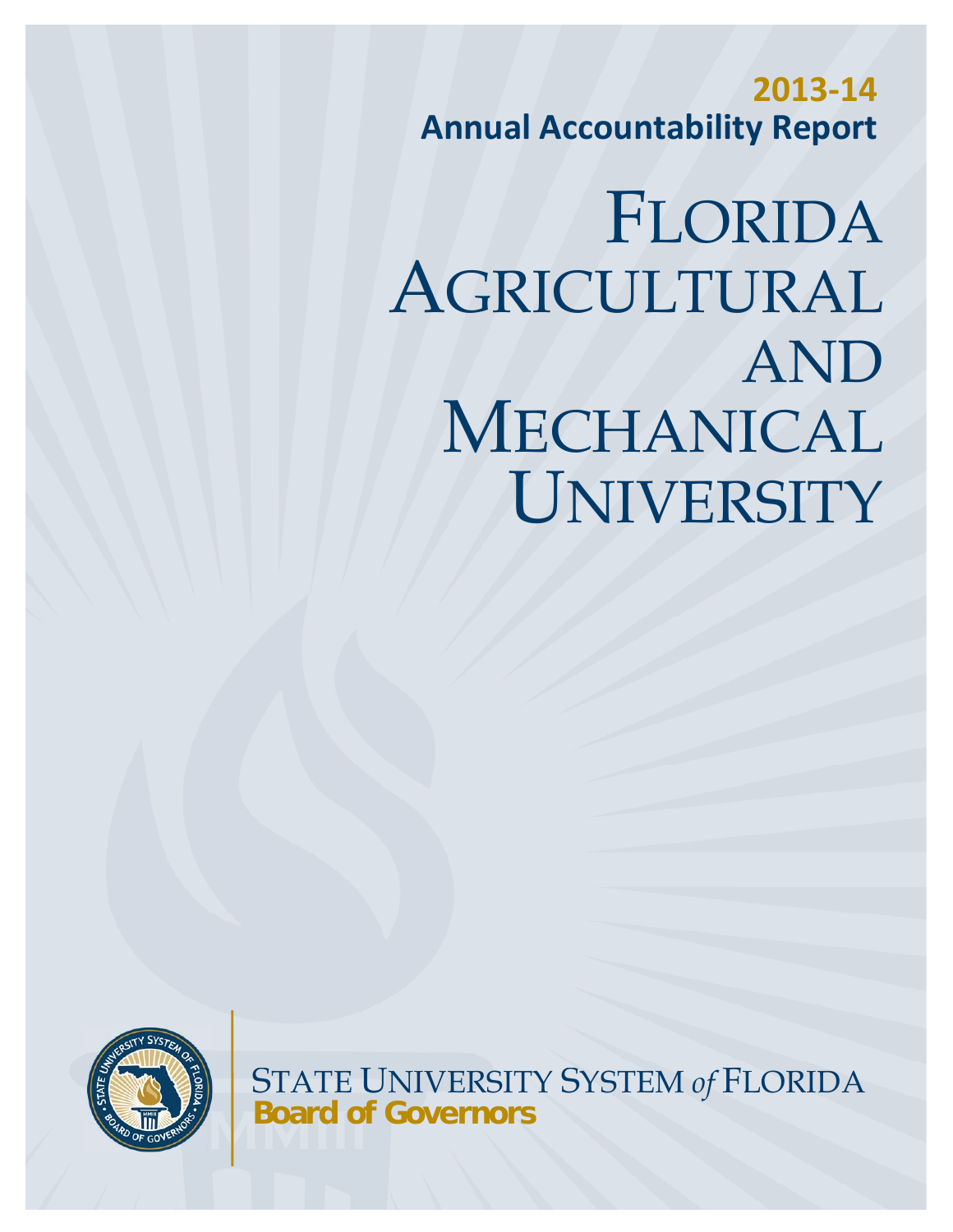

FLORIDA A&M UNIVERSITY

APPROVED BY BOT 1‐14‐2015

# TABLE OF CONTENTS

### **EXECUTIVE SUMMARY**

| <b>DASHBOARD</b>        | $p. \, 2$   |
|-------------------------|-------------|
| <b>KEY ACHIEVEMENTS</b> | p.5         |
| NARRATIVE               | $p_{\cdot}$ |

#### **DATA TABLES**

| <b>SECTION 1. FINANCIAL RESOURCES</b>      | p. 16 |
|--------------------------------------------|-------|
| SECTION 2. PERSONNEL                       | p. 20 |
| <b>SECTION 3. ENROLLMENT</b>               | p. 21 |
| <b>SECTION 4. UNDERGRADUATE EDUCATION</b>  | p. 25 |
| <b>SECTION 5. GRADUATE EDUCATION</b>       | p. 34 |
| SECTION 6. RESEARCH & ECONOMIC DEVELOPMENT | p. 37 |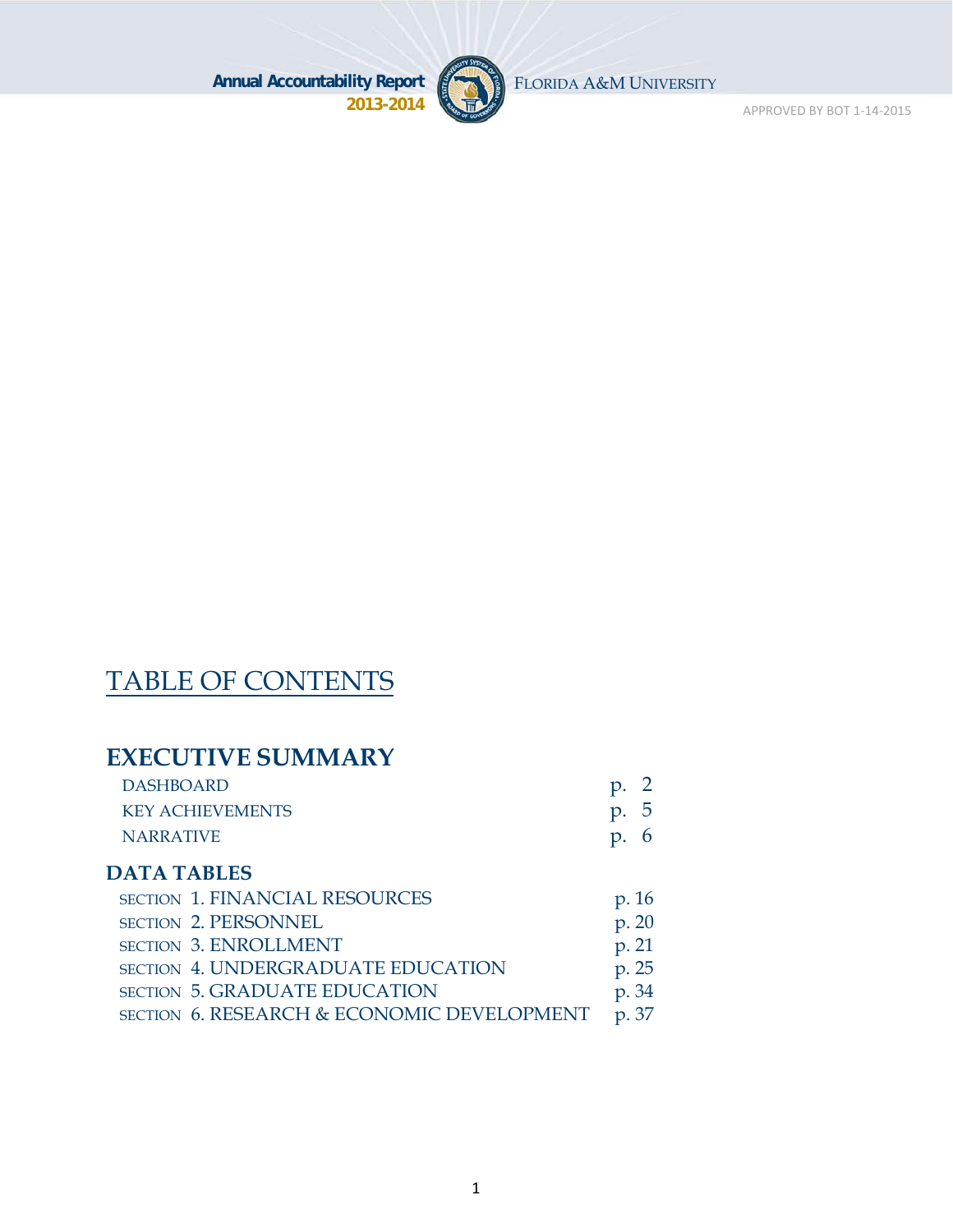

FLORIDA A&M UNIVERSITY

APPROVED BY BOT 1‐14‐2015

# Dashboard

| <b>Headcount</b><br><b>Enrollments</b> | Fall<br>2013 | $\frac{9}{6}$<br><b>Total</b> | 2012-2013<br>% Change | <b>Degree Programs Offered</b>         |       |               |                               | <b>2012 Carnegie Classifications</b> |
|----------------------------------------|--------------|-------------------------------|-----------------------|----------------------------------------|-------|---------------|-------------------------------|--------------------------------------|
| <b>TOTAL</b>                           | 10,738       | 100%                          | $-11%$                | 95<br><b>TOTAL</b> (as of Spring 2014) |       | Basic:        | Doctoral/Research             |                                      |
| White                                  | 525          | 5%                            | $-13%$                | <b>Baccalaureate</b>                   |       | 52            |                               | <b>Universities</b>                  |
| Hispanic                               | 514          | 2%                            | $-6%$                 | 28<br>Master's                         |       | Undergraduate | Professions plus arts &       |                                      |
| <b>Black</b>                           | 9.711        | 90%                           | $-11%$                | <b>Research Doctorate</b>              |       | 12            | Instructional Program:        | sciences, some graduate              |
| <b>Other</b>                           | 288          | 3%                            | $1\%$                 | <b>Professional Doctorate</b>          |       | 3             | <b>Graduate Instructional</b> | Doctoral, professions                |
| <b>Full-Time</b>                       | 9,572        | 89%                           | $-11%$                | <b>Faculty</b>                         | Full- | Part-         | Program:                      | dominant                             |
| Part-Time                              | 1,166        | 11%                           | $-7%$                 | (Fall 2013)                            | Time  | <b>Time</b>   | Size and Setting:             | Large four-year,                     |
| Undergraduate                          | 8,819        | 82%                           | $-11%$                | <b>TOTAL</b>                           | 550   |               |                               | highly residential                   |
| Graduate                               | 1.779        | 17%                           | $-10%$                | Tenure & Ten. Track                    | 388   | $\theta$      | Community                     |                                      |
| Unclassified                           | 140          | 1%                            | $-5%$                 | Non-Tenured Faculty                    | 162   |               | Engagement:                   | n/a                                  |

#### **DEGREE PRODUCTIVITY AND PROGRAM EFFICIENCY**





**Graduate Degrees Awarded**

**2009-10 2013-14**

**Master's Doctoral**







0 50 100



Note\*: 2014 data is preliminary until March 1st.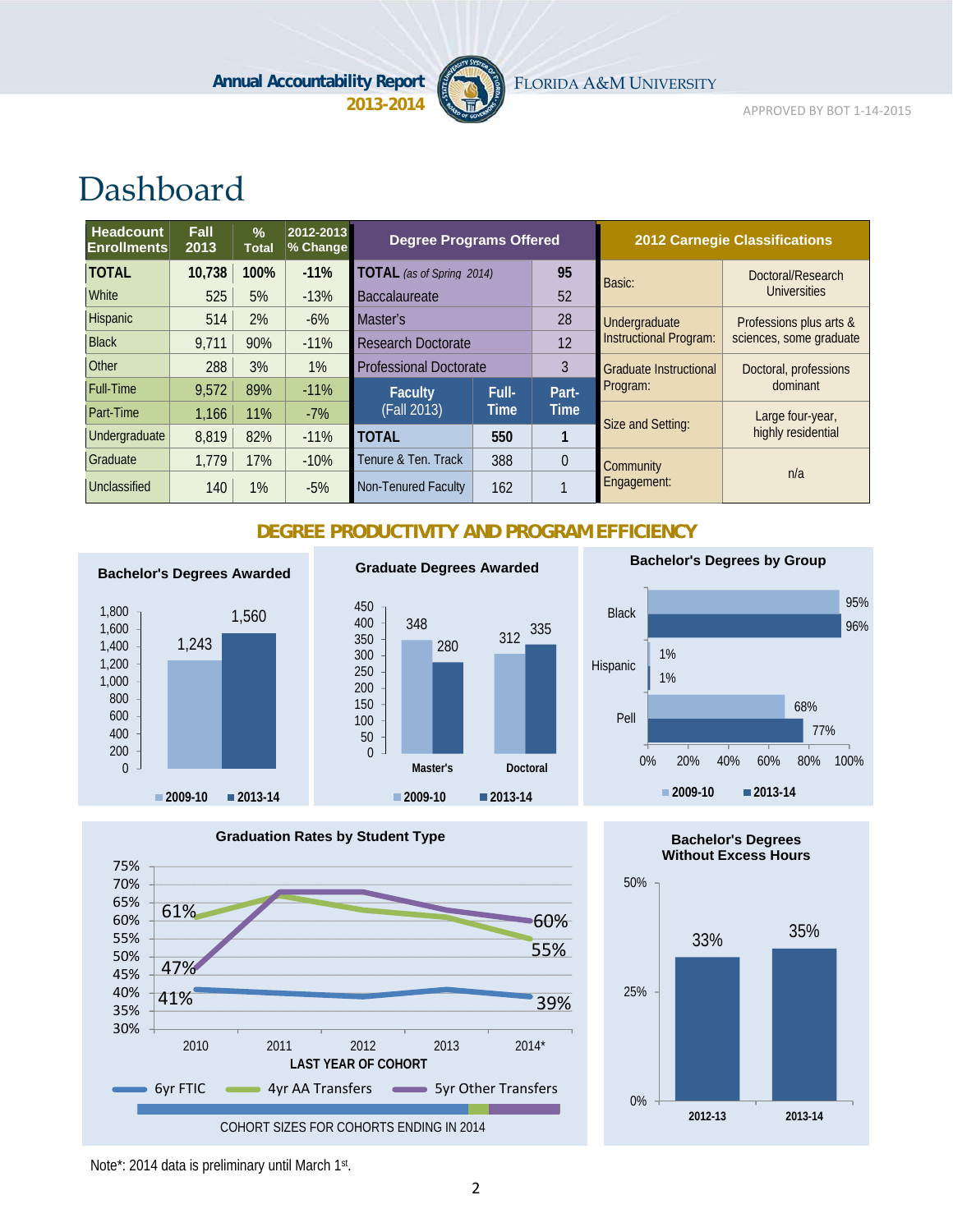

FLORIDA A&M UNIVERSITY

APPROVED BY BOT 1‐14‐2015

# Dashboard



#### **DEGREES AWARDED IN PROGRAMS OF STRATEGIC EMPHASIS**

Note: The Programs of Strategic Emphasis were revised by the Board of Governors (11/2013), these graphs report the new categories.



#### **RESEARCH AND COMMERCIALIZATION ACTIVITY**



#### **RESOURCES**



Note: Tuition is the appropriated budget authority, not the amount actually collected. This tuition data includes state supported financial aid and does not include noninstructional local fees. State includes General Revenues, Lottery and Other Trust funds (i.e., Federal Stimulus for 2010-11 and 2011-12 only). Student FTE are actual (not funded) and based on the national definition.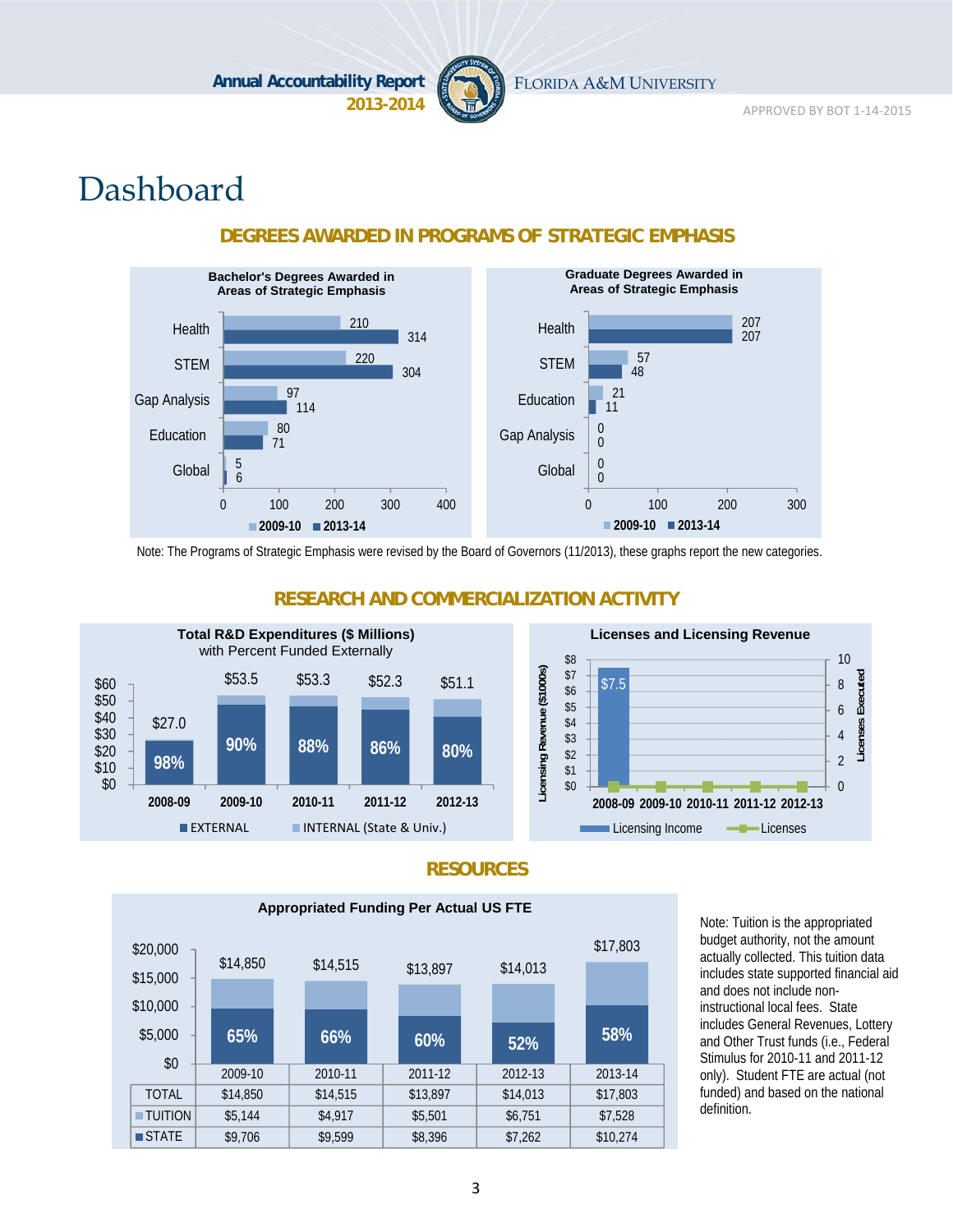

FLORIDA A&M UNIVERSITY

APPROVED BY BOT 1‐14‐2015

# Dashboard

#### **POST-GRADUATION METRICS**



Notes: Percentages are based on the number of recent baccalaureate graduates who are either employed full-time in Florida (based on FETPIP data) or continuing their education in the U.S. (based on the National Student Clearinghouse data). Full-time employment is based on those who earned more than a full-time (40hrs a week) worker making minimum wage. Due to limitations in the data, the continuing enrollment data includes any enrollment the following year regardless of whether the enrollment was post-baccalaureate or not. These data account for 89% and 90% of the total graduating class for 2011-12 and 2012-13, respectively. BOG staff are actively working on adding non-Florida employment data to this measure for future reports.



annualized Unemployment Insurance (UI) wage data for those graduates who earned more than a full-time employee making minimum wage in the fiscal quarter a full year after graduation. This wage data includes graduates who were both employed and enrolled. This UI wage data does not include individuals who are self-employed, employed out of state, employed by the military or federal government, or those without a valid social security number. These data account for 42%, 39% and 39% of the total graduating class for 2010-11, 2011- 12, and 2012-13 respectively. Wages rounded to nearest hundreds.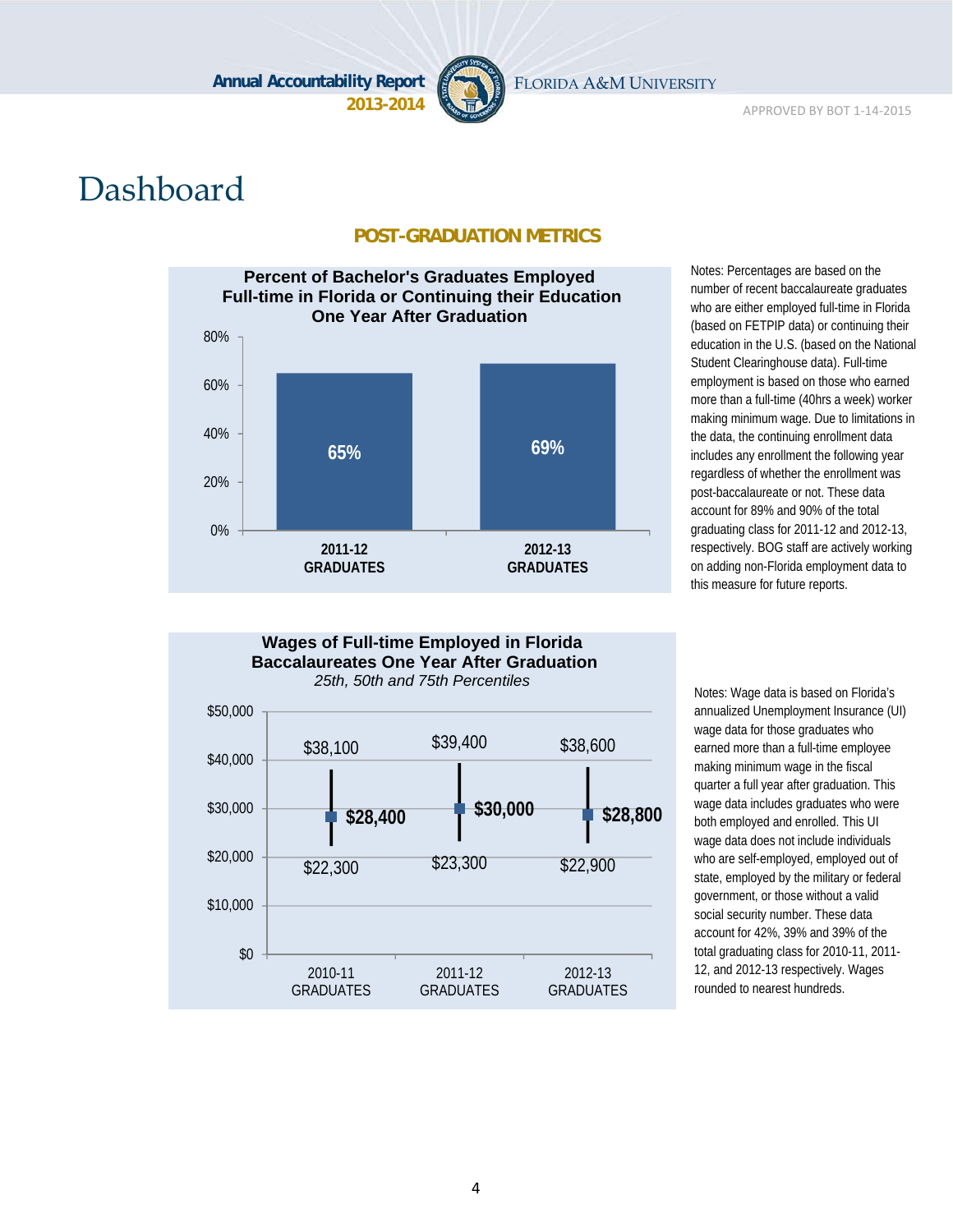

FLORIDA A&M UNIVERSITY

# Key Achievements (2013 –2014)

#### **STUDENT AWARDS/ACHIEVEMENTS**

- 1. Renee Gordon, a senior mechanical engineering doctoral student, received the prestigious Fulbright award to study sustainability in Nigeria.
- 2. The student publication Journey magazine was named "Best College Magazine of the South" by the Southeastern Journalism Conference.
- 3. Jan Wishart, senior Health Informatics and Information Management student, received the American Health Informatics and Information Management Association Student Triumph Award which recognizes the top student in the nation who has made a significant difference in the health information management profession.

#### **FACULTY AWARDS/ACHIEVEMENTS**

- 1. Biochemistry professor Ngozi Ugochukwu, Ph.D., was named a Fulbright Scholar. She will conduct research in Nigeria on bioactive compounds and their role as leads for drug discovery, and uses for traditional medicine in diabetes therapy.
- 2. Kinfe Redda, Ph.D., Vice President for Research and Professor of Medicinal Chemistry in the College of Pharmacy and Pharmaceutical Sciences, was named HBCU Male Faculty of the Year, July, 2013.
- 3. David H. Jackson, Jr., Ph.D., Professor of History in the College of Social Sciences, Arts and Humanities was honored with the American Historical Association's 2013 Equity Award.

#### **PROGRAM AWARDS/ACHIEVEMENTS**

- 1. The School of Journalism & Graphic Communication entered into an agreement with a private entity operating the nation's only black-owned cable news network to host The Black Television News Channel.
- 2. Licensure exam pass rates in two programs are particularly noteworthy. The Institute of Public Health secured a 100 percent pass rate on the 2013 Certified Education Health Specialist credentialing exam and surpassed the national average score of 71.56 percent and the Occupational Therapy licensure exam first time pass rate increased from 40 percent in 2012 to 92 percent in 2013.
- 3. The College of Law was recognized as Number One among the "10 Best Bargain Law Schools" by On Being a Black Lawyer in the 2013 edition of The Black Student's Guide to Law Schools.

#### **RESEARCH AWARDS/ACHIEVEMENTS**

- 1. College of Pharmacy and Pharmaceutical Sciences Associate Dean for Research and Graduate Studies, Karam F.A. Soliman, Ph.D., secured a five-year grant totaling more than \$14 million to support the Research Centers in Minority Institutions.
- 2. The College of Science and Technology recently received a \$1.6 million grant from the National Science Foundation to redesign the instructional approaches used to teach the undergraduate STEM courses.
- 3. FAMU received a \$1,351,400 grant from the National Cancer Institute and the National Institute of General Medical Sciences of the National Institutes of Health to support groundbreaking research that is poised to uncover a more direct and effective method for treating lung cancer.

#### **INSTITUTIONAL AWARDS/ACHIEVEMENTS**

- 1. FAMU was named a "Best in the Southeast College" by the Princeton Review for 2014.
- 2. FAMU was recognized by U.S. News & World Report as number one among public Historically Black Colleges in Universities (HBCUs).
- 3. FAMU ranked #3 in the nation in the New Social Mobility Index for Facilitating Economic Opportunity for Underserved Students, ahead of institutions such as the University of California (UC)-Berkley and UC-Davis.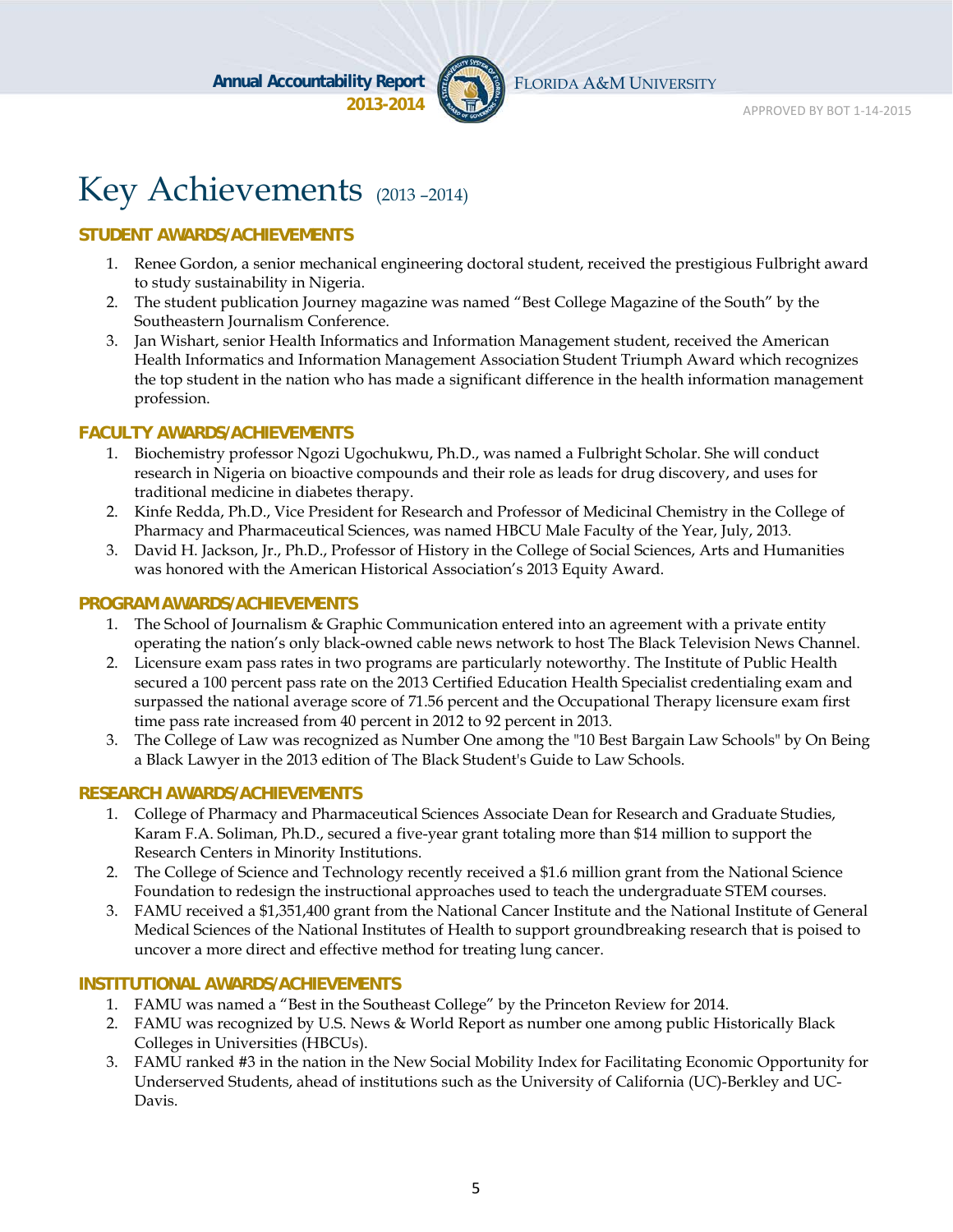

FLORIDA A&M UNIVERSITY

# **Narrative**

#### *Removal of SACSCOC Probation – December 2013*

At its annual meeting in Atlanta, Georgia in December 2013, the Southern Association of Colleges and Schools Commission on Colleges (SACSCOC) lifted the 12-month probation status placed upon Florida Agricultural and Mechanical University (FAMU) in December 2012. Additionally, no further reports or follow-ups are required from the university by the Commission. The decision by SACSCOC to remove the probation sanction signifies that FAMU is in compliance with all the standards of the regional accrediting body. The University worked hard to eradicate problems and to put in place measures to improve its operational processes.

### **Teaching and Learning**

#### **STRENGTHEN QUALITY AND REPUTATION OF ACADEMIC PROGRAMS AND UNIVERSITIES**

- During the 2013-14 academic year, Florida Agricultural and Mechanical University (FAMU) continued to focus on its top priority to enhance teaching and learning, thus increasing student retention and graduation rates. Since the University's Student Retention and Debt Reduction Action Plan was approved by the FAMU Board of Trustees and Florida Board of Governors in September 2013, the University has fully implemented all initiatives. The following are a few of the achievements resulting from these initiatives, during the 2013-14 academic year:
	- o **Freshmen Students Retained with 2.0 GPA**: The percent of freshmen students retained by the University with a GPA of 2.0 or higher increased from 54% in 2010-11 to 69% in 2012-13, to 70% in 2013-14.
	- o **Student Debt/Financial Literacy Initiative:** Three (3) year Student Default Rate *declined* from 18.9 (2011) to 14.6 (2014).
	- o **Career Development Initiative:** First-time-in-college (FTIC) students without a declared major reduced from **361** for Fall 2013 to 76 for Spring 2014.
	- o **Academic Advisement**: Academic Advisors within the Office of University Retention had a total of 67,061 times of contact with their advisees via e-mail, voice or face-to-face during the 2013-14 academic year. The advisors also utilized new academic technologies (i.e., Black Board Analytics, Black Board Connect, Academic Advisement Module) in retention efforts.
		- o **Tutorial Services**: All Tutorial Labs In Fall 2013, a total of 1,757 first-time incollege students utilized the tutorial labs and their overall course passing rate was 82.4%, which was a statistically significant higher passing rate than the first-time in college students who did not utilize tutorial labs.
		- o **Academic Success Course:** The Academic Success Course (SLS-1122) was implemented in Spring 2014 to provide assistance to students who have difficulties achieving academic success.
		- o **Academic Success Live Television Show** The Academic Success Live television show (FAMU TV 20) was created to increase student awareness regarding the Office of University Retention's academic support programs and services.
- The College of Agriculture and Food Sciences Veterinary Technology Program received initial accreditation by the American Veterinary Medical Association Committee on Veterinary Technician Education and Activities (CVTEA) in June 2014.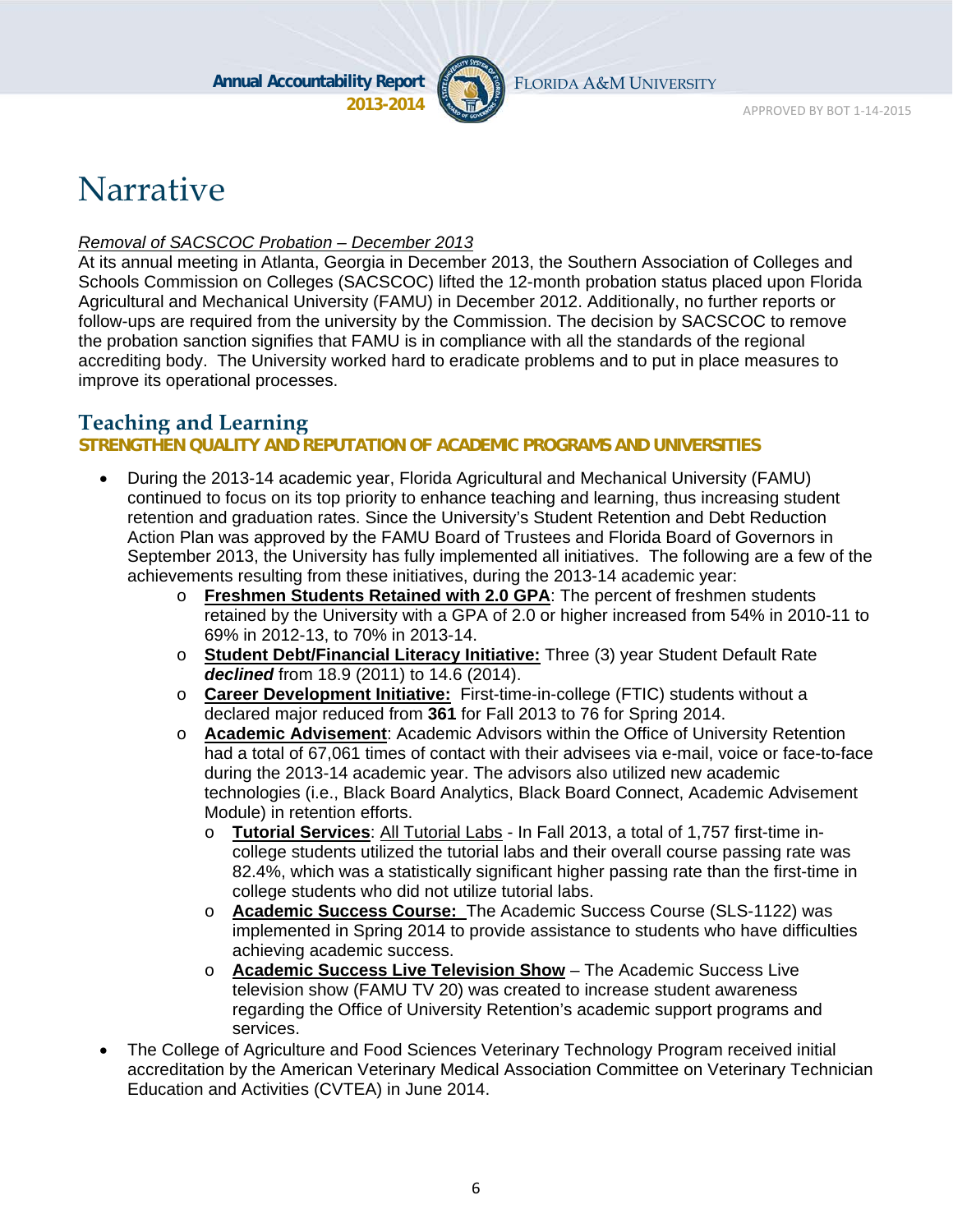

FLORIDA A&M UNIVERSITY

- In 2013-14, FAMU programs in Cardiopulmonary Science (B), Computer Science (B) and Doctor of Physical Therapy (DPT) were reaccredited. FAMU percentage of eligible programs with specialized accreditation is 86.4%.
- In 2013-14, the Board of Trustees approved two new baccalaureate level programs in Environmental Studies (BA/BS), and Interdisciplinary Studies (BA/BS), and one new graduate program in Curriculum and Instruction (M.Ed.). The BS in Physical Education was redesigned as the Health, Leisure, and Fitness Studies (BS) with concentrations in Aquatics Management, Dance Studies, Exercise Science & Coaching, and Health Promotion. Physical Education teacher certification remained as a track under the new degree.
- FAMU received an \$85 million donation of state-of-the-art software technology from Siemens, targeted primarily for students in the FAMU-FSU College of Engineering. This technology will allow students to train using the same technology as major manufacturers around the world.
- The School of Allied Health Sciences Division of Occupational Therapy implemented a variety of new strategies to increase the success of graduates as they enter the profession. As a result, the first time occupational therapy licensure exam rate pass rate increased from 40% in 2012 to 92% in 2013.
- To contribute to the various efforts at FAMU in reducing student debt, the University was awarded a grant by the Council of Graduate Schools (CGS) to participate as a research partner in the initiative "Enhancing Student Financial Education", co-sponsored by TIAA-CREF. The FAMU SFE Program will train and mentor graduate students across a variety of disciplines to conduct research in the areas of financial literacy, debt management, paying for college, and financial decision-making within minority and low-income communities. FAMU was one of fifteen universities funded.

#### **INCREASE DEGREE PRODUCITIVITY AND PROGRAM EFFICIENCY**

- The University continued to build upon its initiatives to significantly increase online courses and academic degree offerings. Strategies included incentivizing and supporting faculty in offering additional distance learning courses and programs, as well as partnering with experienced vendors for marketing and other support. During the 2013 - 2014 academic year, the fully online degree programs yielded retention rates of 75 percent for the MPH and 100 percent for both the MSN and MBA programs. FAMU offered ten general education courses online with a total enrollment of 613 students for the 2013-2014 academic year. The University received a nonrecurring legislative allocation of \$1 million for the 2014-2015 academic year. The allocation is allowing the institution to make significant investments in faculty development for online course conversion, online student support services, technology and personnel. The funds will also allow the institution to increase its online course offerings in the STEM and liberal arts disciplines by converting approximately fifty high demand courses to the online modality of instruction, as well as strengthening marketing efforts.
- In its initial cohort, the College of Pharmacy and Pharmaceutical Sciences, Crestview, Florida instructional site, 27 students were accepted into the entire first professional year curriculum in the PharmD program and 18 students were offered the entire second professional year curriculum.
- The FAMU-FSU College of Engineering ranked #12 in the nation for bachelor degrees awarded to African Americans, 26th in the nation for Number of Civil Engineering degrees awarded and #5 in the nation for African American tenured/tenure track faculty as reported by ASEE Engineering by the Numbers 2013 with 357 schools reporting.
- The School of Allied Health Sciences continues to be one of the largest producers of African American baccalaureate degree graduates in Cardiopulmonary Science, Health Care Management, Health Informatics and Information Management and Occupational Therapy.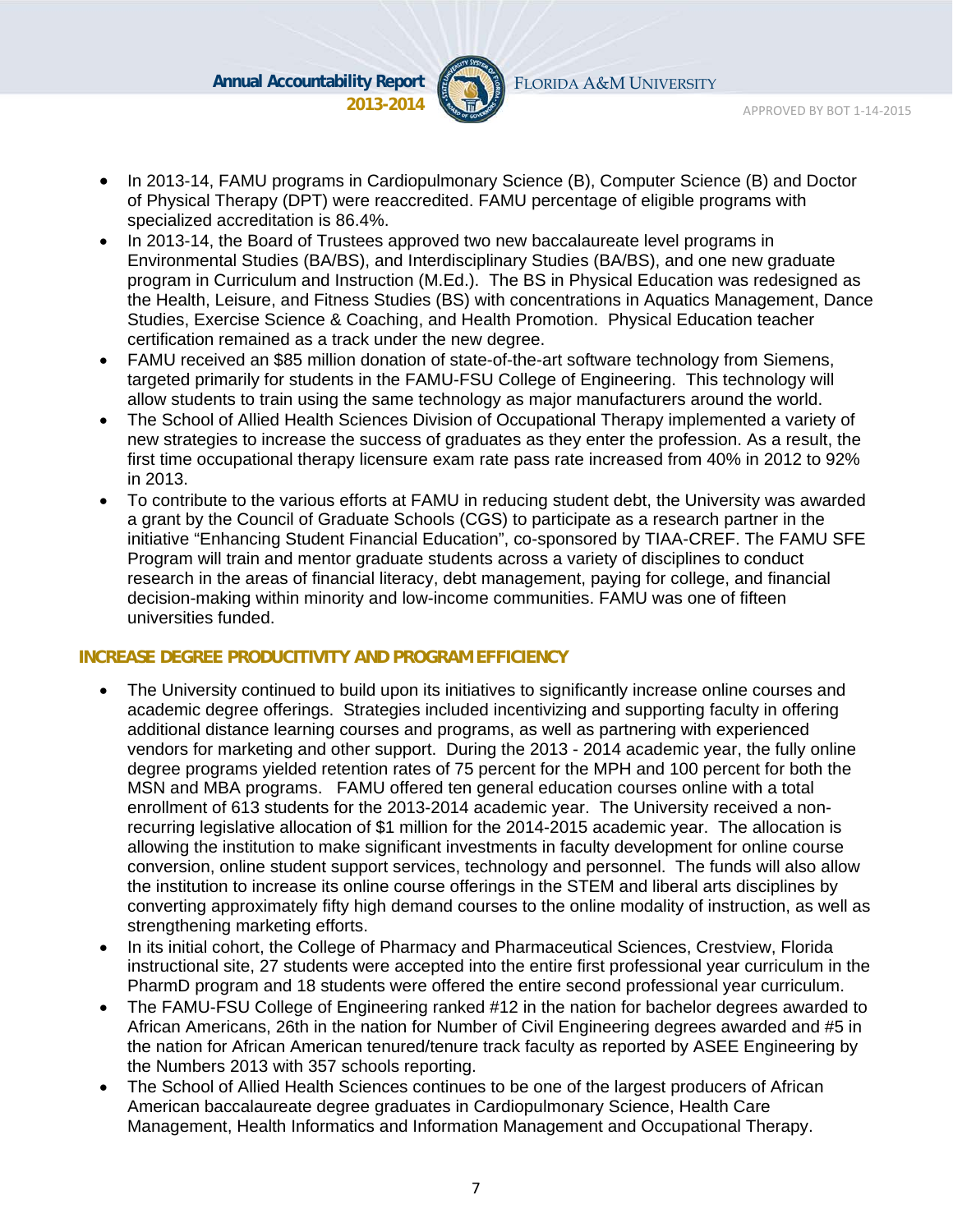

FLORIDA A&M UNIVERSITY

APPROVED BY BOT 1‐14‐2015

#### **INCREASE THE NUMBER OF DEGREES AWARDED IN S.T.E.M. AND OTHER PROGRAMS OF STRATEGIC EMPHASIS**

- FAMU and FSU were awarded a combined \$2.9 million in April 2014 as part of the Florida Board of Governors (BOG) Targeted Educational Attainment (TEAm) Grant Program for the project entitled "*Expanding North Florida's IT Career Pathways"* in collaboration with FSU*.* FAMU's portion of the award (\$770,000) will be used by the College of Science and Technology to support initiatives to recruit and graduate increased numbers of students in the high-demand areas of computer science and information technology (IT).
- The College of Science and Technology (CST) established a STEM Faculty Development Program (FDP) where six on-campus workshops were held during the 2013-14 year to increase faculty use of effective instructional methods, such as using active learning strategies. The FDP had a positive impact on faculty teaching during the 2013-14 year as evidenced by an overall 12% increase in faculty use of active learning strategies in comparison to the previous year.
- The College of Science and Technology implemented a Science Seminar Series for undergraduate STEM students during the 2013-14 academic year. Two seminars were held during the year in which external speakers visited the campus to speak with the students about pursuing graduate STEM degrees and STEM careers in industry. Student Survey Results:
	- o Ninety-six percent (96%) of students surveyed indicated the activity had a positive impression on their perception of science.
	- o Seventy-eight percent (78%) of students surveyed indicated the activity increased their interest in pursuing a STEM career.
- FAMU and Tallahassee Community College (TCC) have partnered for a \$2,193,365 grant from the National Institutes of Health Bridges to the Baccalaureate Program in Biomedical Sciences. The goal of the FAMU-TCC Bridges project is to cultivate a program that increases the number of underrepresented minorities — African Americans, Latinos and Native Americans — attending TCC, and equips them with the knowledge and skills necessary to attain an Associate in Arts degree. Additionally, the program seeks to propel these students toward obtaining an entry-level degree in the biomedical sciences at FAMU.
- The College of Science and Technology (CST) was awarded \$1.6M in August 2013 from the National Science Foundation to implement the project entitled "Student-Centered Active Learning and Assessment Reform (SCALAR)". The CST is using the SCALAR project to implement a series of innovative curricular and co-curricular initiatives that will ultimately position FAMU as a national leader in STEM education. Project highlights from 2013-14 include:
	- o Eight (8) lower-division STEM courses (biology, chemistry, computer science, and physics disciplines) were redesigned to include effective student learning outcomes, active learning instructional methods, and effective strategies for assessing critical thinking skills.
	- $\circ$  A Learning Assistant (LA) program was established to provide students with additional tutorial assistance and academic support.
- Dr. Charles Magee, Professor in the College of Agriculture and Food Sciences, secured an \$800,000 grant to award student scholarships in the Biological and Agricultural Systems Engineering program from the Natural Resources Conservation Services (NRCS) for the next four years (2014-2018), one of the largest awards given to a program by NRCS.
- Three FAMU professors, FAMU-FSU College of Engineering Associate Professor Clayton Clark, Ph.D., School of Business and Industry's Assistant Professor Jason Black, Ph.D., and College of Pharmacy's Associate Professor Tiffany Wilson-Ardley secured a three-year grant for more than \$700,000 from the U.S. Department of Education to assist FAMU in attracting underrepresented high school students into its Program of Excellence in Science, Technology, Engineering and Mathematics or PE-STEM**.**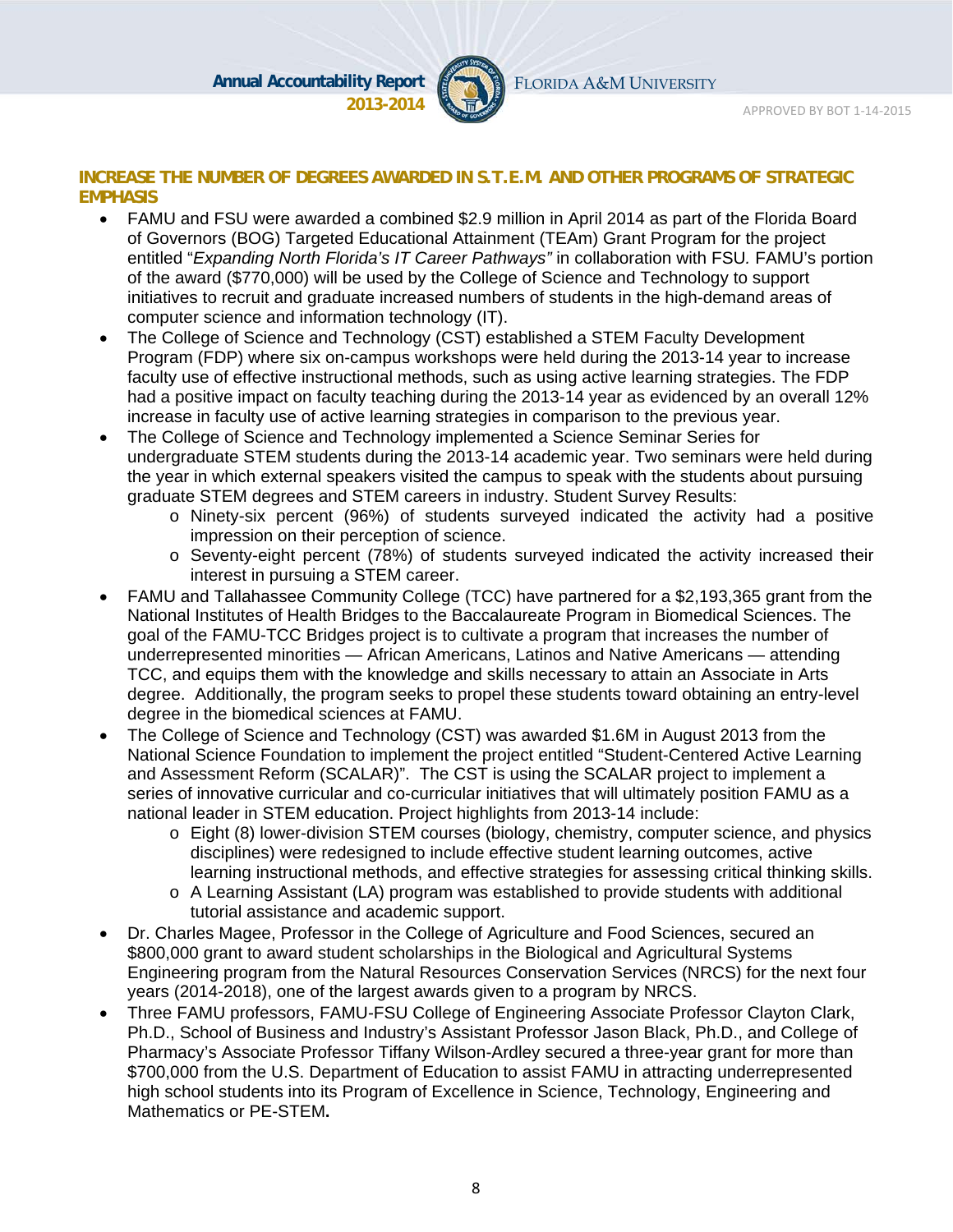

FLORIDA A&M UNIVERSITY

#### **Scholarship, Research and Innovation**

#### **STRENGTHEN QUALITY AND REPUTATION OF SCHOLARSHIP, RESEARCH AND INNOVATION**

- Dr. Karam Soliman, Professor and Associate Dean for Research and Graduate Studies in the College of Pharmacy and Pharmaceutical Sciences secured a five‐year grant totaling more than \$14 million to support FAMU Research Centers in Minority Institutions (RCMI). The grant was awarded by the U.S. Department of Health & Human Service's National Institute of Health. The FAMU RCMI was originally established in 1985, and serves as a hub for drug research and discovery with a mission of inventing and improving methods to close the gap in health disparities among minorities, and more specifically the African-American community. The grant dollars will help FAMU, through the RCMI, continue its role as a top producer of patents among historically black colleges and universities (HBCUs), and will also play a significant role in supporting on going innovations related to cancer treatment, prognosis and prevention, as well as treatments for degenerative diseases.
- Three grants worth more than \$1.3 million from the United States Department of Agriculture (USDA) National Institute of Food and Agriculture (NIFA) was awarded to three FAMU investigators. FAMU was among a select group of land-grant institutions whose proposals were accepted under the grant program.
- FAMU has been awarded a \$100,000 grant by the National Science Foundation (NSF) Division of Materials Research to fund a project entitled "EAGER: Magnetic Interrogation of Mesoscale Materials," pilot program housed at the National High Magnetic Field Laboratory, Tallahassee, FL. EAGER is a materials research program that brings together the disciplines of physics, chemistry, biology and engineering.
- Three top researchers at FAMU have learnt that their federal funding to study health disparities one of the largest grants in university history — has been renewed for another year. To date, FAMU has received almost \$69 million since 1985 from the U.S. Department of Health & Human Services' National Institutes of Health to fund the university's Research Center in Minority Institutions. FAMU is one of 20 schools nationwide participating in the funded research.
- Below are just a few of the highlights of FAMU faculty and student research efforts during the 2013-14 academic year:
	- o Yuch-Ping Hsieh, Ph.D., a professor of Wetland Ecology in the Center for Water and Air Quality at the College of Agriculture and Food Sciences (CAFS), most recent research effort is in the study of forest fire on air quality. Hsieh is one of only two members among the faculty of the universities in the Southeastern U.S. selected to serve on the Agricultural Air Quality Task Force of the United States Department of Agriculture (USDA). Hsieh is the inventor of the diffusion method for reduced sulfur analysis, direct organic sulfur analysis in environmental samples, multi-element (C, N, S and H) scanning thermal analysis and other ecological methods that is now used by many ecologists and biogeochemists and holds the patent of the co-invention of the MicroRespirometer technology.
	- o Research team of Viticulture & Product Development Lab at the Center for Viticulture and Small Fruit Research (Faculty: Dr. Anthony Ananga, Dr. Vasil Gorgiev and Dr. Violeta Tsolova; Graduate student: Ms. Lillian Oglesby; Undergraduate students: Jasmine Hall and Philip Corbiere) cloned and deposited in the public gene bank eight new gene sequences from muscadine grapes.
	- o FAMU-FSU College of Engineering student, Barry Darius was one of ten students selected from nation-wide applicants to participate in the California Polytechnic University's 2013 summer REU program. REU is Research for Undergraduate Experience program, funded by the National Science Foundation. It was held at California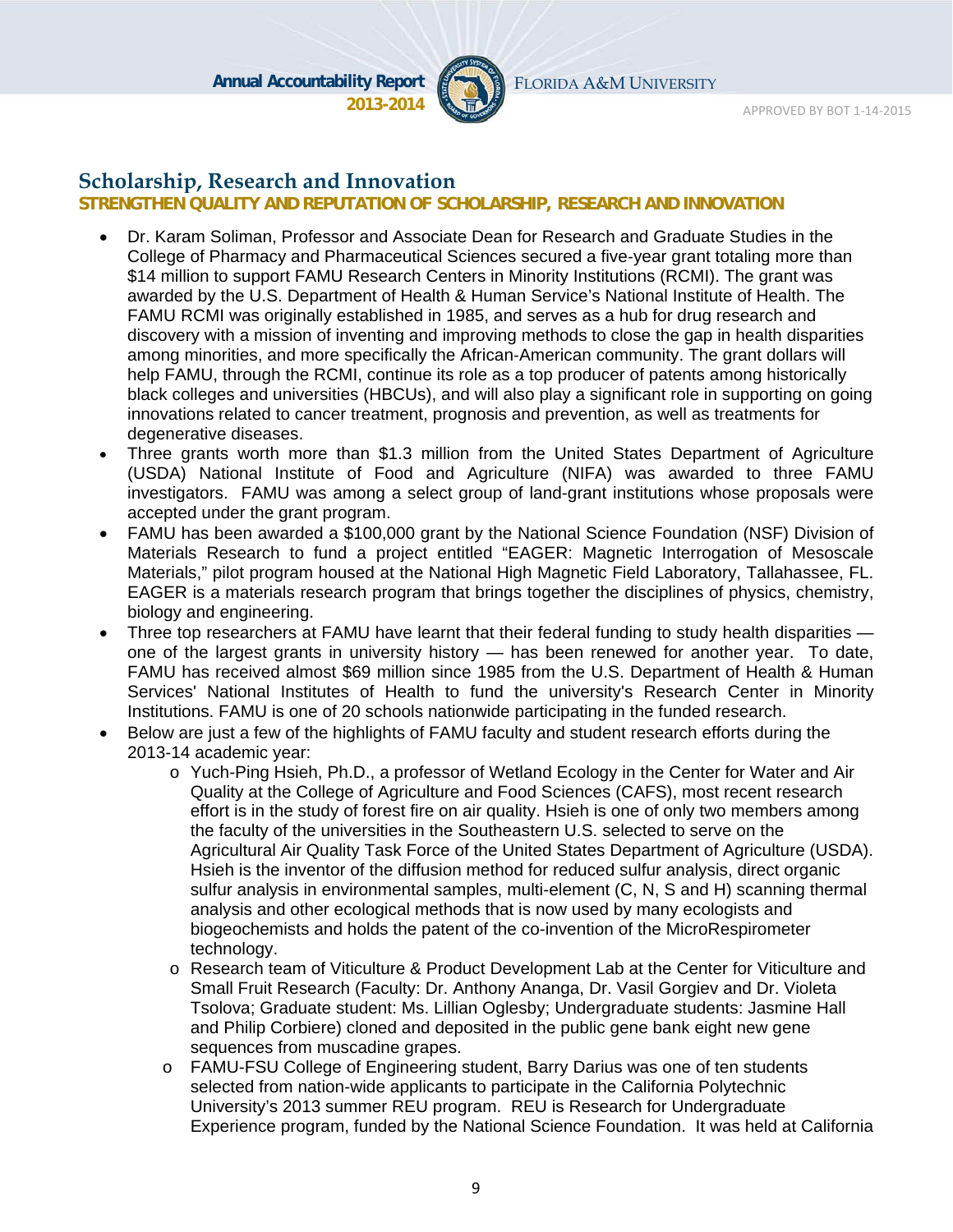

Polytechnic University in San Luis Obispo, California. This was a ten week internship that focused its work on projects at the Global Waste Research Institute.

- o Graduate student, Latasha Tanner, in the College of Agriculture and Food Sciences ranked No. 3 in the nation in the MANRRS graduate poster competition for her research on the impact of invasive beetles in the Apalachicola National Forest. Her research uncovered millions of dollars' worth of possible damage to Florida's forestry and agricultural industries.
- o Doctoral candidate, Daryl Sibble, in the School of the Environment, was awarded a \$45,000 scholarship from the National Oceanic and Atmospheric Administration (NOAA) to conduct research on the application of fertilizer in agriculture, specifically fertilizer that uses ammonium nitrate, which can be a threat to human health. Sibble was one of only two students to receive NOAA's first Educational Partnership Program Graduate Research and Training Scholarship.

#### **INCREASE RESEARCH AND COMMERCIALIZATION ACTIVITY**

The FAMU Division of Research (DoR) provided guidance and facilitated the process, management and commercialization of intellectual property generated by faculty, staff and students. In 2013-14, the following research efforts assisted the University's approach to address and help resolve national and global challenges in medicine, science, agriculture and the environment:

#### Five Patents Awarded

- Dr. Seth Ablordeppey, Professor, College of Pharmacy and Pharmaceutical Sciences received a patent for the Antifungal and Antiparasitic Indoloquinoline Derivatives.
- Drs. Mandip Sachdeva, Professor, and Punit Shah, Researcher in the College of Pharmacy and Pharmaceutical Sciences received a patent for ReSurface Modified Multilayered Nanostructures for Dermal Delivery.
- Drs. Kinfe Redda, Professor and Madhavi Gangapuram, Research Associate, in the College of Pharmacy and Pharmaceutical Sciences, received a patent for N-Aminotetrahydroisoquinolines as Anti-Cancer Agents.
- Drs. Kinfe Redda, Professor and Madhavi Gangapuram, Research Associate, in the College of Pharmacy and Pharmaceutical Sciences, received a patent for N-Aminopyrrolylmethylterrahydropyridiens as Anti-Cancer Agents.
- Drs. Karam Soliman, Professor Associate Dean for Research and Graduate Studies and Elizabeth Mazzio, Research Associate, in the College of Pharmacy and Pharmaceutical Sciences, received a patent for Herbal Composition and Method of Use for the Treatment of Cancer.

#### Recognizing Innovation and Commercialization

In order to increase and recognize accomplishments in the research arena, FAMU now has two awards to encourage innovative research:

 *iSHOW*. The Division of Research (FAMU-DOR) has sought to increase research and commercialization activity at FAMU by hosting its inaugural innovation showcase (iSHOW) on Friday, November 15, 2013 showcasing faculty, staff and students who are "innovating today for a better tomorrow." This platform displayed extraordinary innovations from agriculture, human resources, natural, health, environmental, pharmaceutical and social sciences. November has been designated as Entrepreneurship Month with the growth of the nation's economy linked in business start-ups by entrepreneurs being responsible for most of the new jobs created in the country.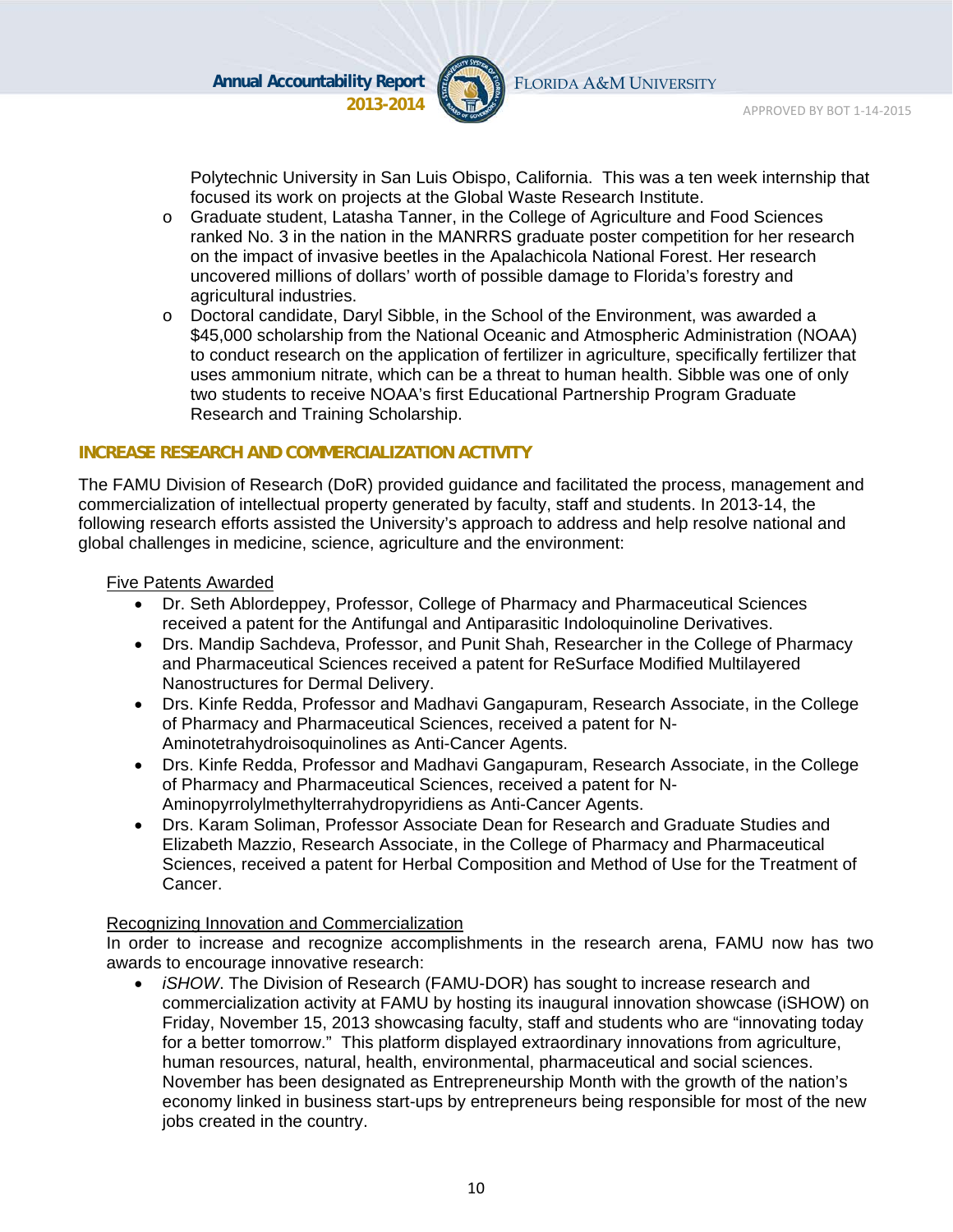

FLORIDA A&M UNIVERSITY

- *Annual Principal Investigators' Appreciation and Research of the Year Awards*. As part of its efforts to enhance research activity, FAMU continues to recognize faculty for their respective research accomplishments annually at its Annual Principal Investigators' Appreciation and Research of The Year Awards luncheon. During the 2013-14 event, the following faculty were recognized:
	- o Dr. Huijun Li, assistant professor, Department of Psychology, College of Social Sciences, Arts and Humanities received the Emerging Researcher Award.
	- o Dr. John Copperwood, associate professor of Medicinal Chemistry, College of Pharmacy and Pharmaceutical Sciences received the Research Excellence Award.

#### **INCREASE COLLABORATION AND EXTERNAL SUPPORT FOR RESEARCH ACTIVITY**

- In 2013-14, the University received 192 awards totaling \$42.5M and submitted 168 proposals totaling \$83.3M from federal, state and private sponsors. FAMU research faculty has a network of collaborators and partners across various disciplines between academia, city, federal, industry, private and state entities. The FAMU Division of Research (DoR) continues to seek increase collaboration and external support for research activity through the formation of "Research Focus Groups" and invited company representatives to campus to explore collaborations with FAMU faculty, staff and students.
- Ramesh Katam, Ph.D., assistant professor in the Molecular and Cellular Plan Biology Department in the College of Science and Technology collaborated research efforts with the National Institute of Genetics in Mishima City, Japan on Applications of Proteomics Research in Agricultural Crops. FAMU and the Japanese Institute collaborate with other institutions to conduct and discuss their diverse yet related research topics.
- The School of the Environment (SoE) entered into MOUs with the University of Botswana's International University of Science and Technology and The University of Miskolc, Hungary. The MOUs would enable the institutions to: 1) establish academic and scholarly cooperative linkage and collaboration that would be of mutual benefit to the two universities; 2) extend cooperation to academic areas that can support each other's mandates and to promote scientific and technological development of the two universities as well as the sub-region, especially in the areas of energy, water, and the environment as a whole; 3) write joint proposals to support student training, faculty research activities, which may be supported by the exchange of scientists, scholars and technical staff members; 4) facilitate access to funds from international organizations and foundations for collaborative research activities to enhance teaching and research development; 5) organize joint summits, conferences, seminars, symposia, special short-term academic programs, cultural, and tourism programs; 6) exchange of publications for scientific, scholarly, teaching and information purposes, in order to strengthen existing friendly relationships between the two universities; and 7) undertake joint supervision of undergraduate and graduate student research.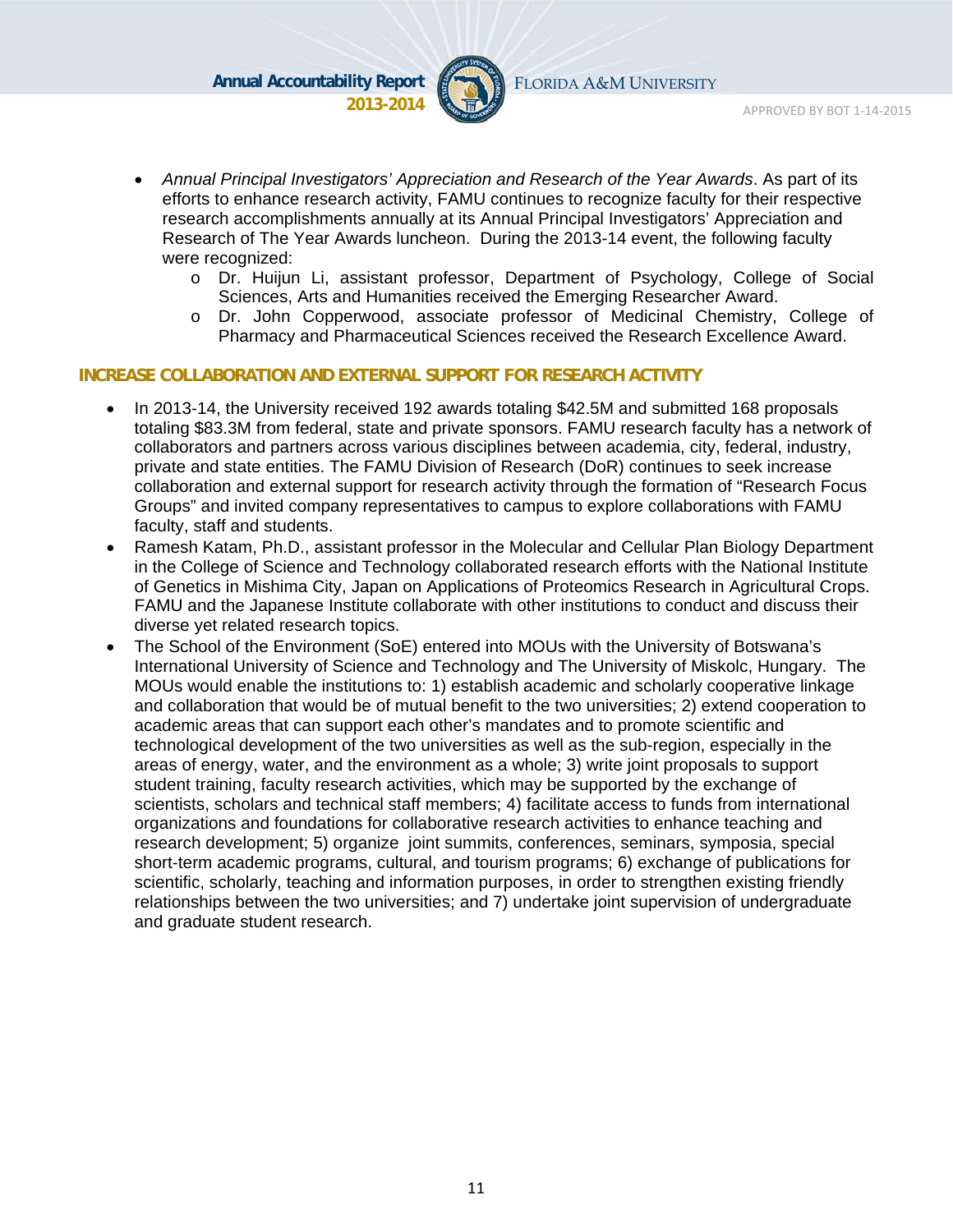

FLORIDA A&M UNIVERSITY

#### **Community and Business Engagement**

#### **STRENGTHEN QUALITY AND REPUTATION OF COMMITMENT TO COMMUNITY AND BUSINESS ENGAGEMENT**

- In 2013-14, the FAMU Small Business Development Regional Center (FSBDC) delivered 3,364 direct consulting hours (prep + contact). This was nearly double the amount than the previous year and above the total hour goal of 2,227 consulting hours for 2013-14 (151.08%). There was a significant increase in consulting hours for Small and Medium Enterprises (SME's) (1,899 hours achieved against a goal of 557 hours – 341%). This reflects the change towards a greater percentage of Micro and SME clients and a focus on declining the percentage of Pre-Venture and Start-up businesses. The main areas of consulting are Market Growth (market study analysis, social media, SWOT / Space Analysis, competitive metrics). The FSDBC employed a strategy for elected official stakeholders, which includes regular formal visits (scheduled two times a year) and informal "touches" with State Senators and House of Representatives, County Commissioners, City Officials, Mayor, as well as developed relationships with local Senators and House of Representative members.
- The FAMU College of Pharmacy and Pharmaceutical Sciences hosted hundreds of Leon County citizens during its community health fair. The health fair included: free back-to-school immunizations and screening for blood pressure, blood sugar and cholesterol. The event also included heart-health, nutrition and prescription education, as well as exercise lessons and voter registration.
- The College of Engineering hosted Transportation Day as part of community outreach for a US Department of Transportation grant involving FAMU and FSU.

#### **INCREASE LEVELS OF COMMUNITY AND BUSINESS ENGAGEMENT**

- The College of Pharmacy and Pharmaceutical Sciences initiated activities in its Center for Health Equity to further the College of Pharmacy and Pharmaceutical Sciences' mission by improving the health care of medically underserved populations through research, education, community intervention and service. This cutting-edge center represents a new inter-professional approach to identifying and solving problems related to health disparities on a local, statewide, national, and global scale and involves pharmacy faculty working cooperatively with nursing, psychology, social work, medicine and public health faculty at FAMU. This initiative provides education to community health professionals and community services to address and solve problems related to diseases commonly associated with health disparities (e.g. Diabetes, HIV/AIDS, cardiovascular disease, asthma). In addition, faculty working through the Center will secure grants and conduct research on issues related to health disparities**.** Furthermore, inter-professional elective courses are being designed to create future professionals capable of working together to solve problems related to disparities in health care.
- Nursing students engaged in numerous initiatives to address the health needs of the Tallahassee community: volunteering with *Tallahassee Cares*, an alliance devoted to improving the health and safety of South side residents, participating in the University 's "Relay for Life", "Heat Stroke Prevention" and "Press the Chest" events, walking with March of Dime-Tallahassee; and sponsoring breast cancer awareness and obesity and fitness programs.
- The School of Allied Health Sciences received a Health and Wellness grant from the Florida Department of Health to improve the overall health and wellness on FAMU's campus. One of the goals of the grant is to have FAMU become a tobacco free and smoke free campus. Additionally, funding was received from the University Transportation Center to conduct research on psychosocial factors contributing to car crashes in older adults in the state of Florida.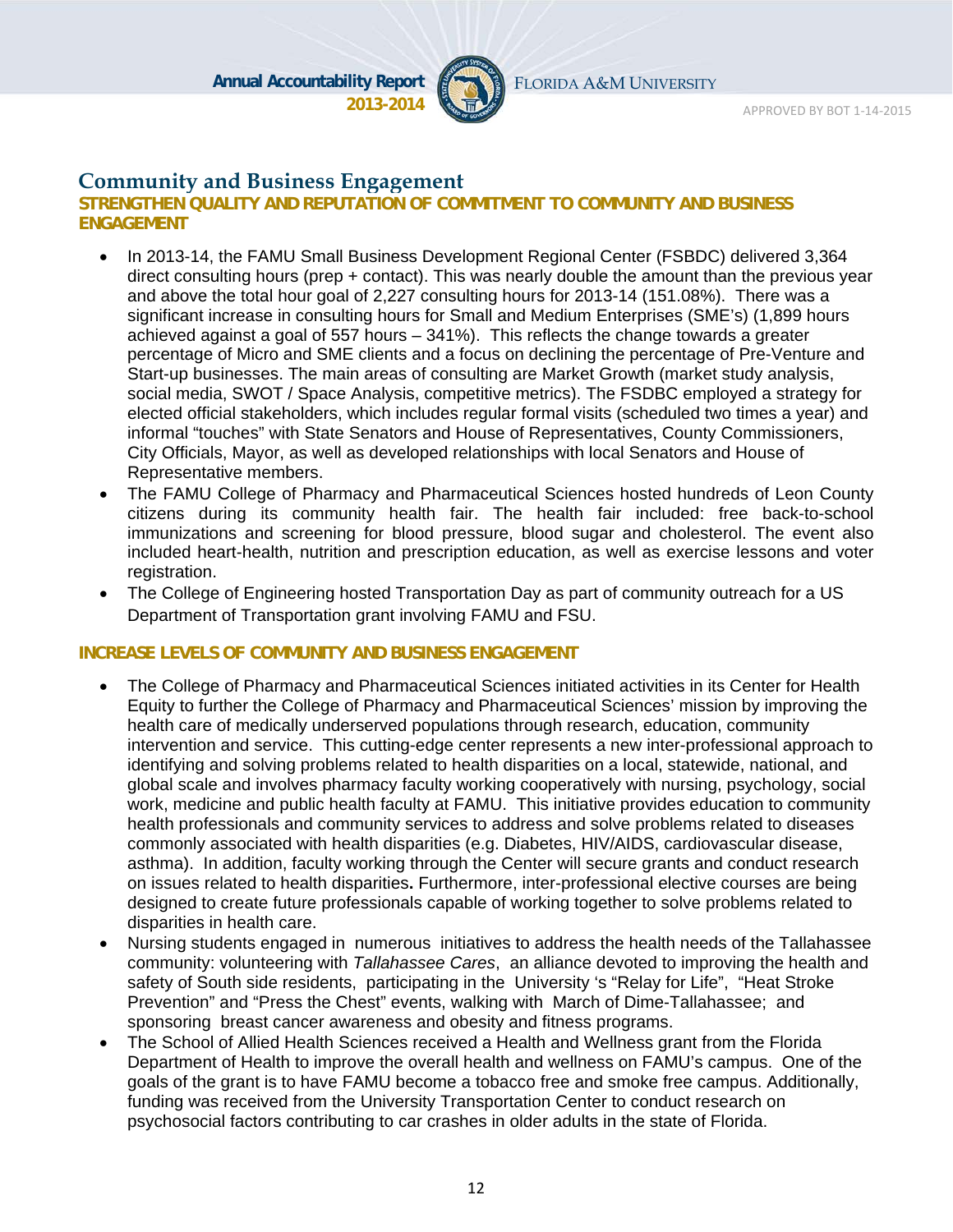

FLORIDA A&M UNIVERSITY

- As indicated in the Key Achievements section, the FAMU's School of Journalism & Graphic Communication (SJGC) signed into a partnership with the Black Television News Channel (BTNC) making the university home to the nation's only black-owned cable news network. BTNC's mission is to produce programming that is informative, educational, entertaining, inspiring and empowering to the black viewing audience. The 11-year contractual partnership will position FAMU to be the home of the 24-hour, multi-platform news network. Heralding of Tallahassee's and FAMU's first 24-hour news and educational cable news network will provide:
	- $\circ$  Improvements to the University's property that include construction, cabling and equipment integration in an active newsroom.
	- o Career counseling and job placement for journalism and visual communication students.
	- o Enhancement of the School of Journalism & Graphic Communication's curricula.
	- o Financial contributions to FAMU of more than \$10 million over an 11-year period, and more than \$4 million in initial equipment donated to the FAMU School of Journalism & Graphic Communication via SONY.
	- o Annual contribution of some \$34 million in goods and services will be added to the Tallahassee metro area economy when BTNC is fully operational (Source: 2012 Economic Development Council of Tallahassee/Leon County, Inc.).
	- o An initial addition of 117 new positions created through salaried employees, commission sales persons and contract/professionals.
- FAMU Cooperative Extension Program made 234,662 connections with farmers, families and individuals, including field or site visits, office, telephone and email consultations, group learning activities and other direct contacts to enhance the 1890 Land-Grant mission of Florida A&M University. Assessments performed with those to whom services are provided found that the vast majority of them indicated increased levels of knowledge and changes in behavior as a result. The Program also received over \$2.5 million in federal formula and competitive external funding which will enable the University to further increase its assistance to Florida farmers and citizens.

FAMU Cooperative Extension Program offered a variety of services to many communities, farmers, and agricultural entrepreneurs throughout the State in 2013-14, including:

- o Programs/Workshops/Forums/Conferences: Master Farmer Program, Mortality Composting Workshop, New & Beginning Farmers Program, 4-H Youth Garden Program, County Extension Programs, Statewide Small Farm Program, National Goat Conference, the Food Science Forum, partnered with the Havana Community Development Corporation to train residents in job development, health and wellness, and citizen programs, as well as aquaculture, gardening and youth entrepreneurship.
- o Certification and Training Programs: Master Goat and Sheep Certification Program, ISA Arborist Certification exam two-day training class and USDA organic certification training for farmers.

#### **INCREASE COMMUNITY AND BUSINESS WORKFORCE**

- The FAMU Small Business Development Center (FSBDC) experienced an increase in the number of economic development activities (95% over a three-year period) and funding from State and Federal sources (29% over a three-year period) serving 465 small businesses in Franklin, Liberty, Taylor, Madison, Leon, Gadsden, Jefferson and Wakulla Counties.
- FAMU partnered with the Charles E. Schmidt College of Medicine at Florida Atlantic University (FAU) to establish the FAMU/FSU Medical Scholars Program (MSP). The goal of the program is to successfully equip students, starting as freshmen, with the tools and knowledge necessary to enter medical school, thus expanding access to underrepresented minorities to medical school and ultimately to our healthcare workforce.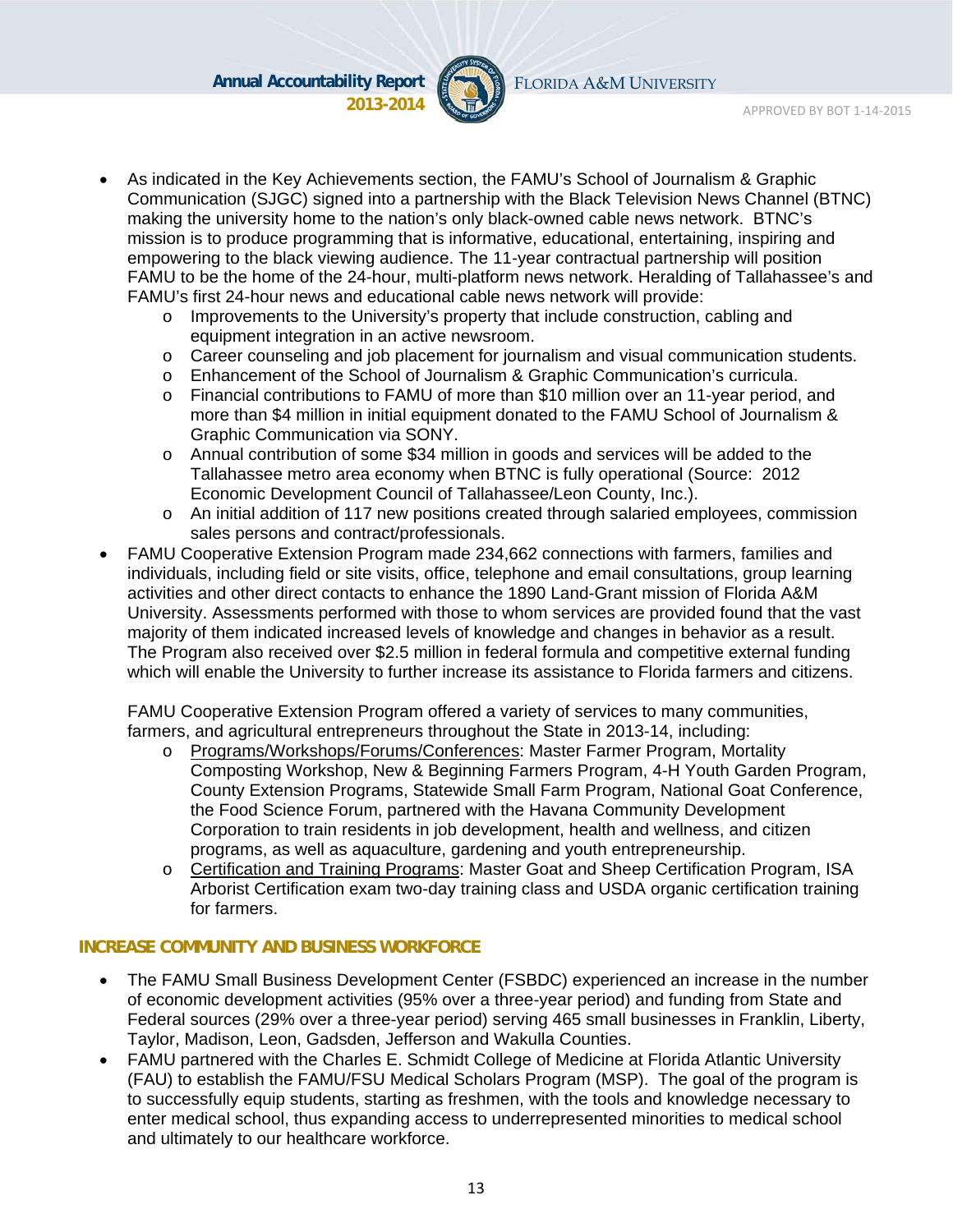

FLORIDA A&M UNIVERSITY

- FAMU signed a Memorandum of Understanding (MOU) with the Chicago School of Professional Psychology (TCSPP) to provide for the development of an articulation agreement to bridge student into the community psychology master's program and the counseling psychology doctorate program.
- In September 2013, NASA's Marshall Space Flight Center in Huntsville, Alabama hosted a "Mentor-Protégé" signing agreement with FAMU. The agreement with ATK Aerospace Systems provides incentives for NASA prime contractors to assist eligible small businesses in enhancing their capabilities to perform as prime and sub-contractors. The agreement's mission is to allow small businesses to become viable suppliers, maintain long-term relationships, enhance technical capabilities and gain the ability to successfully compete for larger, more complex prime contract and subcontract awards.
- FAMU continues to be a top producer of African American graduates at the baccalaureate degree level based data published by the Diverse Issues in Higher Education, Top 100 Producers, 2014. According to the report, FAMU is ranked as one of the top 10 producers of African American graduates in the nation in 2012-13 for the following fields: Allied Health Diagnostic, Intervention, and Treatment Professions (#2); Architecture and Related Services (#2); Agriculture, Agriculture Operations, and Related Sciences (#4); Biological and Biomedical Services (#4); Visual and Performing Arts (#4); Engineering Technologies and Engineering-Related Fields (#5); Health and Medical Administrative Services (#6); Health Professions and Related Programs (#6); Homeland Security, Law Enforcement, Firefighting and Related Protective Services (#6);; Communication, Journalism and Related Programs (#7); Accounting and Related Services (#8); Public Administration and Social Service Professions (#8);Philosophy and Religious Studies (#9); and Social Sciences (#9). FAMU continues to rank 4th in the nation in the number of baccalaureate degrees awarded to African American graduates in All Disciplines Combined. For doctoral and professional degrees, Diverse Issues in Higher Education, Top 100 Producers, 2014 also shows that FAMU is ranked as one of the top 10 producers of African American graduates in the nation for the following fields: Pharmacy, Pharmaceutical Sciences and Administration (#1); Rehabilitation and Therapeutic Professions (#2); and Law (#4). For all disciplines combined, FAMU ranked number two for the total number of doctoral and professional degrees awarded to African Americans in the 2012-13 academic year and number seven in Law for degrees awarded to Total Minorities. FAMU also ranked number nine in Total Minority doctoral degrees awarded in Pharmacy, Pharmaceutical Sciences, and Administration. Source: Diverse Issues in Higher Education, Top 100 Producers, 2014. For the same academic year 2012-13, IPEDS data shows that FAMU is ranked as a Top 10 producer of graduate degree awarded to African Americans in STEM, law, and health. FAMU had 10 of its master's degree programs ranked in the top 10, four doctoral programs, and three professional degrees in the production of degrees awarded to African Americans. The 10 master's level programs were: Environmental Science (#2), Architecture (#2), Chemistry (#2), Pharmaceutical Sciences (#2), Occupational Therapy (#4), Computer Science (#5), Mechanical Engineering (#5), Civil Engineering (#6), Industrial Engineering (#7) and Electrical Engineering (#9). The doctoral programs were: Environmental Science (#1), Pharmaceutical Sciences (#1), Civil Engineering (#2) and Public Health (#4). Lastly, the first professional degrees shown as ranked in the Top 10 producers of degrees awarded to African Americans as reported by IPEDS were: PharmD (#1), Physical Therapy (#2), and Law (#4).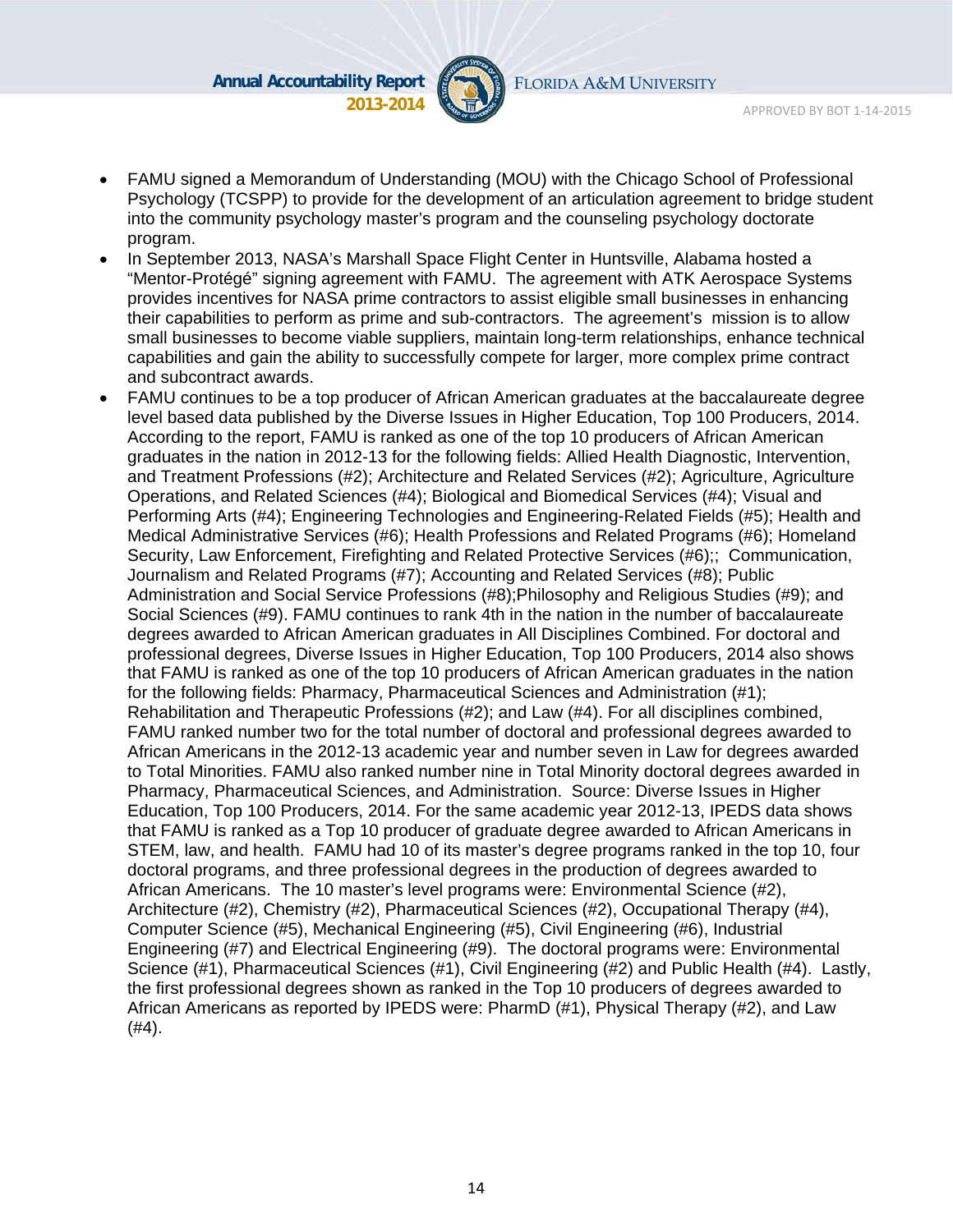

FLORIDA A&M UNIVERSITY

APPROVED BY BOT 1‐14‐2015

# Data Tables

#### **FINANCIAL RESOURCES**

Table 1A. Education and General Revenues

Table 1B. Education and General Expenditures

Table 1C. Funding per Student FTE

Table 1D. Other Budget Entities

Table 1E. Voluntary Support of Higher Education

Table 1F. Tuition Differential Fee

#### **PERSONNEL**

Table 2A. Personnel Headcount

#### **ENROLLMENT**

Table 3A. Headcount Enrollment by Student Type

Table 3B. Full-time Equivalent (FTE) Enrollment

Table 3C. Enrollment by Method of Instruction

Table 3D. Headcount Enrollment by Military Status and Student Level

Table 3E. University Access Rate: Undergraduate Enrollment with Pell Grant

#### **UNDERGRADUATE EDUCATION**

Table 4A. Baccalaureate Degree Program Changes in AY 2013-2014

Table 4B. Retention Rates

Table 4C. Full-time, First-Time-in-College (FTIC) Six-Year Graduation Rates

Table 4D. Full- and Part-time FTIC Graduation Rates

Table 4E. AA Transfers Graduation Rates

Table 4F. Other Transfers Graduation Rates

Table 4G. Baccalaureate Degrees Awarded

Table 4H. Baccalaureate Degrees Awarded in Areas of Strategic Emphasis

Table 4I. Baccalaureate Degrees Awarded to Underrepresented Groups

Table 4J. Baccalaureate Degrees Without Excess Credit Hours

Table 4K. Undergraduate Course Offerings

Table 4L. Faculty Teaching Undergraduates

Table 4M. Student/Faculty Ratio

Table 4N. Licensure/Certification Exam: Nursing (NCLEX)

Table 4O. Post-Graduation Metrics

#### **GRADUATE EDUCATION**

Table 5A. Graduate Degree Program Changes in AY 2013-2014

Table 5B. Graduate Degrees Awarded

Table 5C. Graduate Degrees Awarded in Areas of Strategic Emphasis

Table 5D. Licensure/Certification Exams for Graduate Programs

#### **RESEARCH & ECONOMIC DEVELOPMENT**

Table 6A. Research and Development Expenditures Table 6B. Centers of Excellence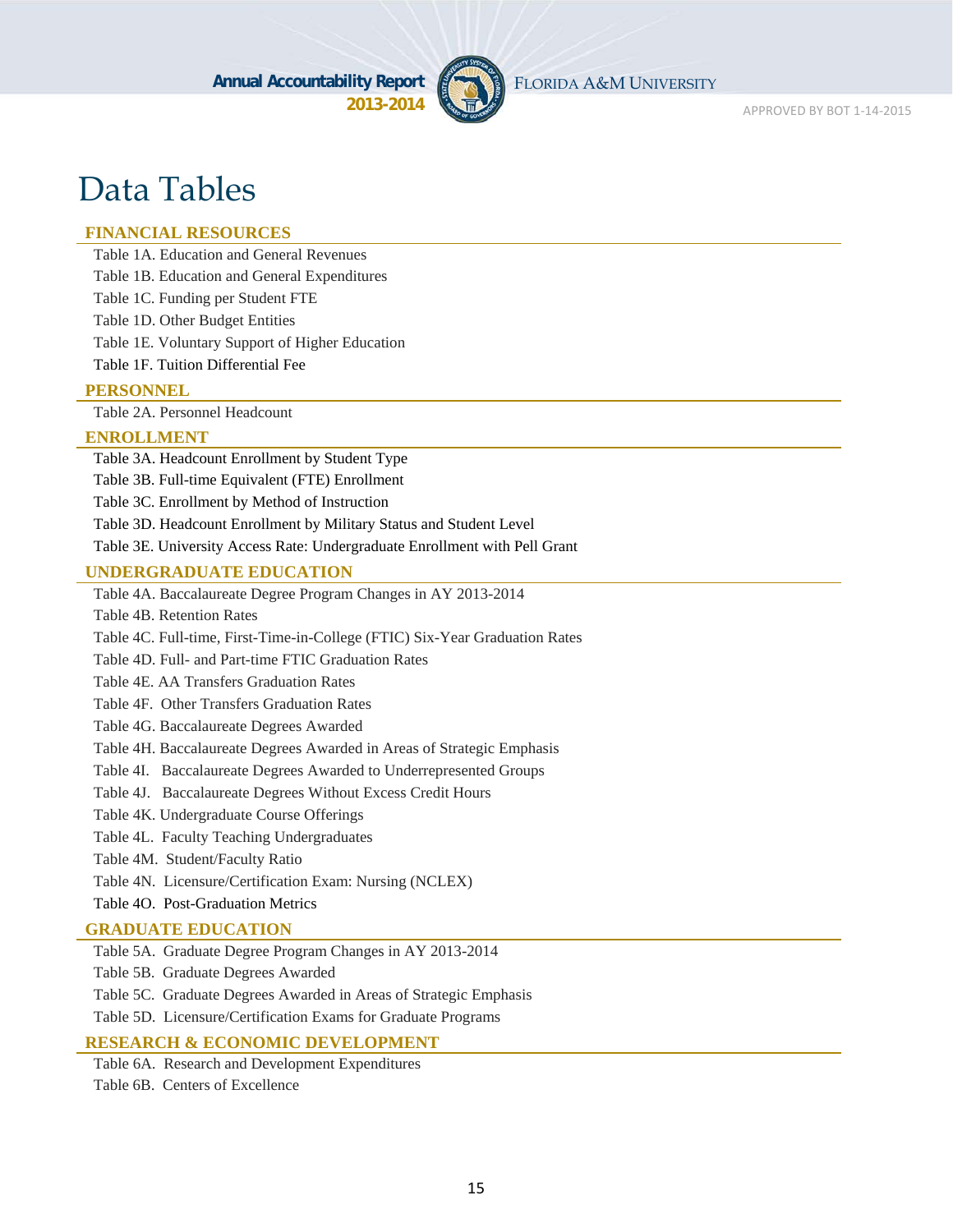

### **Section 1 – Financial Resources**

#### **TABLE 1A. University Education and General Revenues**

|                                 | 2010-11       | 2011-12       | 2012-13        | 2013-14       | 2014-15          |
|---------------------------------|---------------|---------------|----------------|---------------|------------------|
|                                 | Actual        | Actual        | Actual         | Actual        | <b>Estimates</b> |
| <b>MAIN OPERATIONS</b>          |               |               |                |               |                  |
| <b>Recurring State Funds</b>    | \$101,521,534 | \$91,821,312  | \$92,309,490   | \$96,977,120  | \$109,885,100    |
| Non-Recurring State Funds       | \$6,379,472   | \$6,000,982   | $-$14,850,901$ | \$2,655,777   | \$2,501,329      |
| Tuition                         | \$66,438,001  | \$69,519,546  | \$64,620,473   | \$57,711,385  | \$63,417,964     |
| <b>Tuition Differential Fee</b> | \$3,245,773   | \$5,840,726   | \$9,317,774    | \$8,558,070   | \$7,424,483      |
| Misc. Fees & Fines              | \$973,993     | \$716,105     | \$853,415      | \$829,453     | \$1,604,485      |
| Phosphate Research TF           | \$0           | \$0           | \$0            | \$0           | \$0              |
| <b>Federal Stimulus Funds</b>   | \$8,460,902   | \$0           | \$0            | \$0           | \$0              |
| <b>TOTAL</b>                    | \$187,019,675 | \$173,898,671 | \$152,250,251  | \$166,731,805 | \$184,833,361    |

**Recurring State Funds:** State recurring funds include general revenue and lottery education & general (E&G) appropriations and any administered funds provided by the state, including annual adjustments of risk management insurance premiums for the estimated year. This does not include technical adjustments or transfers made by universities after the appropriation. In 2013-2014, \$15 million in non-recurring state support was provided to the Board to provide grants to address targeted program areas as identified in the GAP Analysis Report prepared by the Commission on Florida Higher Education Access & Attainment. For FY 2014-2015, these funds were reallocated to the institutions as recurring dollars to support the performance funding initiative. Source: For actual years, SUS Final Amendment Packages; for estimated year the 2013-14 Allocation Summary and Workpapers (Total E&G general revenue & lottery minus non-recurring) and Board of Governors staff calculations for risk management insurance adjustments. **Non-Recurring State Funds:** State non-recurring funds include general revenue and lottery education & general appropriations and any administered funds provided by the state. This does not include technical adjustments or transfers made by Universities after the appropriation - Source: non-recurring appropriations section of the annual Allocation Summary and Workpapers document and all other non-recurring budget amendments allocated later in the fiscal year. **Tuition**: Actual resident & non-resident tuition revenues collected from students, net of fee waivers. - Source: Operating Budget, Report 625 – Schedule I-A. **Tuition Differential Fee**: Actual tuition differential revenues collected from undergraduate students - Source: Operating Budget, Report 625 – Schedule I-A. **Miscellaneous Fees & Fines**: Other revenue collections include items such as application fees, late registration fees, library fines, miscellaneous revenues. This is the total revenue from Report 625 minus tuition and tuition differential fee revenues. This does not include local fees - Source: Operating Budget, Report 625 – Schedule I-A. **Phosphate Research Trust Fund**: State appropriation for the Florida Industrial and Phosphate Research Institute at the University of South Florida (for history years through 2012- 13); beginning 2013-14 the Phosphate Research Trust Fund is appropriated through Florida Polytechnic University. Source: Final Amendment Package. **Federal Stimulus Funds**: Non-recurring American Recovery and Reinvestment Act funds appropriated by the state - Source: SUS Final Amendment Package.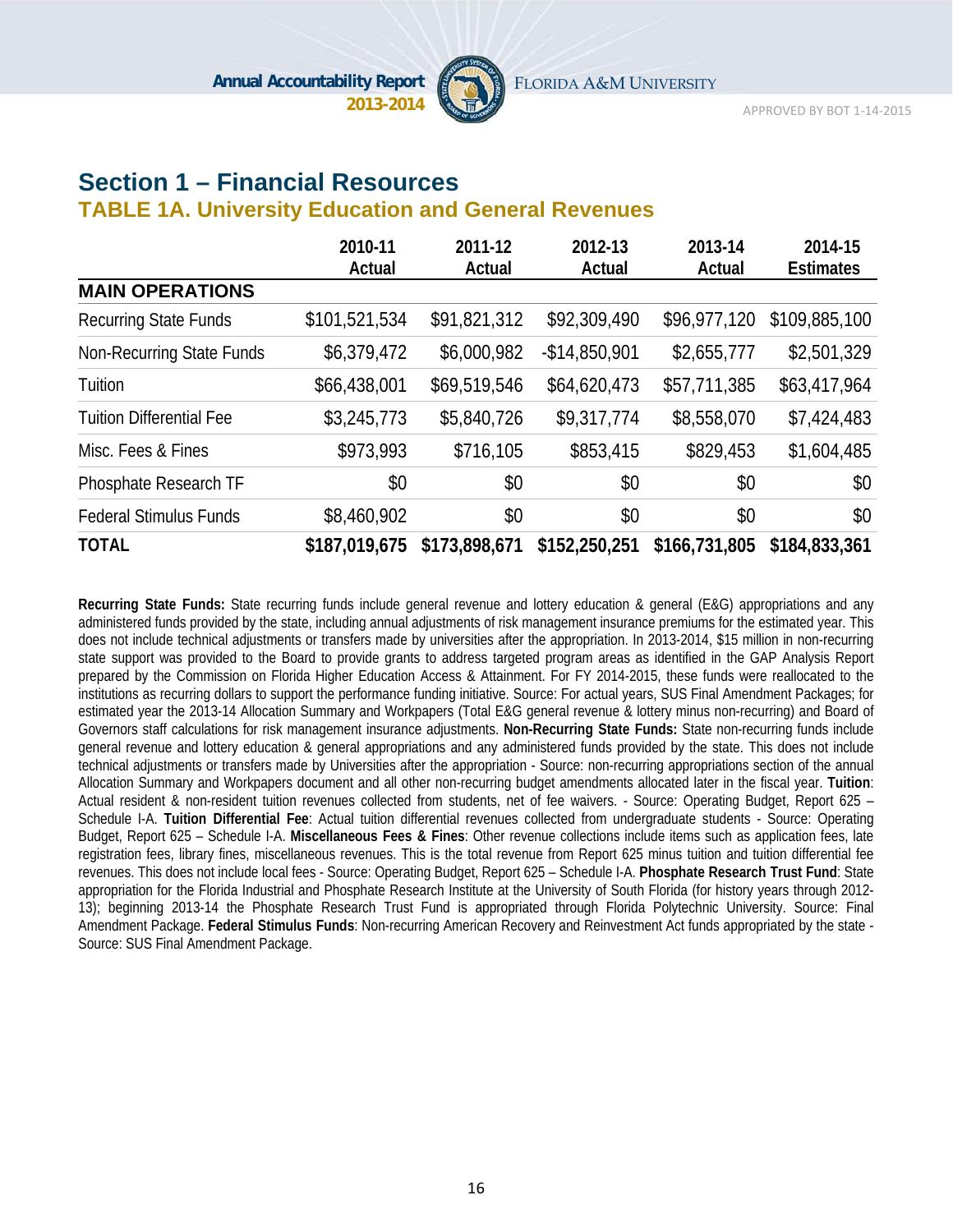

#### **Section 1 – Financial Resources** *(continued)*  **TABLE 1B. University Education and General Expenditures**

|                            | 2009-10       | 2010-11       | 2011-12       | 2012-13             | 2013-14             |
|----------------------------|---------------|---------------|---------------|---------------------|---------------------|
|                            | Actual        | Actual        | Actual        | Actual <sup>*</sup> | Actual <sup>*</sup> |
| <b>MAIN OPERATIONS</b>     |               |               |               |                     |                     |
| Instruction/Research       | \$93,846,937  | \$98,191,207  | \$83,721,468  | \$91,404,242        | \$96,558,261        |
| Administration and Support | \$26,852,328  | \$26,150,741  | \$26,165,237  | \$27,370,987        | \$30,578,609        |
| PO&M                       | \$20,330,222  | \$18,401,551  | \$17,016,571  | \$19,149,283        | \$21,970,828        |
| <b>Student Services</b>    | \$12,050,479  | \$11,846,764  | \$10,663,345  | \$11,465,614        | \$12,769,627        |
| Library/Audio Visual       | \$5,929,520   | \$5,943,759   | \$5,469,947   | \$6,441,462         | \$6,820,172         |
| Other                      | \$542,843     | \$583,670     | \$682,058     | \$797,118           | \$583,551           |
| <b>TOTAL</b>               | \$159,552,329 | \$161,117,692 | \$143,718,626 | \$156,628,706       | \$169,281,048       |

The table reports the actual and estimated amount of expenditures from revenues appropriated by the legislature for each fiscal year. The expenditures are classified by Program Component (i.e., Instruction/Research, PO&M, Administration, etc...) for activities directly related to instruction, research and public service. The table does not include expenditures classified as non-operating expenditures (i.e., to service assetrelated debts), and therefore excludes a small portion of the amount appropriated each year by the legislature. Note\*: FY 2012-2013 reflects a change in reporting expenditures from prior years due to the new carry-forward reporting requirement as reflected in the 2013-2014 SUS Operating Budget Reports. Since these expenditures will now include carry-forward expenditures, these data are no longer comparable to the current-year revenues reported in table 1A, or prior year expenditures in table 1B.

**Instruction & Research:** Includes expenditures for state services related to the instructional delivery system for advanced and professional education. Includes functions such as; all activities related to credit instruction that may be applied toward a postsecondary degree or certificate; nonproject research and service performed to maintain professional effectives; individual or project research; academic computing support; academic source or curriculum development. Source: Operating Budget Summary - Expenditures by Program Activity (or Report 645). **Administration & Support Services:** Expenditures related to the executive direction and leadership for university operations and those internal management services which assist and support the delivery of academic programs. Source: Operating Budget Summary - Expenditures by Program Activity (or Report 645). **PO&M:** Plant Operations & Maintenance expenditures related to the cleaning and maintenance of existing grounds, the providing of utility services, and the planning and design of future plant expansion and modification. **Student Services:** Includes resources related to physical, psychological, and social well-being of the student. Includes student service administration, social and cultural development, counseling and career guidance, financial aid, and student admissions and records. **Other**: includes Institutes and Research Centers, Radio/TV, Museums and Galleries, Intercollegiate Athletics, Academic Infrastructure Support Organizations. Source: Operating Budget Summary - Expenditures by Program Activity (or Report 645).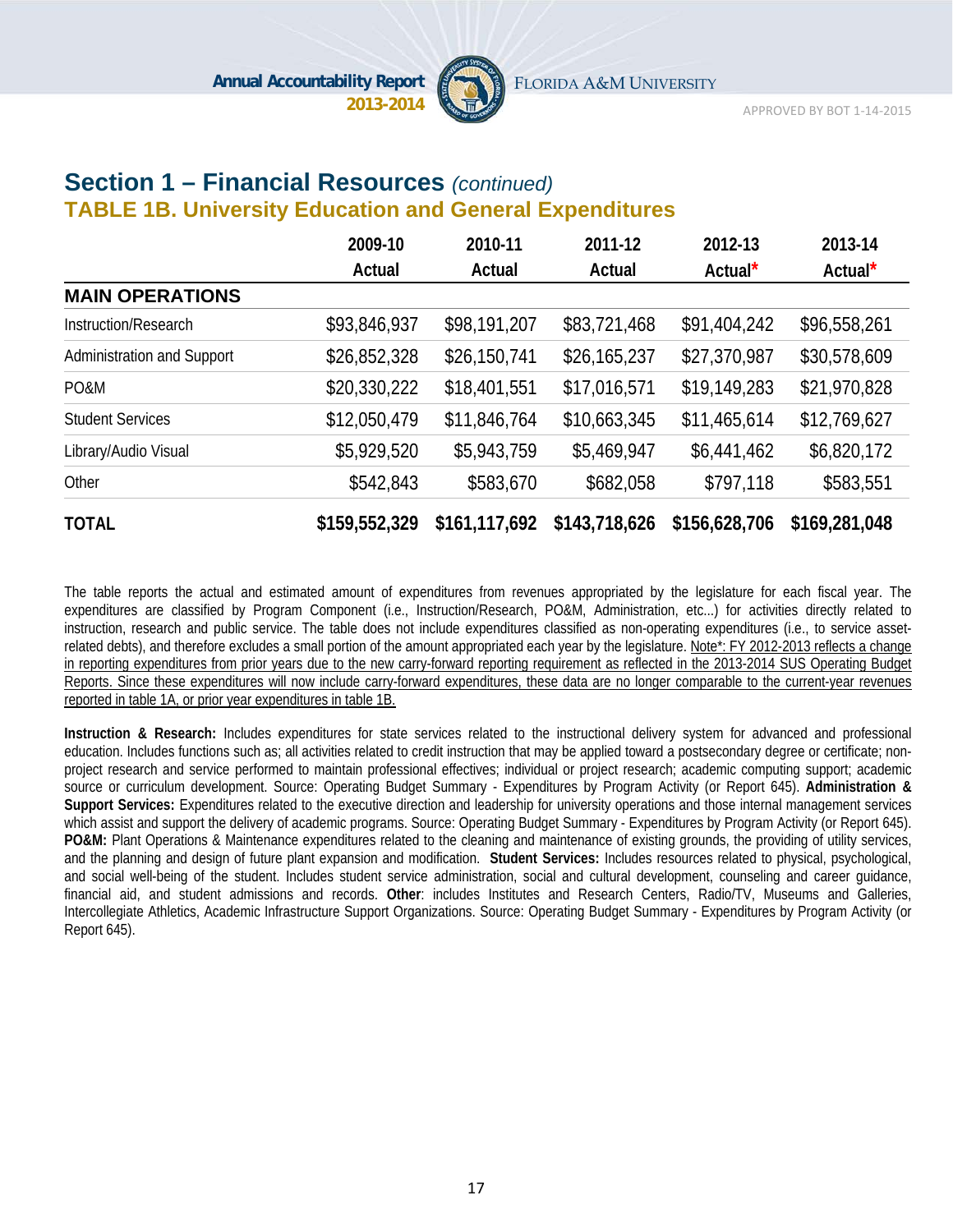

#### **Section 1 – Financial Resources** *(continued)*  **TABLE 1C. State Funding per Full-Time Equivalent (FTE) Student**

|                                     | 2009-10  | 2010-11  | 2011-12  | 2012-13  | 2013-14  |
|-------------------------------------|----------|----------|----------|----------|----------|
|                                     | Actual   | Actual   | Actual   | Actual   | Actual   |
| <b>Appropriated Funding per FTE</b> |          |          |          |          |          |
| <b>General Revenue</b>              | \$8,075  | \$7,934  | \$7,284  | \$6,332  | \$9,043  |
| Lottery Funds                       | \$917    | \$967    | \$1,112  | \$930    | \$1,231  |
| <b>Tuition &amp; Fees</b>           | \$5,144  | \$4,917  | \$5,501  | \$6,751  | \$7,528  |
| Other Trust Funds                   | \$714    | \$698    | \$0      | \$0      | \$0      |
| <b>TOTAL</b>                        | \$14,850 | \$14,515 | \$13,897 | \$14,013 | \$17,803 |
| <b>Actual Funding per FTE</b>       |          |          |          |          |          |
| <b>Tuition &amp; Fees</b>           | \$5,226  | \$5,828  | \$6,530  | \$7,012  | \$6,920  |
| <b>TOTAL</b>                        | \$14,932 | \$15,427 | \$14,926 | \$14,274 | \$17,194 |

Notes: (1) FTE is based on actual FTE, not funded FTE; (2) does not include Health-Science Center funds or FTE; (3) FTE for these metrics uses the standard IPEDS definition of FTE, equal to 30 credit hours for undergraduates and 24 for graduates; and (4) actual funding per student is based on actual tuition and E&G fees (does not include local fees) collected. Sources: Appropriated totals from the annual Final Amendment Package data. Actual Student Fees from the Operating Budget 625 reports. This does not include appropriations for special units (i.e., IFAS, Health Science Centers, and Medical Schools). Tuition and fee revenues include tuition and tuition differential fee and E&G fees (i.e., application, late registration, and library fees/fines). Other local fees that do not support E&G activities are not included here (see Board of Governors Regulation 7.003). This data is not adjusted for inflation. FAMU and BOG staff are working to finalize the data identified in red font.

### **TABLE 1D. University Other Budget Entities**

|                               | 2009-10      | ---<br>2010-11 | 2011-12      | 2012-13      | 2013-14      |
|-------------------------------|--------------|----------------|--------------|--------------|--------------|
|                               | Actual       | Actual         | Actual       | Actual       | Actual       |
| <b>Auxiliary Enterprises</b>  |              |                |              |              |              |
| Revenues                      | \$22,808,023 | \$25,267,943   | \$25,552,427 | \$25,213,058 | \$24,762,746 |
| Expenditures                  | \$20,755,632 | \$20,695,955   | \$22,200,051 | \$23,852,343 | \$31,469,452 |
| <b>Contracts &amp; Grants</b> |              |                |              |              |              |
| Revenues                      | \$52,808,492 | \$56,742,558   | \$53,333,017 | \$44,847,891 | \$51,417,860 |
| Expenditures                  | \$54,634,109 | \$55,271,357   | \$54,064,567 | \$46,859,000 | \$44,863,222 |
| <b>Local Funds</b>            |              |                |              |              |              |
| Revenues                      | \$63,365,611 | \$78,439,036   | \$69,027,997 | \$62,875,392 | \$57,399,650 |
| Expenditures                  | \$60,432,397 | \$75,777,718   | \$67,413,694 | \$63,055,801 | \$56,416,417 |
| <b>Faculty Practice Plans</b> |              |                |              |              |              |
| Revenues                      | \$0          | \$0            | \$0          | \$0          | \$0          |
| Expenditures                  | \$0          | \$0            | \$0          | \$0          | \$0          |

Notes: Revenues do not include transfers. Expenditures do not include non-operating expenditures. **Auxiliary Enterprises** are self supported through fees, payments and charges. Examples include housing, food services, bookstores, parking services, health centers. **Contract & Grants** resources are received from federal, state or private sources for the purposes of conducting research and public service activities. **Local Funds** are associated with student activity (supported by the student activity fee), student financial aid, concessions, intercollegiate athletics, technology fee, green fee, and student life & services fee. **Faculty Practice Plan** revenues/receipts are funds generated from faculty practice plan activities. Faculty Practice Plan expenditures include all expenditures relating to the faculty practice plans, including transfers between other funds and/or entities. This may result in double counting in information presented within the annual report. Source: Operating Budget, Report 615.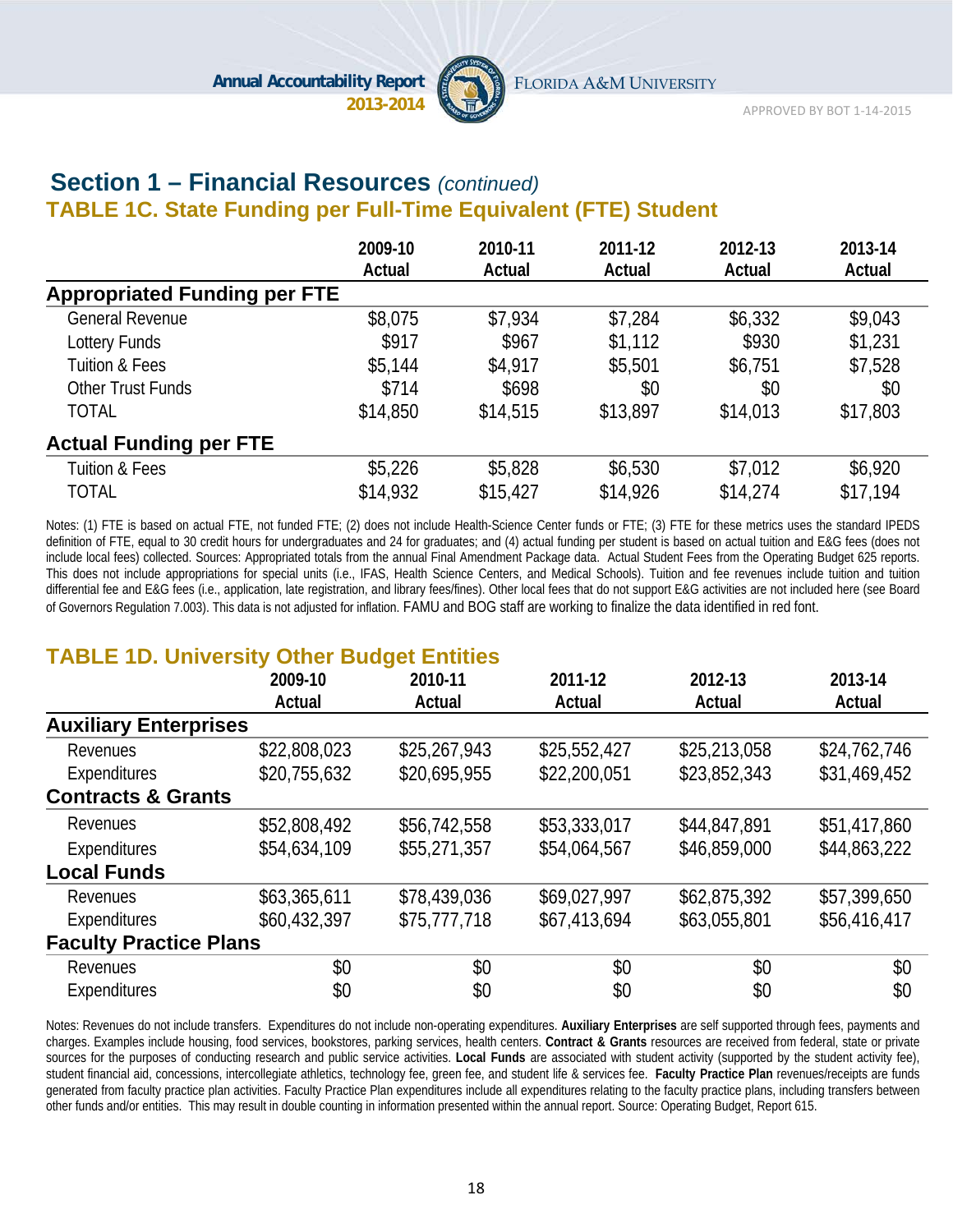

### **Section 1 – Financial Resources** *(continued)* **TABLE 1E. Voluntary Support of Higher Education**

|                                     | 2009-10  | 2010-11   | 2011-12   | 2012-13   | 2013-14   |
|-------------------------------------|----------|-----------|-----------|-----------|-----------|
| <b>Endowment Value</b><br>(\$1000s) | \$96,154 | \$111,516 | \$107,743 | \$115,281 | \$127,185 |
| <b>Gifts Received</b><br>(\$1000s)  | \$3,795  | \$4,291   | \$3,198   | \$3,226   | \$3,300   |
| Percentage of<br>Alumni Donors      | 4.5%     | 9.7%      | 5.8%      | 4.4%      | 3.3%      |

Notes: **Endowment value** at the end of the fiscal year, as reported in the annual NACUBO Endowment Study. **Gifts Received** as reported in the Council for Aid to Education's Voluntary Support of Education (VSE) survey in the section entitled "Gift Income Summary," this is the sum of the present value of all gifts (including outright and deferred gifts) received for any purpose and from all sources during the fiscal year, excluding pledges and bequests. (There's a deferred gift calculator at www.cae.org/vse.) The present value of non-cash gifts is defined as the tax deduction to the donor as allowed by the IRS. **Percentage of Alumni Donors** as reported in the Council for Aid to Education's Voluntary Support of Education (VSE) survey in the section entitled "Additional Details," this is the number of alumni donors divided by the total number of alumni, as of the end of the fiscal year. "Alumni," as defined in this survey, include those holding a degree from the institution as well as those who attended the institution but did not earn a degree.

### **TABLE 1F. Tuition Differential Fees (TDF)**

|                                                | 2011-12     | 2012-13     | 2013-14     |
|------------------------------------------------|-------------|-------------|-------------|
| <b>TDF Revenues Generated</b>                  | \$5,840,726 | \$9,317,774 | \$8,558,688 |
| Students Receiving TDF Funded Award            | 1,593       | 1,993       | 1,611       |
| Total Value of TDF Funded Financial Aid Awards | \$1,209     | \$1,404     | \$1,455     |

#### **Florida Student Assistance Grant (FSAG) Eligible Students**

| Number of Eligible Students   | 5,215   | 4,495 | ,108 |
|-------------------------------|---------|-------|------|
| Number Receiving a TDF Waiver |         |       |      |
| Total Value of TDF Waivers    | \$1,285 | \$546 | \$0  |

Note: **Revenues Generated** refers to actual tuition differential revenues collected from undergraduate students as reported on the Operating Budget, Report 625 – Schedule I-A. **TDF Students Receiving TDF Funded Award** reports the number of unduplicated students who have received a financial aid award that was funded by tuition differential revenues. **Value of TDF Funded Award** refers to the average value of financial aid awards funded by the Tuition Differential Fee funds. Florida Student Assistance Grant (FSAG) Eligible Students**: Number of Eligible Students** refers to total annual unduplicated count of undergraduates at the institution who are eligible for FSAG in the academic year, whether or not they received FSAG awards. **Number Receiving a TDF Waiver** refers to annual unduplicated count of FSAG-eligible students receiving a waiver, partial or full, of the tuition differential fees at the institution during the academic year, regardless of the reason for the waiver. **Value of TDF Waivers** refers to the average value of waivers provided to FSAG-eligible undergraduates at the institution during the academic year, regardless of the reason for the waiver.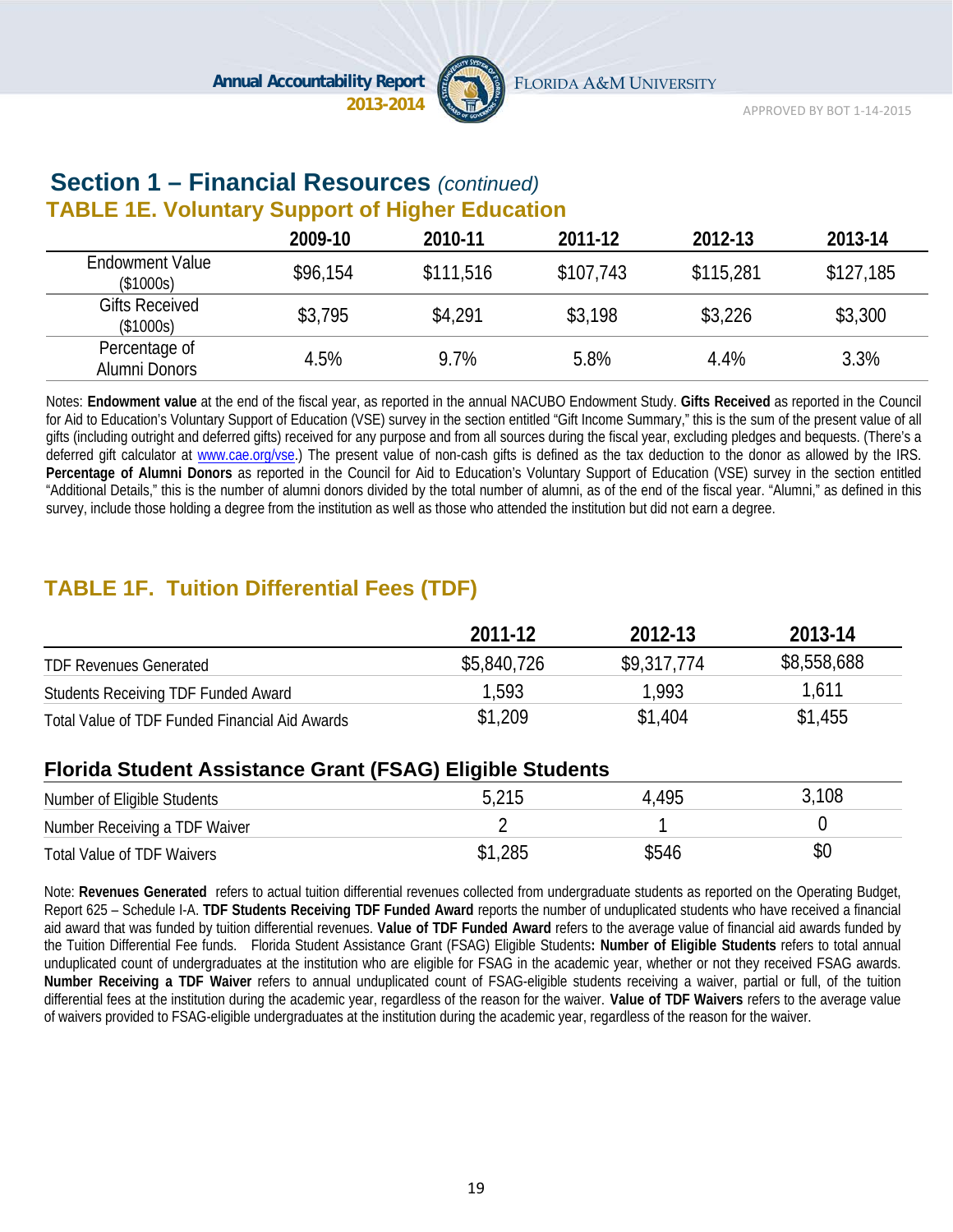

APPROVED BY BOT 1‐14‐2015

### **Section 2 – Personnel**

### **TABLE 2A. Personnel Headcount** *(in Fall term only)*

|                                           | 2009           | 2010           | 2011           | 2012  | 2013           |
|-------------------------------------------|----------------|----------------|----------------|-------|----------------|
| <b>Full-time Employees</b>                |                |                |                |       |                |
| <b>Tenured Faculty</b>                    | 297            | 281            | 276            | 268   | 253            |
| Tenure-track Faculty                      | 161            | 153            | 131            | 130   | 135            |
| Non-Tenure Track Faculty                  | 165            | 142            | 130            | 154   | 162            |
| <b>Instructors Without Faculty Status</b> | 0              | 38             | 40             | 41    | 38             |
| <b>Graduate Assistants/Associates</b>     | 0              | $\overline{0}$ | $\overline{0}$ | 0     | $\overline{0}$ |
| Non-Instructional Employees               | 1,285          | 1,244          | 1,141          | 1,142 | 1,203          |
| <b>FULL-TIME SUBTOTAL</b>                 | 1,908          | 1,858          | 1,718          | 1,735 | 1,753          |
| <b>Part-time Employees</b>                |                |                |                |       |                |
| <b>Tenured Faculty</b>                    | $\overline{0}$ | $\overline{0}$ | $\overline{0}$ | 3     | $\theta$       |
| Tenure-track Faculty                      |                |                | 1              | 3     | $\overline{0}$ |
| Non-Tenure Track Faculty                  | 0              | 0              | 1              | 9     | 1              |
| <b>Instructors Without Faculty Status</b> | 139            | 148            | 164            | 130   | 157            |
| <b>Graduate Assistants/Associates</b>     | 253            | 236            | 231            | 241   | 185            |
| Non-Instructional Employees               | 7              | 6              | 7              | 5     | 6              |
| <b>PART-TIME SUBTOTAL</b>                 | 400            | 391            | 404            | 391   | 349            |
| <b>TOTAL</b>                              | 2,308          | 2,249          | 2,122          | 2,126 | 2,102          |

Note: This table is based on the annual IPEDS Human Resources Survey, and provides full- and part-time medical and non-medical staff by faculty status and primary function/occupational activity. **Tenured and Tenure-Track Faculty** include those categorized within instruction, research, or public service. **Non-Tenure Track Faculty** includes adjunct faculty (on annual and less than annual contracts) and faculty on multi-year contracts categorized within instruction, research, or public service. **Instructors Without Faculty Status** includes postdoctoral research associates, and individuals hired as a staff member primarily to do research on a 3-year contract without tenure eligibility categorized within instruction, research, or public service. **Non-Instructional Employees** includes all executive, administrative and managerial positions regardless of faculty status; as well as, other support and service positions regardless of faculty status. Note: The universities vary on how they classify adjuncts (some include them as non-tenure track faculty while others do not consider them faculty and report them as instructors without faculty status) and part-time non-instructional employees.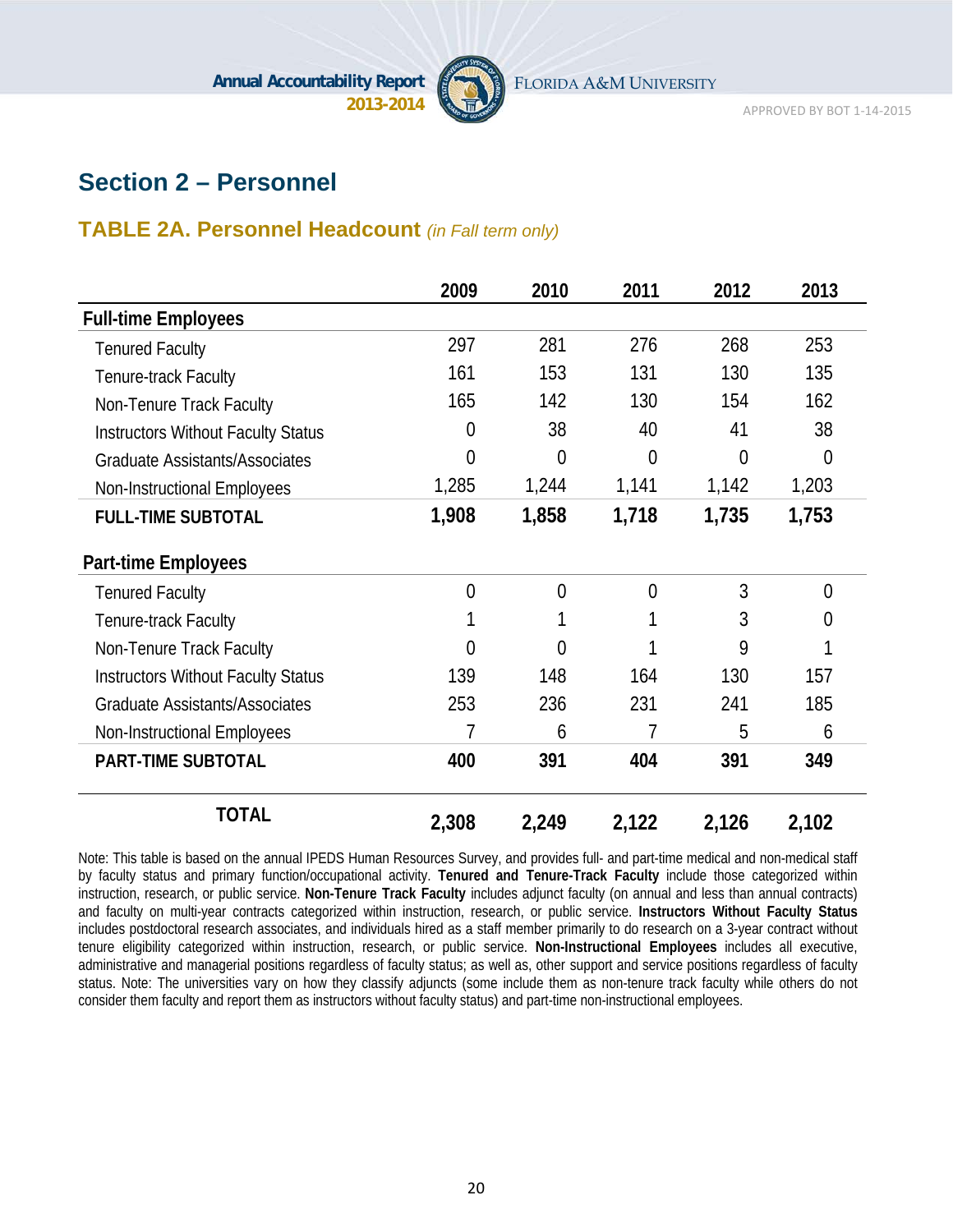

APPROVED BY BOT 1‐14‐2015

### **Section 3 – Enrollment**

### **TABLE 3A. Headcount Enrollment by Student Type and Level**

|                              | <b>Fall 2009</b> | <b>Fall 2010</b> | <b>Fall 2011</b> | <b>Fall 2012</b> | <b>Fall 2013</b> |
|------------------------------|------------------|------------------|------------------|------------------|------------------|
| <b>TOTAL</b>                 | 12,261           | 13,277           | 13,207           | 12,051           | 10,738           |
| <b>UNDERGRADUATE</b>         |                  |                  |                  |                  |                  |
| FTIC (Regular Admit)         | 3,274            | 3,186            | 2,918            | 2,724            | 2,730            |
| FTIC (Profile Admit)         | 4,787            | 5,734            | 5,520            | 4,772            | 3,902            |
| <b>AA Transfers</b>          | 548              | 764              | 813              | 830              | 796              |
| <b>Other Transfers</b>       | 1,147            | 1,152            | 1,084            | 940              | 781              |
| Subtotal                     | 9,756            | 10,836           | 10,335           | 9,266            | 8,209            |
| <b>GRADUATE</b>              |                  |                  |                  |                  |                  |
| Master's                     | 892              | 813              | 823              | 727              | 620              |
| <b>Research Doctoral</b>     | 153              | 148              | 158              | 147              | 158              |
| <b>Professional Doctoral</b> | 1,194            | 1,231            | 1,648            | 1,697            | 1,537            |
| Dentistry                    | O                | 0                | 0                | 0                | 0                |
| Law                          | 607              | 671              | 714              | 662              | 518              |
| Medicine                     | 0                | O                | 0                | O                | 0                |
| Nursing Practice             | 0                | 0                | 0                | 0                | 0                |
| Pharmacy                     | 587              | 560              | 934              | 926              | 902              |
| Physical Therapist           |                  |                  |                  | 109              | 117              |
| Veterinary Medicine          | 0                | 0                | 0                | 0                | 0                |
| Other                        | 0                | 0                | 0                | 0                | 0                |
| Subtotal                     | 2,239            | 2,192            | 2,629            | 2,571            | 2,315            |
| <b>UNCLASSIFIED</b>          |                  |                  |                  |                  |                  |
|                              | 266              | 249              | 243              | 214              | 214              |

Note: This table reports the number of students enrolled at the university by student type categories. The determination for undergraduate, graduate and unclassified is based on the institutional class level values. Unclassified refers to a student who has not yet been formally admitted into a degree program but is enrolled. The student type for undergraduates is based on the Type of Student at Time of Most Recent Admission. The student type for graduates is based on the degree that is sought and the student CIP code.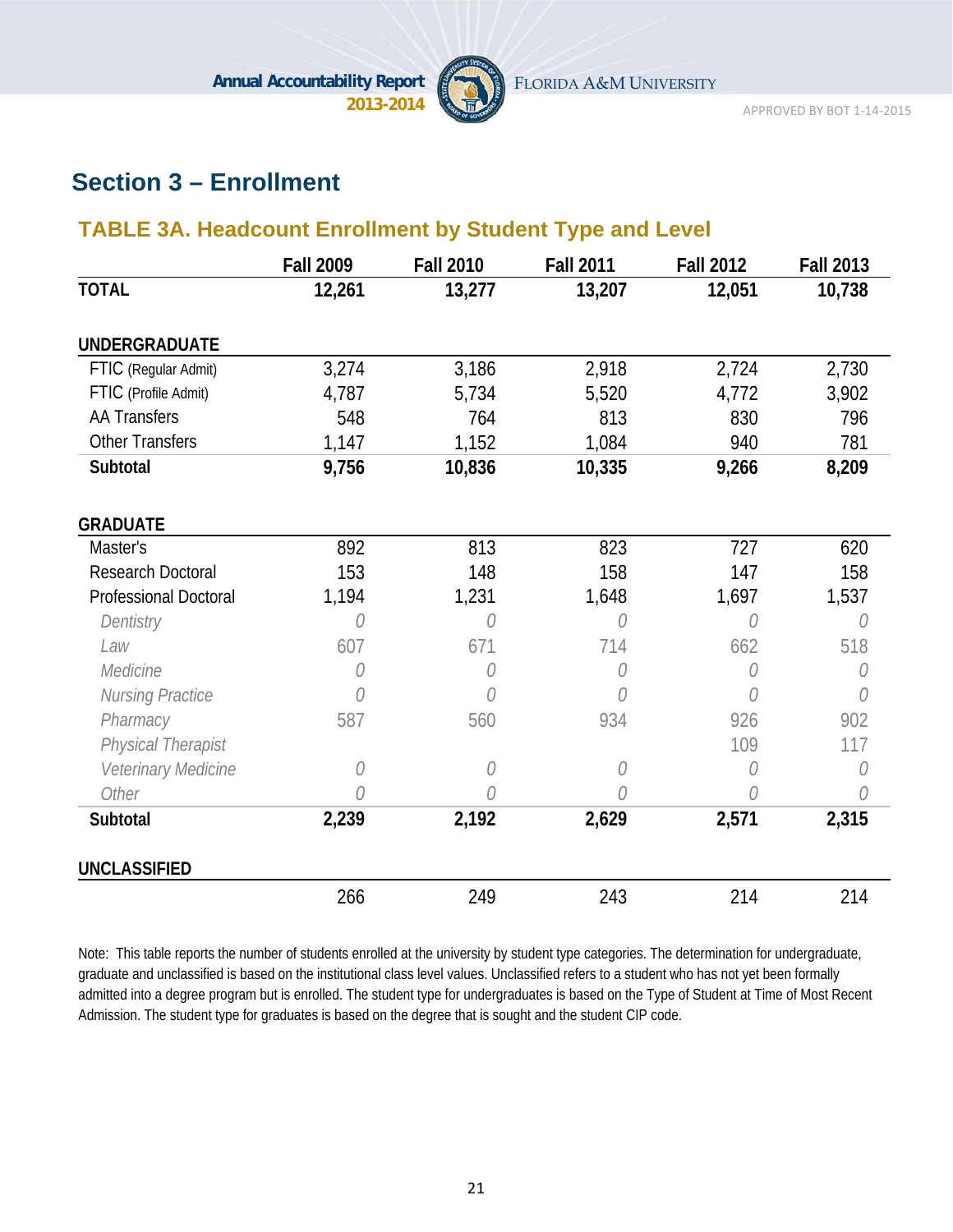

APPROVED BY BOT 1‐14‐2015

### **Section 3 – Enrollment** *(continued)*

### **TABLE 3B. Full-Time Equivalent (FTE) Enrollment** [State Fundable only]

|                              | 2011-12                 |               | 2012-13                 |               | 2013-14                 |               |
|------------------------------|-------------------------|---------------|-------------------------|---------------|-------------------------|---------------|
|                              | State-<br><b>Funded</b> | <b>Actual</b> | State-<br><b>Funded</b> | <b>Actual</b> | State-<br><b>Funded</b> | <b>Actual</b> |
| <b>FLORIDA RESIDENTS</b>     |                         |               |                         |               |                         |               |
| Lower-Division               | 3,601                   | 3,860         | 3,601                   | 3,285         |                         | 2,837         |
| <b>Upper-Division</b>        | 2,868                   | 2,764         | 2,868                   | 2,707         |                         | 2,584         |
| Master's (GRAD I)            | 651                     | 433           | 651                     | 374           |                         | 328           |
| Doctoral (GRAD II)           | 627                     | 867           | 627                     | 913           |                         | 850           |
| Subtotal                     | 7,747                   | 7,924         | 7,747                   | 7,279         |                         | 6,599         |
|                              |                         |               |                         |               |                         |               |
| <b>NON-FLORIDA RESIDENTS</b> |                         |               |                         |               |                         |               |
| Lower-Division               |                         | 345           |                         | 326           |                         | 283           |
| <b>Upper-Division</b>        |                         | 235           |                         | 235           |                         | 252           |
| Master's (GRAD I)            |                         | 84            |                         | 40            |                         | 47            |
| Doctoral (GRAD II)           |                         | 150           |                         | 119           | $\bullet$               | 92            |
| Subtotal                     | 1,119                   | 814           | 1,119                   | 719           |                         | 674           |
|                              |                         |               |                         |               |                         |               |
| <b>TOTAL FTE</b>             |                         |               |                         |               |                         |               |
| Lower-Division               |                         | 4,205         |                         | 3,611         | 4,150                   | 3,120         |
| <b>Upper-Division</b>        |                         | 2,999         |                         | 2,942         | 3,307                   | 2,836         |
| Master's (GRAD I)            |                         | 518           |                         | 415           | 773                     | 376           |
| Doctoral (GRAD II)           |                         | 1,017         |                         | 1,032         | 636                     | 941           |
| <b>Total</b>                 | 8,866                   | 8,738         | 8,866                   | 7,999         | 8,866                   | 7,273         |
| Total (US Definition)        | 11,821                  | 11,651        | 11,821                  | 10,666        | 11,821                  | 9,697         |

Notes: Full-time Equivalent (FTE) student is a measure of instructional effort (and student activity) that is based on the number of credit hours that students enroll by course level. FTE is based on the Florida definition, which divides undergraduate credit hours by 40 and graduate credit hours by 32 (US definition based on Undergraduate FTE = 30 and Graduate FTE = 24 credit hours). In 2013-14, the Florida Legislature chose to no longer separate funded non-resident FTE from funded resident FTE. **Funded** enrollment as reported in the General Appropriations Act and Board of Governors' Allocation Summary. **Actual** enrollment only reports 'state-fundable' FTE as reported by Universities to the Board of Governors in the Student Instruction File (SIF). Totals are actual and may not equal sum of reported student levels due to rounding of student level FTE. Total FTE are equal in tables 3B and 3C.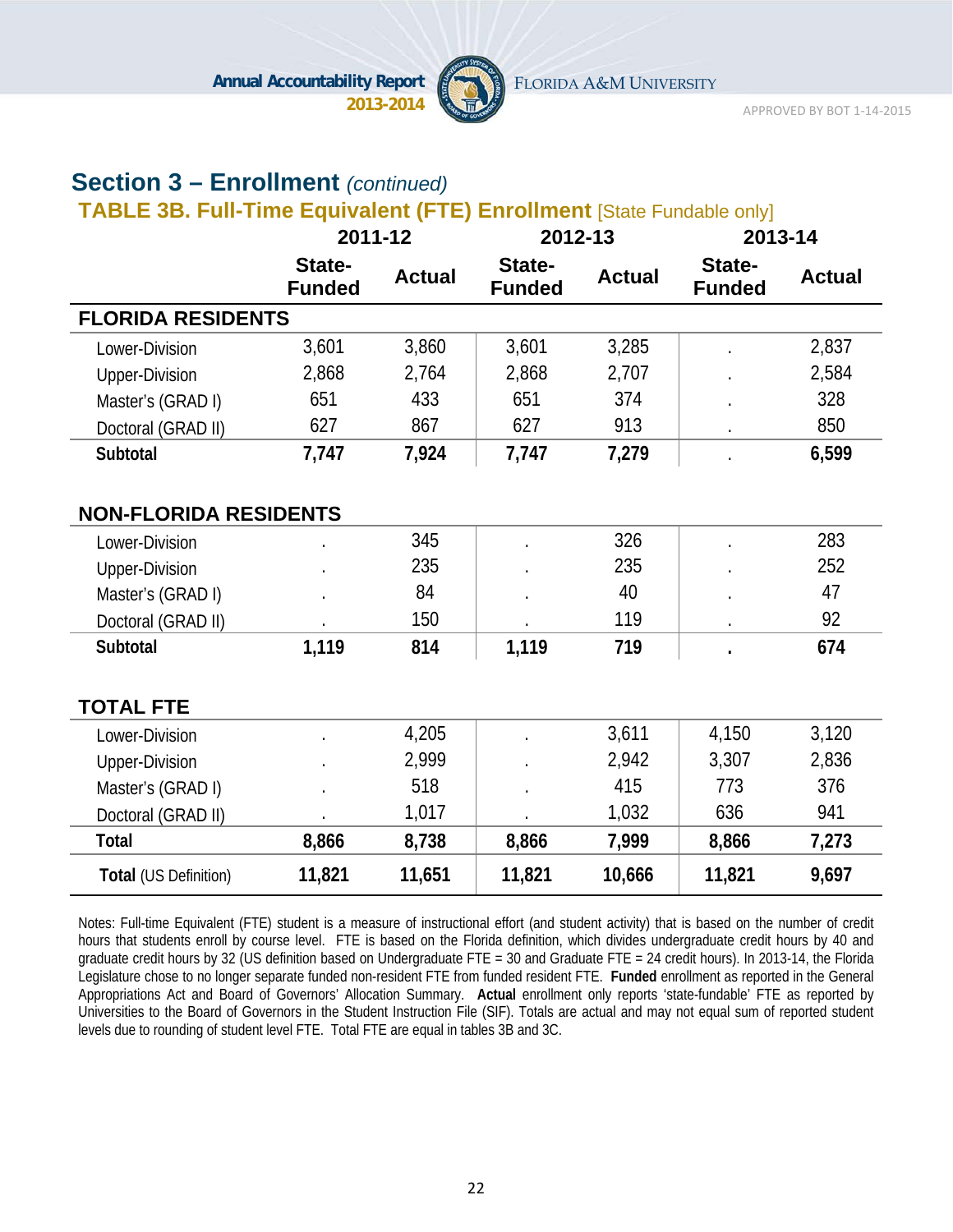

APPROVED BY BOT 1‐14‐2015

### **Section 3 – Enrollment** *(continued)*

### **TABLE 3C. Full-Time Equivalent (FTE) Enrollment by Method of Instruction**

|                          | 2010-11        | 2011-12        | 2012-13        | 2013-14        |
|--------------------------|----------------|----------------|----------------|----------------|
| <b>TRADITIONAL</b>       |                |                |                |                |
| Lower-Division           | 4,616          | 4,191          | 3,579          | 3,077          |
| <b>Upper-Division</b>    | 2,965          | 2,997          | 2,937          | 2,825          |
| Master's (GRAD 1)        | 553            | 517            | 415            | 376            |
| Doctoral (GRAD 2)        | 954            | 1,017          | 1,032          | 941            |
| <b>Total</b>             | 9,088          | 8,722          | 7,963          | 7,219          |
| <b>HYBRID</b>            |                |                |                |                |
| Lower-Division           | $\overline{3}$ | $\overline{0}$ | $\overline{0}$ | $\overline{0}$ |
| <b>Upper-Division</b>    | 0              | 0              | 0              | $\overline{0}$ |
| Master's (GRAD 1)        | 0              | $\theta$       | $\theta$       | $\overline{0}$ |
| Doctoral (GRAD 2)        | 0              | $\overline{0}$ | $\overline{0}$ | $\mathbf{0}$   |
| <b>Total</b>             | 3              | $\bf{0}$       | $\mathbf{0}$   | $\bf{0}$       |
| <b>DISTANCE LEARNING</b> |                |                |                |                |
| Lower-Division           | $\overline{0}$ | 13             | 31             | 43             |
| <b>Upper-Division</b>    | 0              | $\overline{2}$ | 4              | 11             |
| Master's (GRAD 1)        | 0              | 0              | $\overline{0}$ | $\overline{0}$ |
| Doctoral (GRAD 2)        | 0              | $\overline{0}$ | $\theta$       | $\overline{0}$ |
| <b>Total</b>             | $\bf{0}$       | 15             | 36             | 54             |
| <b>TOTAL</b>             |                |                |                |                |
| Lower-Division           | 4,405          | 4,066          | 3,610          | 3,120          |
| <b>Upper-Division</b>    | 2,965          | 2,999          | 2,942          | 2,836          |
| Master's (GRAD 1)        | 553            | 518            | 415            | 376            |
| Doctoral (GRAD 2)        | 954            | 1,017          | 1,032          | 941            |
| <b>Total</b>             | 9,091          | 8,737          | 7,999          | 7,273          |

Note: Full-time Equivalent (FTE) student is a measure of instructional effort (and student activity) that is based on the number of credit hours that students enroll by course level. FTE is based on the Florida definition, which divides undergraduate credit hours by 40 and graduate credit hours by 32. **Distance Learning** is a course in which at least 80 percent of the direct instruction of the course is delivered using some form of technology when the student and instructor are separated by time or space, or both (per 1009.24(17), *F.S.*). **Hybrid** is a course where 50% to 79% of the instruction is delivered using some form of technology, when the student and instructor are separated by time or space, or both (per SUDS data element 2052). **Traditional (and Technology Enhanced)** refers to primarily face to face instruction utilizing some form of technology for delivery of supplemental course materials for *no more* than 49% of instruction (per SUDS data element 2052). Totals are actual and may not equal sum of reported student levels due to rounding of student level FTE. Total FTE are equal in tables 3B and 3C.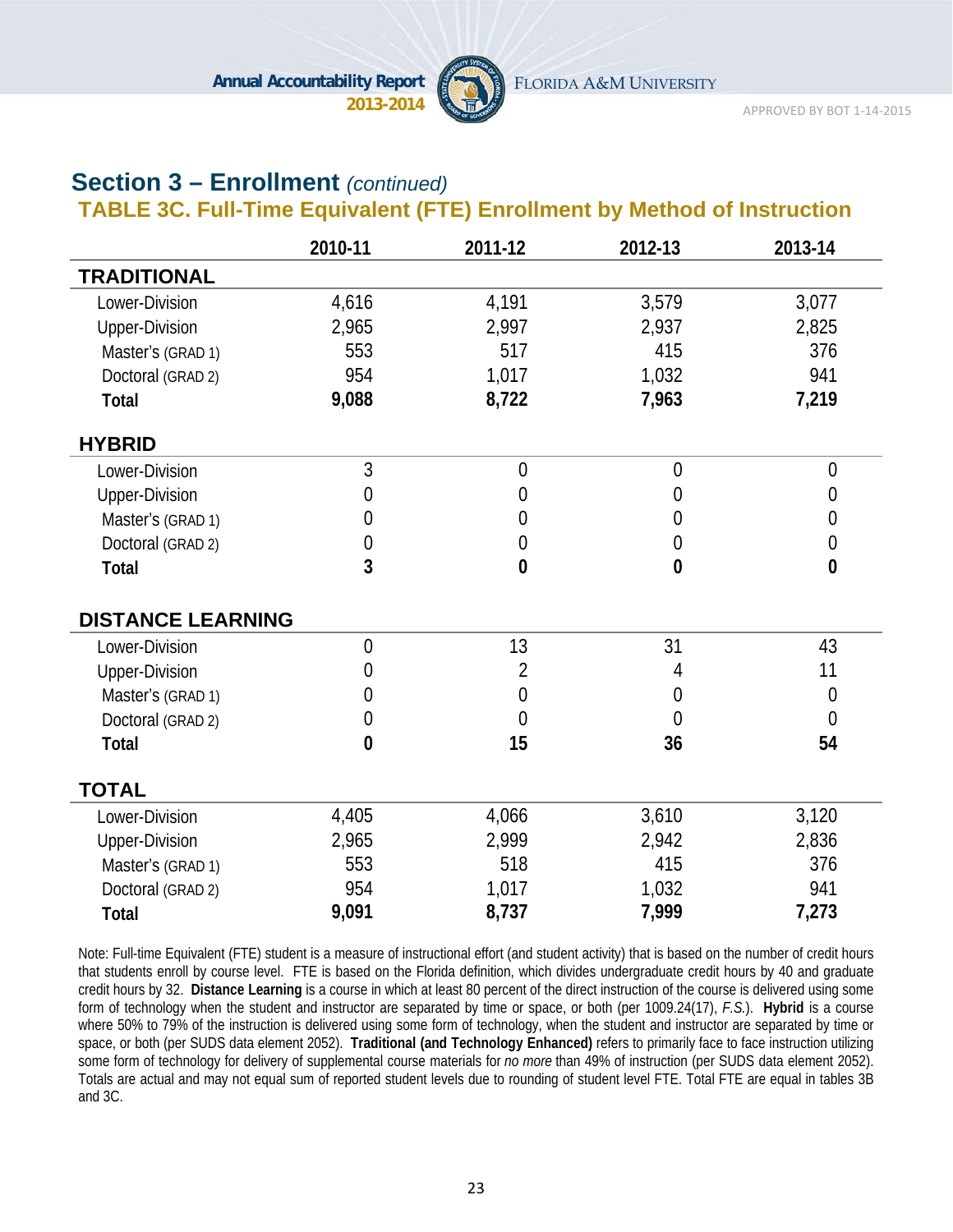

# **Section 3 – Enrollment** *(continued)*

### **TABLE 3D. Headcount Enrollment by Military Status and Student Level**

|                           | <b>Fall 2010</b> | <b>Fall 2011</b> | <b>Fall 2012</b> | <b>Fall 2013</b> |
|---------------------------|------------------|------------------|------------------|------------------|
| <b>MILITARY</b>           |                  |                  |                  |                  |
| Unclassified              | 1                | 1                | $\overline{0}$   | $\overline{0}$   |
| Undergraduate             | 36               | 22               | 8                | 57               |
| Master's (GRAD 1)         | 9                | 4                | 5                | 9                |
| Doctoral (GRAD 2)         | $\overline{0}$   | 0                | 0                | $\boldsymbol{0}$ |
| Subtotal                  | 46               | 27               | 13               | 66               |
| <b>ELIGIBLE DEPENDENT</b> |                  |                  |                  |                  |
| Unclassified              | $\overline{0}$   | 1                | 1                | $\overline{0}$   |
| Undergraduate             | 2                | 130              | 78               | 149              |
| Master's (GRAD 1)         | 0                |                  | 8                | 13               |
| Doctoral (GRAD 2)         | $\overline{0}$   | 0                | $\overline{0}$   | $\overline{0}$   |
| Subtotal                  | $\overline{2}$   | 138              | 87               | 162              |
| <b>NON-MILITARY</b>       |                  |                  |                  |                  |
| Unclassified              | 170              | 174              | 146              | 140              |
| Undergraduate             | 11,109           | 10,870           | 9,842            | 8,613            |
| Master's (GRAD 1)         | 1,845            | 1,886            | 1,838            | 1,622            |
| Doctoral (GRAD 2)         | 105              | 112              | 125              | 135              |
| Subtotal                  | 13,229           | 13,042           | 11,951           | 10,510           |
| <b>TOTAL</b>              | 13,277           | 13,207           | 12,051           | 10,738           |

Note: This table provides trend data on the number of students enrolled based on their military status. **Military** includes students who were classified as Active Duty, Veterans, National Guard, or Reservist.. **Eligible Dependents** includes students who were classified as eligible dependents (dependents who received veteran's benefits). **Non-Military** includes all other students.

### **TABLE 3E. University Access Rate:** Undergraduate Enrollment with Pell Grant

|                              | <b>Fall 2009</b> | <b>Fall 2010</b> | <b>Fall 2011</b> | <b>Fall 2012</b> | <b>Fall 2013</b> |
|------------------------------|------------------|------------------|------------------|------------------|------------------|
| <b>Pell Grant Recipients</b> | 6.118            | 7,505            | 7,502            | 6,481            | 5,389            |
| Percent with Pell Grant      | 61%              | 68%              | 69%              | 66%              | 62%              |

Note: This table reports the University's Access Rate, which is a measure of the percentage of undergraduate students who have received a federal Pell grant award during a given Fall term (excludes non-resident aliens). The top row reports the number of students who received a Pell Grant award. The bottom row provides the percentage of eligible students that received a Pell Grant award.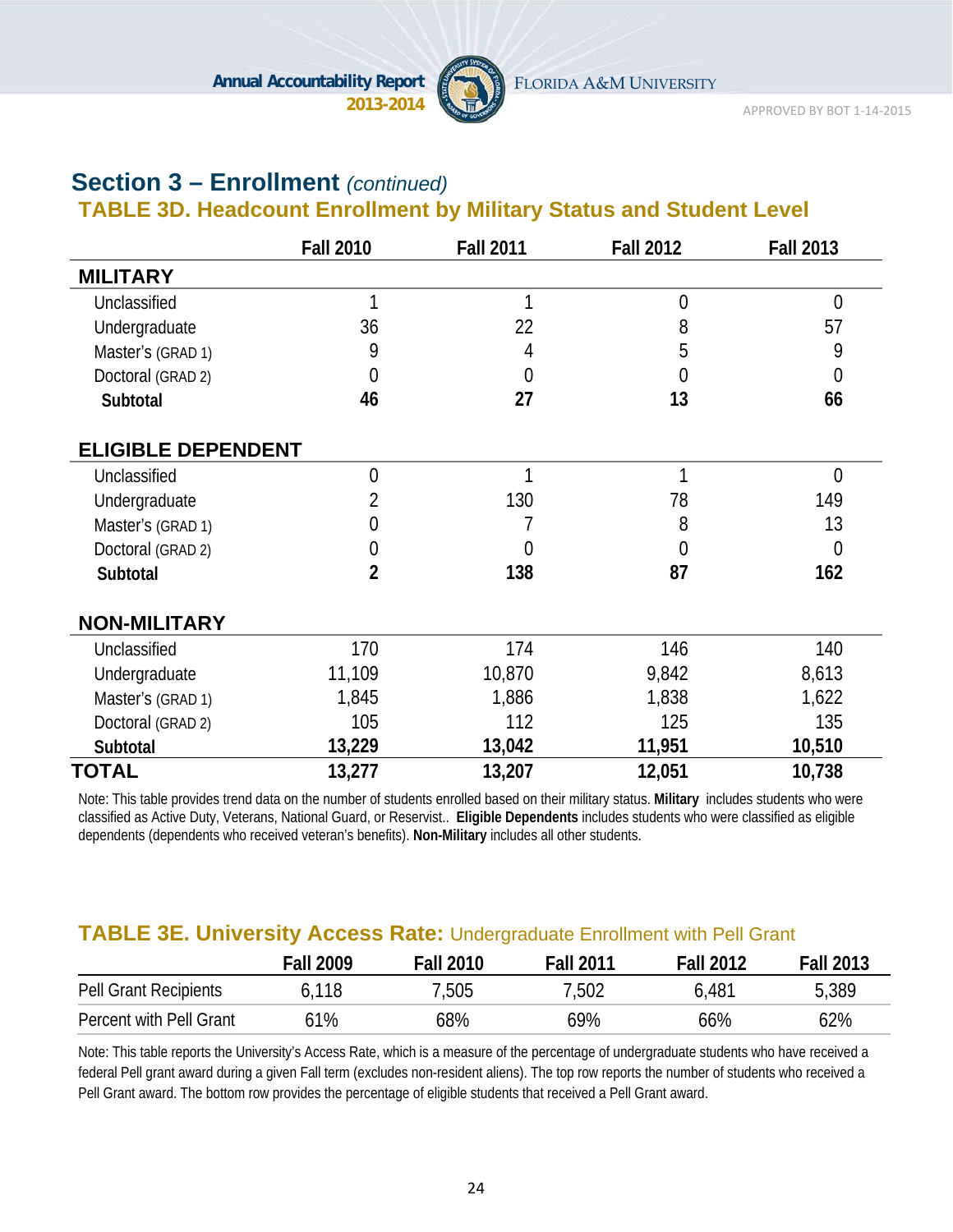

APPROVED BY BOT 1‐14‐2015

### **Section 4 – Undergraduate Education**

### **TABLE 4A. Baccalaureate Degree Program Changes in AY 2013-14**

| <b>Title of Program</b>                                                                                                  | Six-digit<br>CIP.<br>Code | Degree<br>Level | Date of<br><b>UBOT</b><br>Action | <b>Starting</b><br>or Ending<br>Term | <b>Comments</b> |  |  |
|--------------------------------------------------------------------------------------------------------------------------|---------------------------|-----------------|----------------------------------|--------------------------------------|-----------------|--|--|
| <b>New Programs</b>                                                                                                      |                           |                 |                                  |                                      |                 |  |  |
| <b>None</b>                                                                                                              |                           |                 |                                  |                                      |                 |  |  |
| <b>Terminated Programs</b>                                                                                               |                           |                 |                                  |                                      |                 |  |  |
| <b>None</b>                                                                                                              |                           |                 |                                  |                                      |                 |  |  |
| <b>Programs Suspended for New Enrollments</b>                                                                            |                           |                 |                                  |                                      |                 |  |  |
| None                                                                                                                     |                           |                 |                                  |                                      |                 |  |  |
| New Programs Considered By University But Not Approved                                                                   |                           |                 |                                  |                                      |                 |  |  |
| BS/BA Environmental Studies - Returned for Significant Revisions<br>BS Food Science - Returned for Significant Revisions |                           |                 |                                  |                                      |                 |  |  |

Note: This table does not include new majors or concentrations added under an existing degree program CIP Code. This table reports the new and terminated program changes based on Board action dates between May 5, 2013 and May 4, 2014.

**New Programs** are proposed new degree programs that have been completely through the approval process at the university and, if appropriate, the Board of Governors. Does not include new majors or concentrations added under an existing degree program CIP Code.

**Terminated Programs** are degree programs for which the entire CIP Code has been terminated and removed from the university's inventory of degree programs. Does not include majors or concentrations terminated under an existing degree program CIP Code if the code is to remain active on the academic degree inventory.

**Programs Suspended for New Enrollments** are degree programs for which enrollments have been temporarily suspended for the entire CIP Code, but the program CIP Code has not been terminated. Does not include majors or concentrations suspended under an existing degree program CIP Code if the code is to remain active on the academic degree inventory and new enrollments in any active major will be reported. Programs included in this list may have been suspended for new enrollments sometime in the past and have continued to be suspended at least one term of this academic year.

**New Programs Considered by University But Not Approved** includes any programs considered by the university board of trustees, or any committee of the board, but not approved for implementation. Also include any programs that were returned prior to board consideration by the university administration for additional development, significant revisions, or re-conceptualization; regardless of whether the proposal was eventually taken to the university board for approval. Count the returns once per program, not multiple times the proposal was returned for revisions, unless there is a total re-conceptualization that brings forward a substantially different program in a different CIP Code.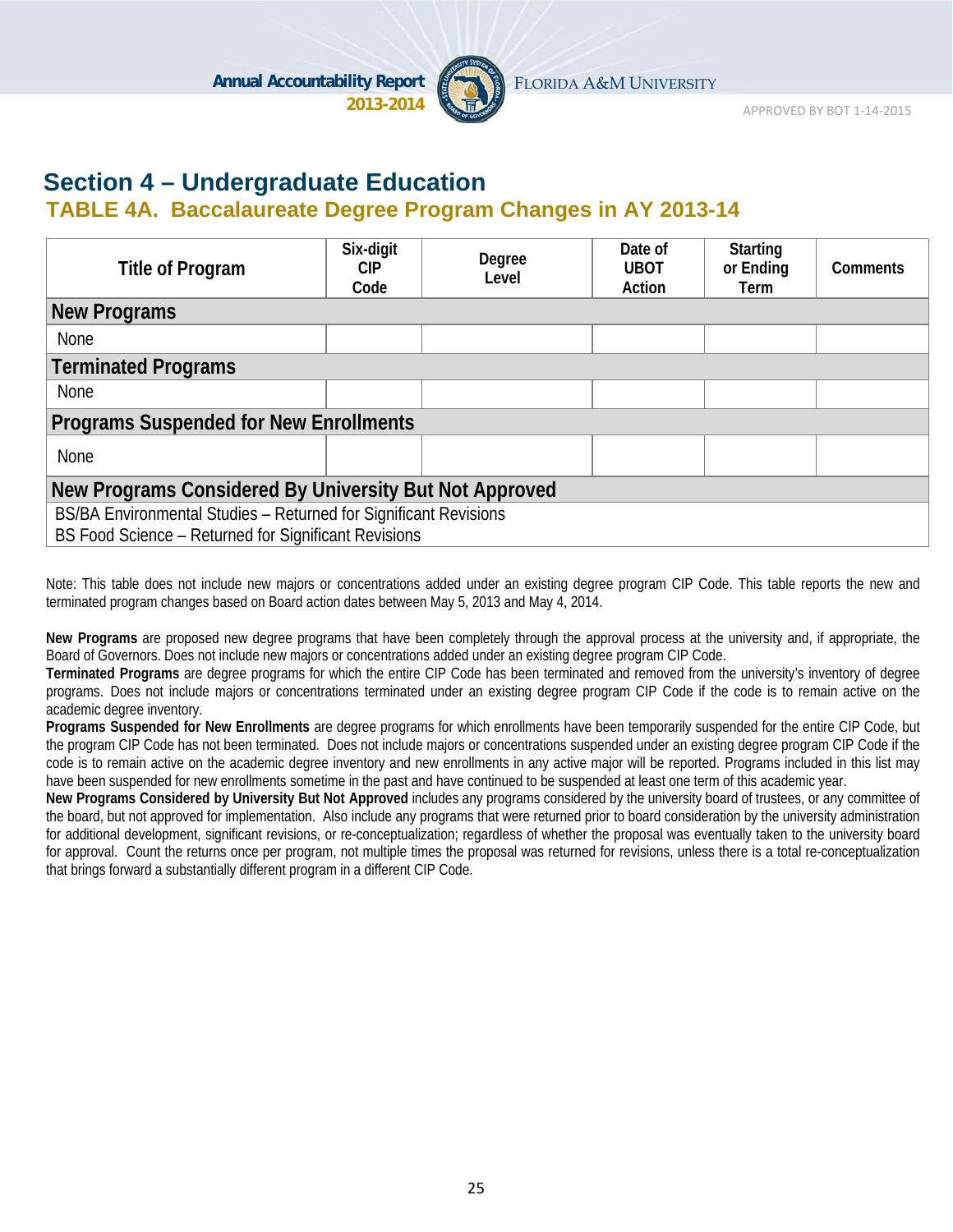

FLORIDA A&M UNIVERSITY

### **Section 4 – Undergraduate Education** *(continued)*

#### **TABLE 4B. Full-time, First-Time-in-College (FTIC) Retention Rates**

*Retained in the Second Fall Term at Same University*

|                                         | 2009-10 | 2010-11 | 2011-12 | 2012-13 | 2013-14<br>Preliminary |
|-----------------------------------------|---------|---------|---------|---------|------------------------|
| Cohort Size                             | 2,330   | 2,685   | 1.975   | 1,498   | 1,272                  |
| % Retained                              | 81%     | 79%     | 80%     | 82%     | 81%                    |
| % Retained<br>with GPA of 2.0 or higher | 57%     | 54%     | 64%     | 69%     | 70%*                   |

Notes: **Cohorts** are based on undergraduate students who enter the institution in the Fall term (or Summer term and continue into the Fall term). **Percent Retained** is based on student enrollment in the Fall term following their first year. **Percent Retained with GPA Above 2.0** is based on student enrollment in the Fall term following their first years for those students with a GPA of 2.0 or higher at the end of their first year (Fall, Spring, and Summer). The historical data for Retention Above 2.0 GPA has been revised since the 2012-13 Accountability Report to fix an error in the GPA calculation. The most recent year of Retention data is based on preliminary data (SIFP file) that is comparable to the final data (SIF file) but may be revised in the following years based on changes in student cohorts. The data shown above is based on queries by the Board of Governors staff of the State University Database System (SUDS). However, FAMU staff have calculated that the 2013-14 rate as 71%. The BOG and university staff will continue to work to resolve this discrepancy before the March 1st deadline for Performance Based Funding.

### **TABLE 4C. Full-time, First-Time-in-College (FTIC) Six-Year Graduation Rates**

| Term of Entry    | 2004-10 | 2005-11 | 2006-12 | 2007-13 | 2008-14<br>Preliminary |
|------------------|---------|---------|---------|---------|------------------------|
| Cohort Size      | 2,203   | 1,637   | 1,614   | 1,854   | $2,046*$               |
| % Graduated      | 42%     | 40%     | 40%     | 41%     | 39%                    |
| % Still Enrolled | 13%     | 15%     | 16%     | 15%     | $11\%$ <sup>*</sup>    |
| % Success Rate   | 55%     | 55%     | 56%     | 56%     | $51\%$ *               |

Notes: **Cohorts** are based on undergraduate students who enter the institution in the Fall term (or Summer term and continue into the Fall term). **Percent Graduated** is based on federal rate and does not include students who originally enroll as part-time students, or who transfer into the institution. This metric complies with the requirements of the federal Student Right to Know Act that requires institutions to report the completion status at 150% of normal time (or six years). **Success Rate** measures the percentage of an initial cohort of students who have either graduated or are still enrolled at the same university. Since degrees can be awarded after the last semester of coursework, the most recent year of data in this table provides preliminary data that may change with the addition of "late degrees". Late degrees reported in conjunction with the IPEDS Graduation Rate Survey due in mid-April will be reflected in the following year. The data shown above is based on queries by the Board of Governors staff of the State University Database System (SUDS). However, FAMU staff have calculated a different 2008-14 still enrolled rate (of 12%) and a different success rate (of 52%). The BOG and university staff will continue to work to resolve this discrepancy before the March 1<sup>st</sup> deadline for Performance Based Funding.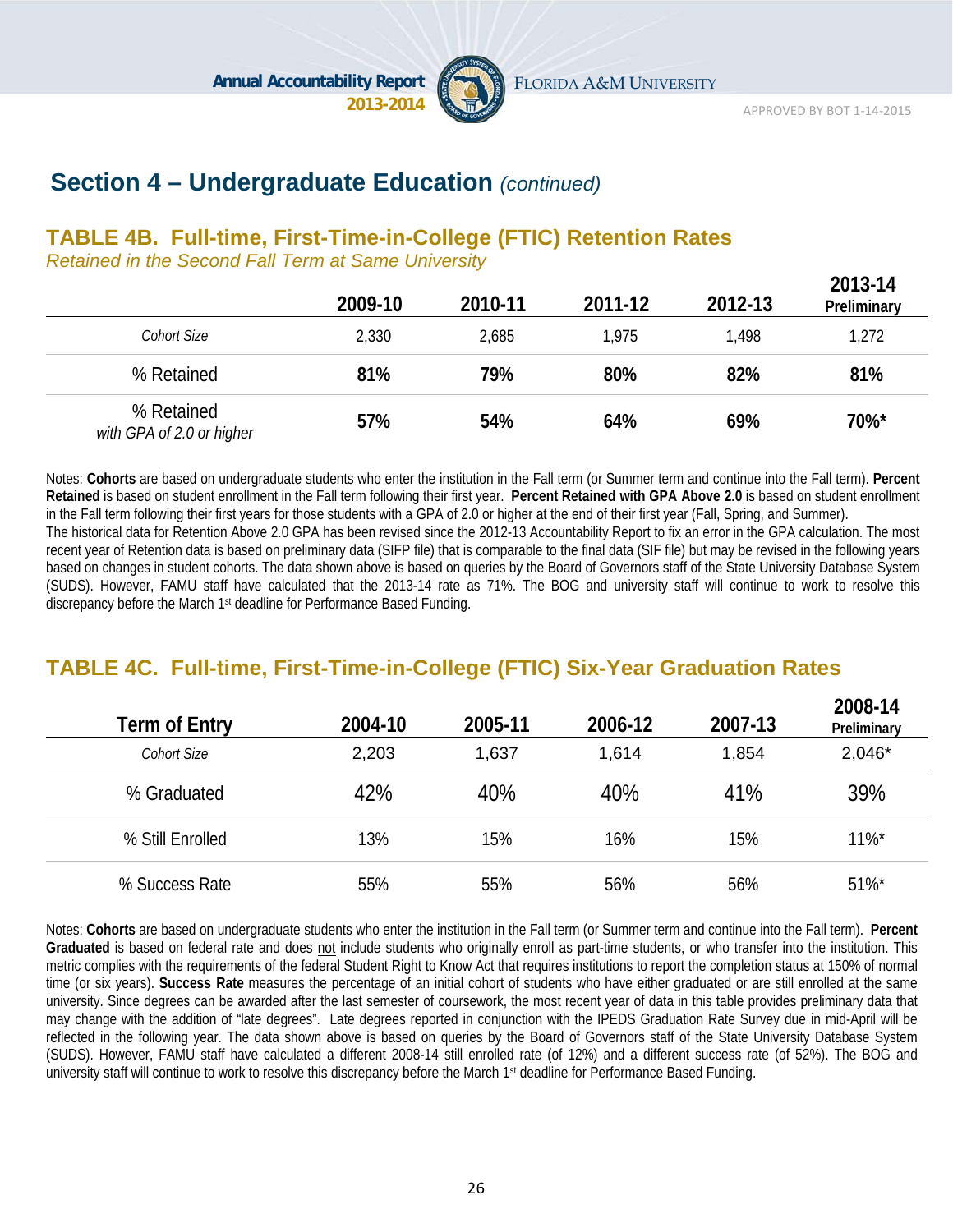

APPROVED BY BOT 1‐14‐2015

### **Section 4 – Undergraduate Education** *(continued)*

**TABLE 4D. FTIC Graduation Rates** *(includes Full- and Part-time students)*

| 4 - Year Rates           | 2006-10 | 2007-11 | 2008-12 | 2009-13 | 2010-14<br>Preliminary |
|--------------------------|---------|---------|---------|---------|------------------------|
| <b>Cohort Size</b>       | 1,641   | 1,869   | 2,067   | 2,352   | $2,729*$               |
| Same University          | 10%     | 12%     | 12%     | 11%     | 12%                    |
| Other SUS University     | 0%      | 0%      | 1%      | 1%      | 1%                     |
| <b>Total from System</b> | 10%     | 12%     | 13%     | 12%     | 13%                    |
| 6 – Year Rates           | 2004-10 | 2005-11 | 2006-12 | 2007-13 | 2008-14<br>Preliminary |
| <b>Cohort Size</b>       | 2,245   | 1,674   | 1,641   | 1,869   | $2,067*$               |
| Same University          | 41%     | 40%     | 39%     | 41%     | 39%                    |
| Other SUS University     | 2%      | 2%      | 2%      | 2%      | 2%                     |
| <b>Total from System</b> | 44%     | 42%     | 41%     | 43%     | 41%                    |

Notes: (1) **Cohorts** are based on undergraduate students who enter the institution in the Fall term (or Summer term and continue into the Fall term). Firsttime-in-college (FTIC) cohort is defined as undergraduates entering in fall term (or summer continuing to fall) with fewer than 12 hours earned after high school graduation. Students of degree programs longer than four years (eg, PharmD) are included in the cohorts. The initial cohorts can be revised to remove students, who have allowable exclusions as defined by IPEDS, from the cohort. (2) **Graduates** are students in the cohort who have graduated by the summer term in their fourth or sixth year. Degree data often includes 'late degrees' which are degrees that were awarded in a previous term, but reported to SUDS later; so, the most recent year of data in this table only provides preliminary graduation rate data that may change with the addition of "late degrees". Late degrees reported in conjunction with the IPEDS Graduation Rate Survey due in mid-February will be reflected in the following year. **Same University** provides data for students in the cohort who graduated from the same institution. **Other SUS University** provides data for students in the cohort who graduated from a different State University System of Florida institution. These data do not report students in the cohort who did not graduate from the SUS, but did graduate from another institution outside the State University System of Florida. Totals are accurate, but may not equal sum of subtotal due to rounding. The data shown above is based on queries by the Board of Governors staff of the State University Database System (SUDS). However, FAMU staff have calculated a different 2010-14 cohort (of 2,756) and a different 2008-14 cohort (of 2,129), however, the graduation rates are the same when rounded to the nearest whole number. The BOG and university staff will continue to work to resolve this discrepancy before the March 1st deadline for Performance Based Funding.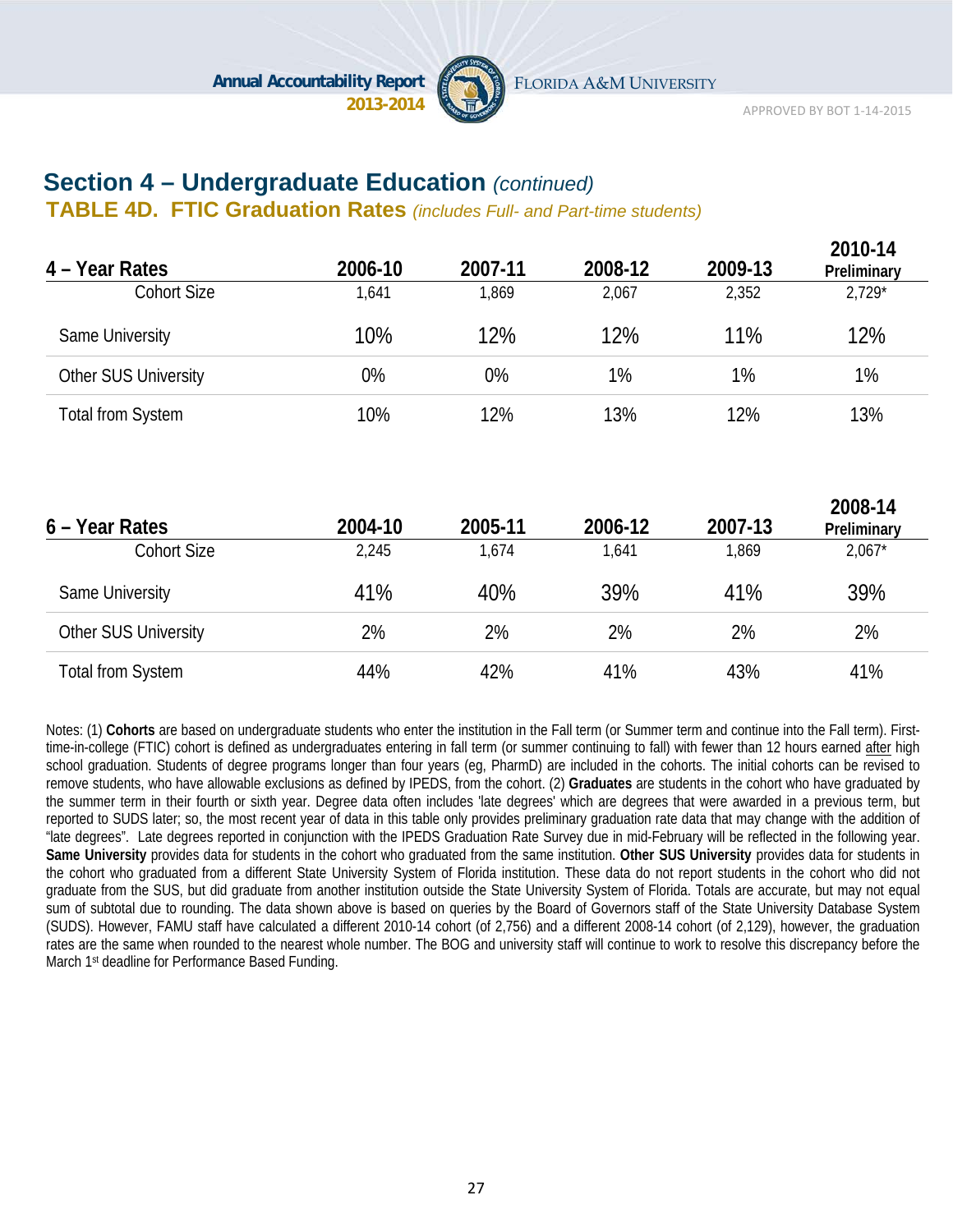

APPROVED BY BOT 1‐14‐2015

#### **Section 4 – Undergraduate Education** *(continued)* **TABLE 4E. AA Transfer Graduation Rates**

| 2 – Year Rates           | 2008-10 | 2009-11 | 2010-12 | 2011-13 | 2012-14<br>Preliminary |
|--------------------------|---------|---------|---------|---------|------------------------|
| <b>Cohort Size</b>       | 106     | 116     | 192     | 175     | $161*$                 |
| Same University          | 30%     | 25%     | 17%     | 24%     | 22%*                   |
| Other University in SUS  | 2%      | 0%      | 0%      | 0%      | 1%                     |
| <b>Total from System</b> | 32%     | 25%     | 17%     | 24%     | 23%                    |
| 4 - Year Rates           | 2006-10 | 2007-11 | 2008-12 | 2009-13 | 2010-14<br>Preliminary |
| <b>Cohort Size</b>       | 92      | 81      | 106     | 116     | $192*$                 |
| Same University          | 61%     | 67%     | 63%     | 61%     | 55%*                   |
| Other University in SUS  | 4%      | 2%      | 2%      | 1%      | 3%                     |
| <b>Total from System</b> | 65%     | 69%     | 65%     | 62%     | 58%                    |

Notes: AA Transfer cohort is defined as undergraduates entering in the fall term (or summer continuing to fall) and having earned an AA degree from an institution in the Florida College System. (1) Cohorts are based on undergraduate students who enter the institution in the Fall term (or Summer term and continue into the Fall term); (2) Success Rate measures the percentage of an initial cohort of students who have either graduated or are still enrolled; (3) since degrees can be awarded after the last semester of coursework, the most recent year of data in this table provides preliminary graduation rate data that may change with the addition of "late degrees". Late degrees reported in conjunction with the IPEDS Graduation Rate Survey due in mid-April will be reflected in the following year. The data shown above is based on queries by the Board of Governors staff of the State University Database System (SUDS). However, FAMU staff have calculated a different 2012-14 cohort (of 169) and grad rate (of 21%) and a different 2010-14 cohort (of 214) and grad rate (of 57%). The BOG and university staff will continue to work to resolve this discrepancy before the March 1<sup>st</sup> deadline for Performance Based Funding.

### **TABLE 4F. Other Transfer Graduation Rates**

| 5 – Year Rates           | 2005-10 | 2006-11 | 2007-12 | 2008-13 | 2008-14<br>Preliminary |
|--------------------------|---------|---------|---------|---------|------------------------|
| Cohort Size              | 270     | 377     | 353     | 397     | $509*$                 |
| Same University          | 47%     | 68%     | 68%     | 63%     | $60\%$ *               |
| Other University in SUS  | 4%      | 2%      | 2%      | 2%      | 4%                     |
| <b>Total from System</b> | 51%     | 70%     | 70%     | 65%     | 63%                    |

Notes: (1) Cohorts are based on undergraduate students who enter the institution in the Fall term (or Summer term and continue into the Fall term); (2) Success Rate measures the percentage of an initial cohort of students who have either graduated or are still enrolled; (3) since degrees can be awarded after the last semester of coursework, the most recent year of data in this table provides preliminary graduation rate data that may change with the addition of "late degrees". Late degrees reported in conjunction with the IPEDS Graduation Rate Survey due in mid-April will be reflected in the following year. The data shown above is based on queries by the Board of Governors staff of the State University Database System (SUDS). However, FAMU staff have calculated a different 2008-14 cohort (of 537) and grad rate (of 59%). The BOG and university staff will continue to work to resolve this discrepancy before the March 1st deadline for Performance Based Funding.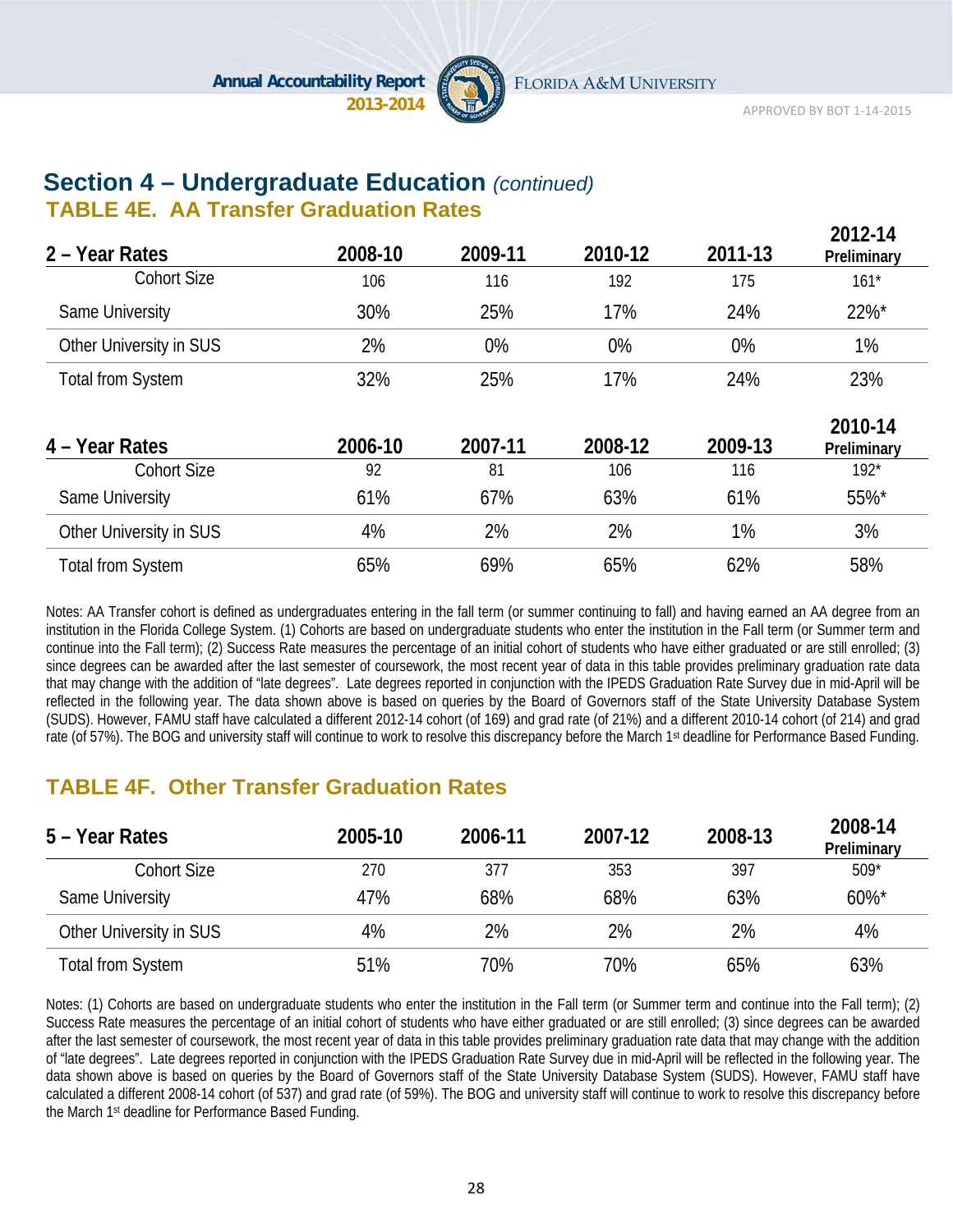

# **Section 4 – Undergraduate Education** *(continued)*

### **TABLE 4G. Baccalaureate Degrees Awarded**

|                              | 2009-10 | 2010-11 | 2011-12 | 2012-13 | 2013-14 |
|------------------------------|---------|---------|---------|---------|---------|
| <b>TOTAL</b> (First Majors)  | 1,243   | ,296    | .466    | ,489    | 1,560   |
| <b>TOTAL</b> (Second Majors) |         |         |         |         |         |

Note: This table reports the number of degrees awarded by academic year. **First Majors** include the most common scenario of one student earning one degree in one Classification of Instructional Programs (CIP) code. In those cases where a student earns a baccalaureate degree under two different degree CIPs, a distinction is made between "dual degrees" and "dual majors." Also included in first majors are "dual degrees" which are counted as separate degrees (i.e., counted twice). In these cases, both degree CIPs receive a "degree fraction" of 1.0. **Second Majors** include all dual/second majors (i.e., degree CIP receive a degree fraction that is less than 1). The calculation of degree fractions is made according to each institution's criteria. The calculation for the number of second majors rounds each degree CIP's fraction of a degree up to 1 and then sums the total. Second Majors are typically used when providing degree information by discipline/CIP, to better conveys the number of graduates who have specific skill sets associated with each discipline.

#### **TABLE 4H. Baccalaureate Degrees in Programs of Strategic Emphasis (PSE)**  [Includes Second Majors]

|                             | 2009-10 | 2010-11 | 2011-12 | 2012-13 | 2013-14 |
|-----------------------------|---------|---------|---------|---------|---------|
| <b>STEM</b>                 | 220     | 214     | 232     | 278     | 304     |
| <b>HEALTH</b>               | 210     | 256     | 285     | 300     | 314     |
| <b>GLOBALIZATION</b>        | 5       |         | 10      | 11      | 6       |
| <b>EDUCATION</b>            | 80      | 75      | 71      | 49      | 71      |
| <b>GAP ANALYSIS</b>         | 97      | 103     | 115     | 111     | 114     |
| <b>SUBTOTAL</b>             | 612     | 655     | 713     | 749     | 809     |
| <b>PSE PERCENT OF TOTAL</b> | 49%     | 50%     | 49%     | 50%     | 51%     |

Notes: This is a count of baccalaureate degrees awarded within specific Programs of Strategic Emphasis, as determined by the Board of Governors staff with consultation with business and industry groups and input from universities – for more information see:

http://www.flbog.edu/pressroom/strategic\_emphasis/. The Board of Governors revised the list of Programs of Strategic Emphasis in November 2013, and the new categories were applied to the historical degrees. A student who has multiple majors in the subset of targeted Classification of Instruction Program codes will be counted twice (i.e., double-majors are included).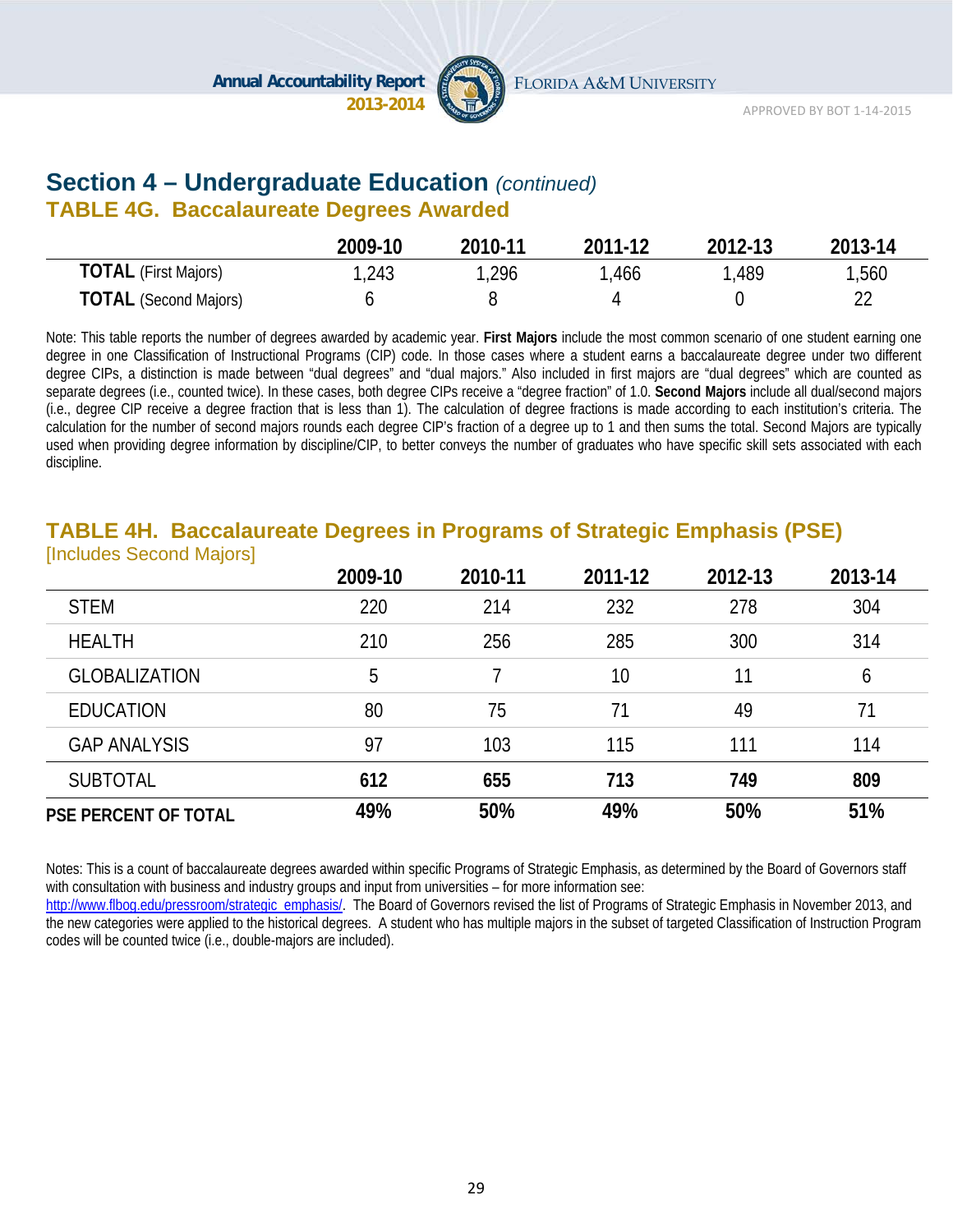

### **Section 4 – Undergraduate Education** *(continued)* **TABLE 4I. Baccalaureate Degrees Awarded to Underrepresented Groups**

|                              | 2009-10 | 2010-11 | 2011-12 | 2012-13 | 2013-14 |
|------------------------------|---------|---------|---------|---------|---------|
| <b>Non-Hispanic Black</b>    |         |         |         |         |         |
| Number of Degrees            | 1,166   | 1,224   | 1,382   | 1,404   | 1,475   |
| Percentage of Degrees        | 95%     | 95%     | 95%     | 96%     | 96%     |
| <b>Hispanic</b>              |         |         |         |         |         |
| Number of Degrees            | 12      | 16      | 21      | 14      | 14      |
| Percentage of Degrees        | 1%      | 1%      | 1%      | 1%      | 1%      |
| <b>Pell-Grant Recipients</b> |         |         |         |         |         |
| Number of Degrees            | 841     | 917     | 1,098   | 1,125   | 1,204   |
| Percentage of Degrees        | 68%     | 71%     | 76%     | 77%     | 78%     |

Note: **Non-Hispanic Black** and **Hispanic** do not include students classified as Non-Resident Alien or students with a missing race code. Students who earn two distinct degrees in the same term are counted twice – whether their degrees are from the same six-digit CIP code or different CIP codes. Students who earn only one degree are counted once – even if they completed multiple majors or tracks. Percentage of Degrees is based on the number of baccalaureate degrees awarded to non-Hispanic Black and Hispanic students divided by the total degrees awarded - excluding those awarded to nonresident aliens and unreported.

**Pell-Grant recipients** are defined as those students who have received a Pell grant from any SUS Institution within six years of graduation - excluding those awarded to non-resident aliens, who are only eligible for Pell grants in special circumstances. Percentage of Degrees is based on the number of baccalaureate degrees awarded to Pell recipients, as shown above, divided by the total degrees awarded - excluding those awarded to non-resident aliens.

**Notes on Trends:** In 2007, the US Department of Education re-classified the taxonomy for self-reported race/ethnicity categories and allowed universities a two-year phase-in process before all institutions were required to report based on the new categories for the 2011-12 academic year. This reclassification will impact trends.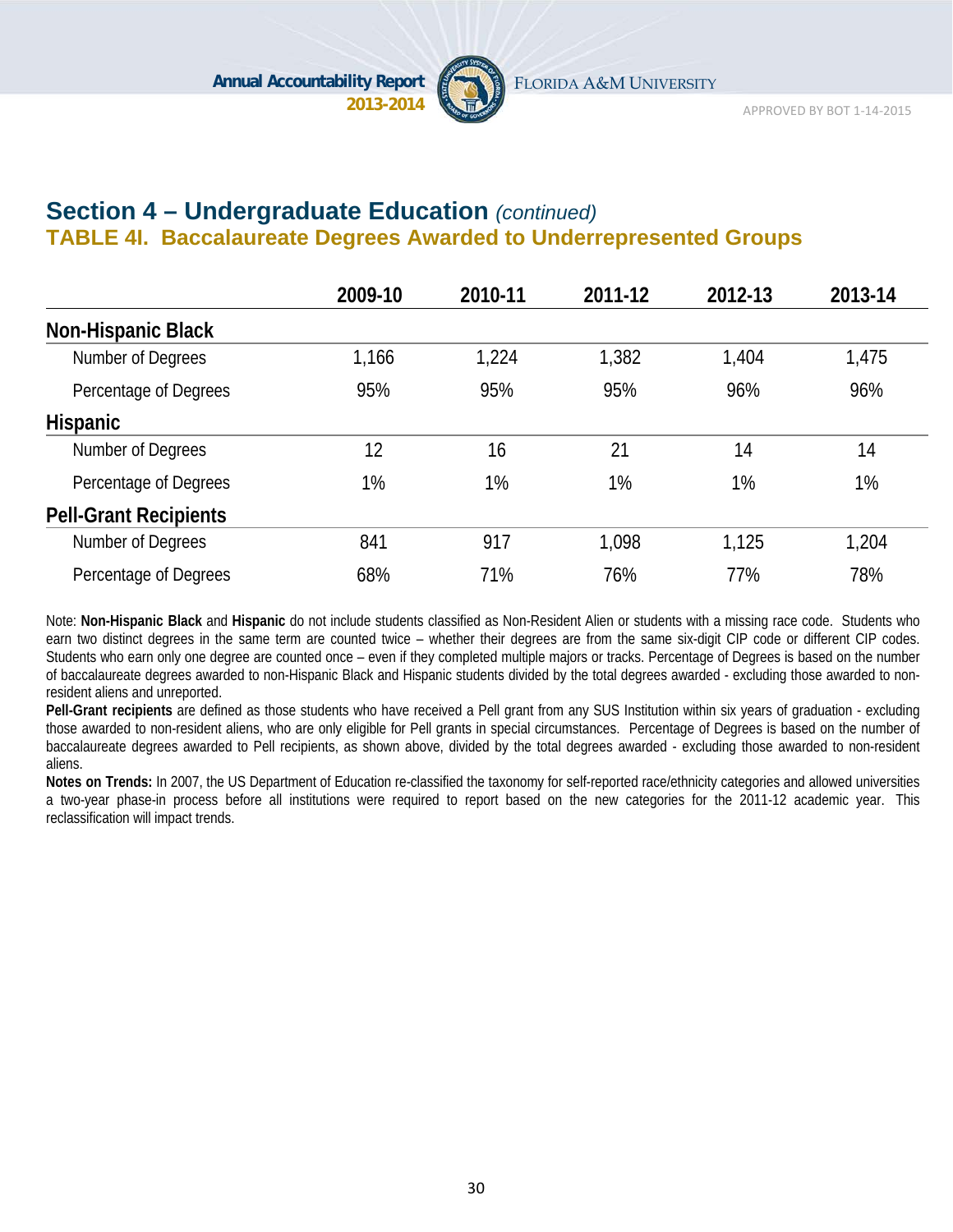

### **Section 4 – Undergraduate Education** *(continued)*  **TABLE 4J. Baccalaureate Degrees Without Excess Credit Hours**

|                        | 2009-10 | 2010-11 | 2011-12 | $2012 - 13*$ | 2013-14 |
|------------------------|---------|---------|---------|--------------|---------|
| <b>FTIC</b>            | 17%     | 18%     | 21%     | 26%          | 29%     |
| <b>AA Transfers</b>    | 47%     | 45%     | 44%     | 58%          | 60%     |
| <b>Other Transfers</b> | 35%     | 27%     | 36%     | 39%          | 45%     |
| <b>TOTAL</b>           | 23%     | 23%     | 27%     | 33%          | 35%     |

Notes: This table is based on statute 1009.286 (see link), and excludes certain types of student credits (ie, accelerated mechanisms, remedial coursework, non-native credit hours that are not used toward the degree, non-native credit hours from failed, incomplete, withdrawn, or repeated courses, credit hours from internship programs, credit hours up to 10 foreign language credit hours, and credit hours earned in military science courses that are part of the Reserve Officers' Training Corps (ROTC) program). This metric is not the same as the Excess Hours Surcharge, which has multiple cohorts with varying fee rates. This table reports the percentage of baccalaureate degrees awarded within 110% of the catalog hours required for a degree based on the Board of Governors Academic Program Inventory. This calculation is based on Hours To Degree data submitted by universities to the Board of Governors and excludes recent graduates who have already earned a baccalaureate degree.

Note\*: Improvements were made to data collection process beginning with 2012-13 data to better account for high school dual enrolled credits that are exempt from the excess hour calculation. Also, 2012-13 data marked a slight methodological change in how the data is calculated. Each CIP code's required number of 'catalog hours' was switched to the officially approved hours as reported within the Board of Governors' Academic Program Inventory – instead of the catalog hours reported by the university on the HTD files. The data shown above is based on queries by the Board of Governors staff of the State University Database System (SUDS). However, FAMU staff have calculated a different 2012-13 rate (of 31%), and a different 2013-14 rate (of 34%). The BOG and university staff will continue to work to resolve this discrepancy before the March 1<sup>st</sup> deadline for Performance Based Funding.

### **TABLE 4K. Undergraduate Course Offerings**

|                                                           | <b>Fall 2009</b> | <b>Fall 2010</b> | <b>Fall 2011</b> | <b>Fall 2012</b> | <b>Fall 2013</b> |
|-----------------------------------------------------------|------------------|------------------|------------------|------------------|------------------|
| Number of<br><b>Course Sections</b>                       | 1,361            | 1,430            | 1.422            | 1,383            | 1,328            |
| Percentage of Undergraduate Course Sections by Class Size |                  |                  |                  |                  |                  |
| Fewer than 30 Students                                    | 53%              | 50%              | 48%              | 51%              | 55%              |
| 30 to 49 Students                                         | 29%              | 30%              | 33%              | 33%              | 32%              |
| 50 to 99 Students                                         | 17%              | 16%              | 15%              | 15%              | 11%              |
| 100 or More Students                                      | 1%               | 4%               | 4%               | 2%               | 1%               |

Notes: This data is based on Common Data Set (CDS) definitions. According to CDS, a "class section is an organized course offered for credit, identified by discipline and number, meeting at a stated time or times in a classroom or similar setting, and not a subsection such as a laboratory or discussion session. Undergraduate class sections are defined as any sections in which at least one degree-seeking undergraduate student is enrolled for credit. Exclude distance learning classes and noncredit classes and individual instruction such as dissertation or thesis research, music instruction, or one-to-one readings. Exclude students in independent study, co-operative programs, internships, foreign language taped tutor sessions, practicums, and all students in one-on-one classes.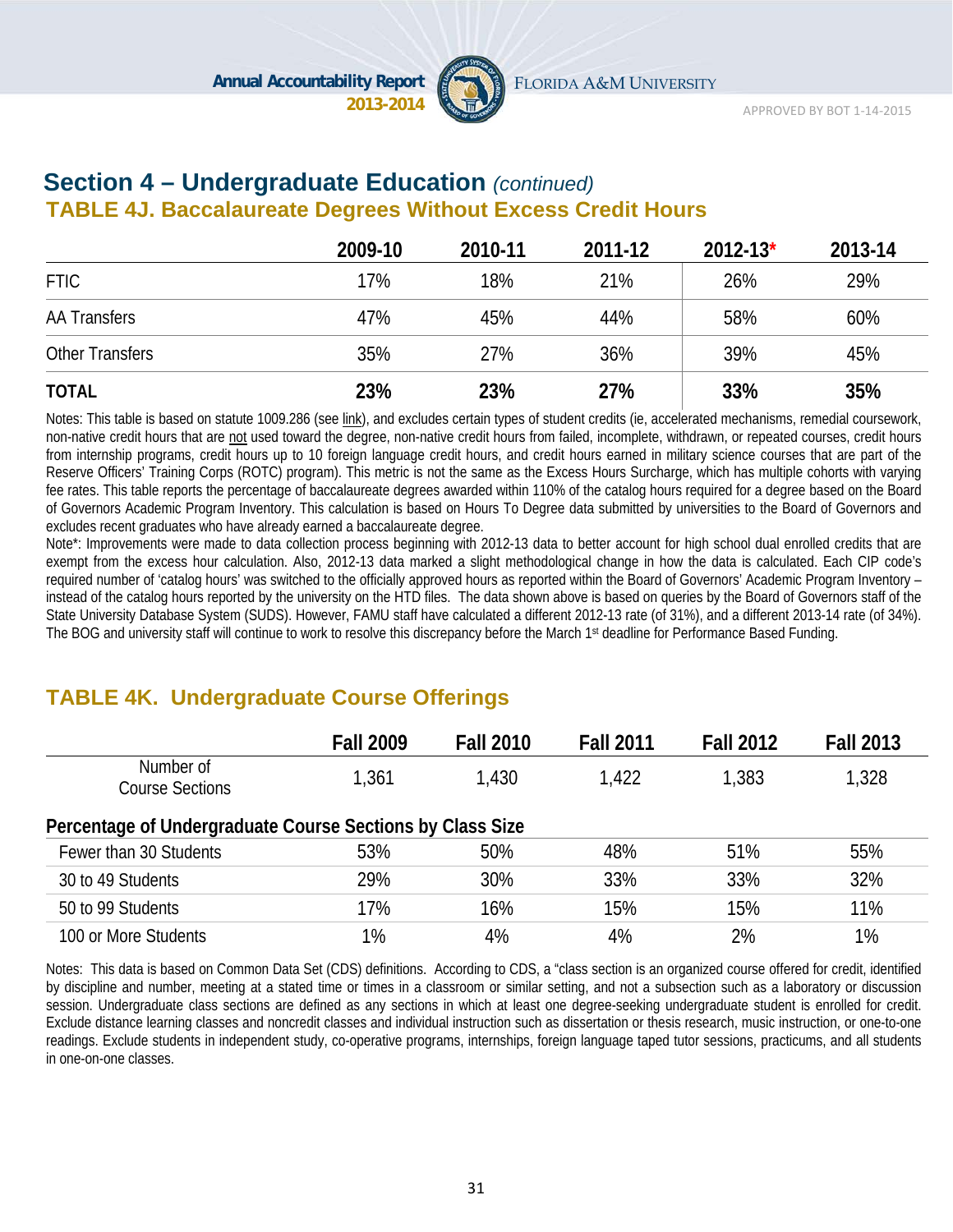

#### **Section 4 – Undergraduate Education** *(continued)* **TABLE 4L. Percentage of Undergraduate Credit Hours Taught by Instructor Type**

|                          | 2009-10 | 2010-11 | 2011-12 | 2012-13 | 2013-14 |
|--------------------------|---------|---------|---------|---------|---------|
| Faculty                  | 78%     | 73%     | 72%     | 76%     | 77%     |
| <b>Adjunct Faculty</b>   | 19%     | 26%     | 27%     | 18%     | 22%     |
| <b>Graduate Students</b> | 3%      | 0%      | 0%      | 0%      | 0%      |
| Other Instructors        | 1%      | $1\%$   | 1%      | 6%      | $1\%$   |

Note: The total number of undergraduate state fundable credit hours taught will be divided by the undergraduate credit hours taught by each instructor type to create a distribution of the percentage taught by each instructor type. Four instructor types are defined as faculty (pay plans 01, 02, and 22), OPS faculty (pay plan 06), graduate student instructors (pay plan 05), and others (all other pay plans). If a course has more than one instructor, then the university's reported allocation of section effort will determine the allocation of the course's total credit hours to each instructor. The definition of faculty varies for Tables 4L, 4M and 4N. For Faculty Teaching Undergraduates, the definition of faculty is based on pay plans 01, 02, and 22.

### **TABLE 4M. Student/Faculty Ratio**

|       | 2009<br>all- | <b>Fall 2010</b> | 2011<br>Fall   | <b>Fall 2012</b> | Fall<br>2013 |
|-------|--------------|------------------|----------------|------------------|--------------|
| Ratio | 18.3         | 20.0             | ົາ ລ<br>ن ۱۰ ک | 10 በ<br>7.U      | 16.          |

Note: This data is based on Common Data Set (CDS) definitions. This is the Fall ratio of full-time equivalent students (full-time plus 1/3 part time) to fulltime equivalent instructional faculty (full time plus 1/3 part time). The ratio calculations, exclude both faculty and students in stand-alone graduate or professional programs such as medicine, law, veterinary, dentistry, social work, business, or public health in which faculty teach virtually only graduatelevel students. Undergraduate or graduate student teaching assistants are not counted as faculty.

### **TABLE 4N. Professional Licensure/Certification Exams for Undergraduates**

#### **Nursing:** *National Council Licensure Examination for Registered Nurses*

| ت ۔<br>____                 | 2009 | 2010 | 2011 | 2012 | 2013 |
|-----------------------------|------|------|------|------|------|
| Examinees                   | 70   |      |      | 84   | 82   |
| <b>First-time Pass Rate</b> | 90%  | 85%  | 85%  | 90%  | 74%  |
| National Benchmark          | 90%  | 99%  | 89%  | 92%  | 85%  |

Note: Pass rate for first-time examinees for the National Council Licensure Examination for Registered Nurses (NCLEX-RN) are based on the performance of graduates of baccalaureate nursing programs. National benchmark data is based on Jan-Dec NCLEX-RN results for first-time examinees from students in US-educated baccalaureate degree programs as published by the National Council of State Boards of Nursing.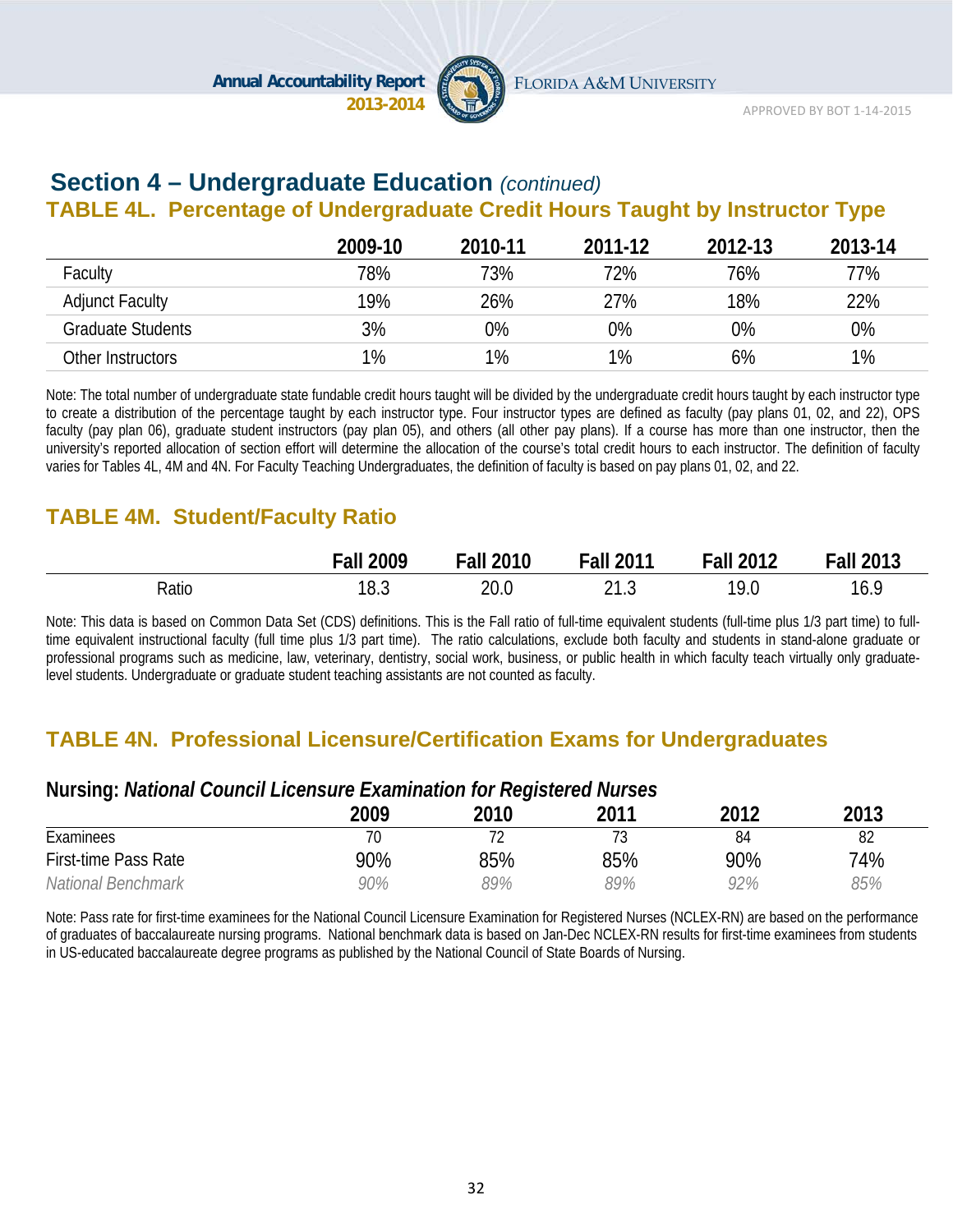

### **Section 4 – Undergraduate Education** *(continued)*

#### **TABLE 4O. Post-Graduation Metrics**

#### **Percent of Bachelor's Graduates Employed Full-time or Continuing their Education, One Year After Graduation**

|                                    | 2008-09 | 2009-10 | $2010 - 11$ <sup>*</sup> | 2011-12 | 2012-13 |
|------------------------------------|---------|---------|--------------------------|---------|---------|
| Percent Found Employed or Enrolled | n/a     | n/a     | 63%                      | 65%     | 69%     |
| Percent Found                      | n/a     | n/a     | 90%                      | 89%     | 90%     |

Notes: **Percent Found Employed or Enrolled** is based on the number of recent baccalaureate graduates who are either employed full-time or continuing their education within one year after graduation. The employed data now includes non-Florida data that is available from the Wage Record Interchange System 2 (known as "WRIS 2") and Federal employee and military data that is available from the Federal Employment Data Exchange System (FEDES) initiative. Full-time employment is based on those who earned more than a full-time (40hrs a week) worker making minimum wage. Due to limitations in the data, the continuing enrollment data includes any enrollment the following year regardless of whether the enrollment was post-baccalaureate or not. Note: In 2010-11, non-Florida employment data was not included in the calculation.

**Percent Found** refers to the percentage of graduates found in the dataset – including those that did not earn wages above the full-time threshold and those who were found outside of the one-year window.

For more information about the methodology see: http://www.flbog.edu/about/budget/performance\_funding.php.

For more information about WRIS2 see: http://www.doleta.gov/performance/wris\_2.cfm.

For more information about FEDES see: http://www.ubalt.edu/jfi/fedes/.

#### **Median Wages of Bachelor's Graduates Employed Full-time in Florida, One Year After Graduation**

|               | 2008-09 | 2009-10 | 2010-11  | 2011-12  | 2012-13  |
|---------------|---------|---------|----------|----------|----------|
| Median Wage   | n/a     | n/a     | \$28,400 | \$30,000 | \$28,800 |
| Percent Found | n/a     | n/a     | 42%      | 39%      | 40%      |

Notes: **Median Wage** data is based on Florida's annualized Unemployment Insurance (UI) wage data for those graduates who earned more than a fulltime employee making minimum wage in the fiscal quarter a full year after graduation. This UI wage data does not include individuals who are selfemployed, employed out of state, employed by the military or federal government, or those without a valid social security number. This wage data includes graduates who were both employed and enrolled. Wages rounded to nearest hundreds. **Percent Found** refers to the percentage of graduates found in the dataset – including those that did not earn wages above the full-time threshold and those who were found outside of the one-year window.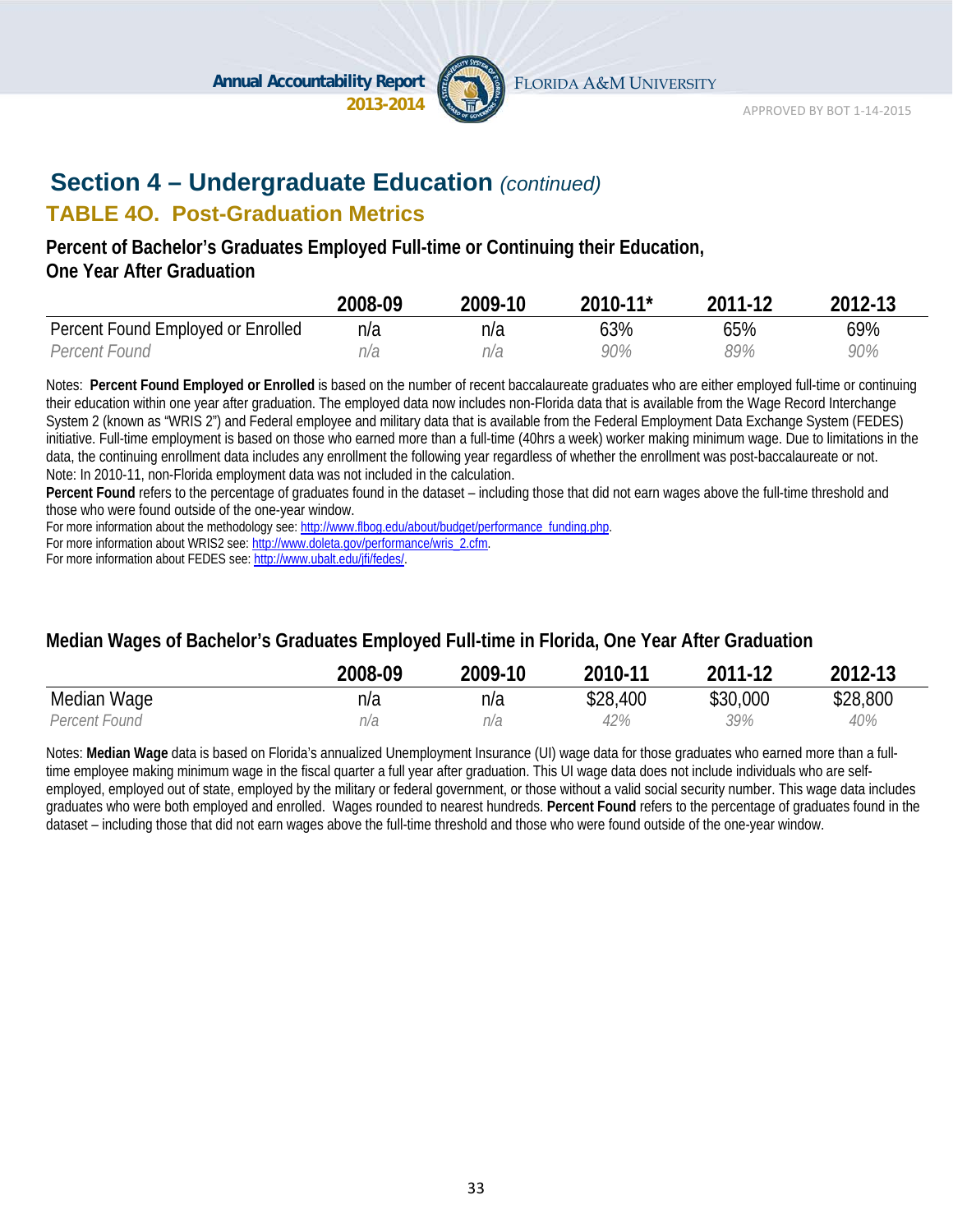

APPROVED BY BOT 1‐14‐2015

### **Section 5 – Graduate Education TABLE 5A. Graduate Degree Program Changes in AY 2013-14**

| Title of Program                                                                                                                                                                         | Six-digit<br><b>CIP</b><br>Code | Degree<br>Level | Date of<br><b>UBOT</b><br>Action | <b>Starting</b><br>or Ending<br>Term | Date of<br>Board of<br><b>Governors</b><br>Action | <b>Comments</b> |  |  |
|------------------------------------------------------------------------------------------------------------------------------------------------------------------------------------------|---------------------------------|-----------------|----------------------------------|--------------------------------------|---------------------------------------------------|-----------------|--|--|
| <b>New Programs</b>                                                                                                                                                                      |                                 |                 |                                  |                                      |                                                   |                 |  |  |
| Curriculum and Instruction                                                                                                                                                               | 13.0301                         | <b>Masters</b>  | $6$ -Mar-14                      | <b>FALL 2014</b>                     |                                                   |                 |  |  |
| <b>Terminated Programs</b>                                                                                                                                                               |                                 |                 |                                  |                                      |                                                   |                 |  |  |
| none                                                                                                                                                                                     |                                 |                 |                                  |                                      |                                                   |                 |  |  |
| <b>Programs Suspended for New Enrollments</b>                                                                                                                                            |                                 |                 |                                  |                                      |                                                   |                 |  |  |
| Trade and Industrial Teacher<br>Education                                                                                                                                                | 13.132                          | <b>Masters</b>  |                                  | <b>SUMMER</b><br>2011                |                                                   |                 |  |  |
| New Programs Considered By University But Not Approved                                                                                                                                   |                                 |                 |                                  |                                      |                                                   |                 |  |  |
| PhD School Psychology - Returned for Significant Revisions and Reconsideration of Degree<br>MS Rehabilitation Studies - Returned for Significant Revisions and Reconsideration of Degree |                                 |                 |                                  |                                      |                                                   |                 |  |  |

Note: This table does not include new majors or concentrations added under an existing degree program CIP Code. This table reports the new and terminated program changes based on Board action dates between May 5, 2013 and May 4, 2014.

**New Programs** are proposed new degree programs that have been completely through the approval process at the university and, if appropriate, the Board of Governors. Does not include new majors or concentrations added under an existing degree program CIP Code.

**Terminated Programs** are degree programs for which the entire CIP Code has been terminated and removed from the university's inventory of degree programs. Does not include majors or concentrations terminated under an existing degree program CIP Code if the code is to remain active on the academic degree inventory.

**Programs Suspended for New Enrollments** are degree programs for which enrollments have been temporarily suspended for the entire CIP Code, but the program CIP Code has not been terminated. Does not include majors or concentrations suspended under an existing degree program CIP Code if the code is to remain active on the academic degree inventory and new enrollments in any active major will be reported. Programs included in this list may have been suspended for new enrollments sometime in the past and have continued to be suspended at least one term of this academic year.

**New Programs Considered by University But Not Approved** includes any programs considered by the university board of trustees, or any committee of the board, but not approved for implementation. Also include any programs that were returned prior to board consideration by the university administration for additional development, significant revisions, or re-conceptualization; regardless of whether the proposal was eventually taken to the university board for approval. Count the returns once per program, not multiple times the proposal was returned for revisions, unless there is a total re-conceptualization that brings forward a substantially different program in a different CIP Code.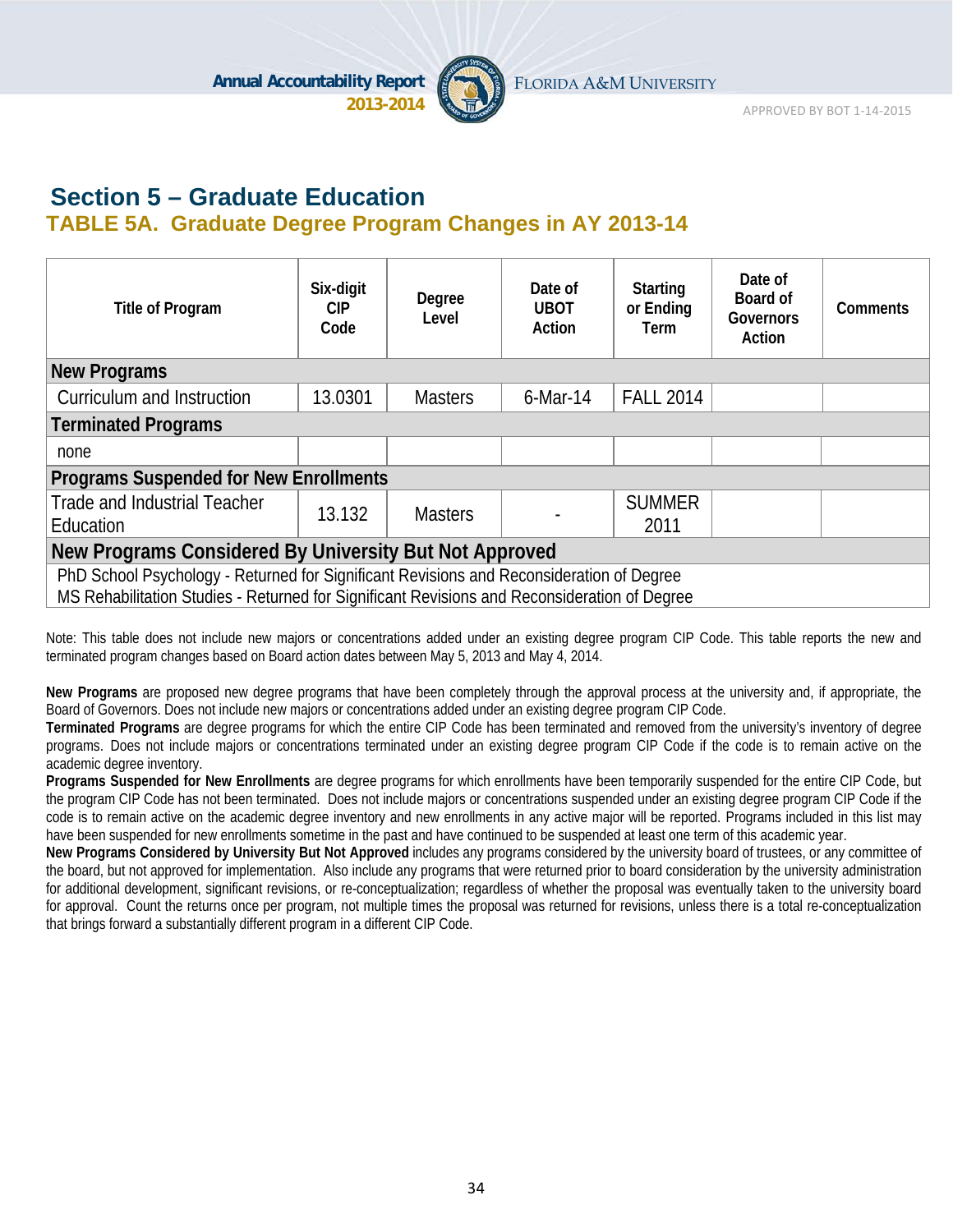

APPROVED BY BOT 1‐14‐2015

# **Section 5 – Graduate Education** *(continued)*

### **TABLE 5B. Graduate Degrees Awarded**

|                                       | 2009-10 | 2010-11 | 2011-12 | 2012-13 | 2013-14 |
|---------------------------------------|---------|---------|---------|---------|---------|
| <b>TOTAL</b> (First Majors)           | 660     | 630     | 607     | 678     | 615     |
| <b>TOTAL</b> (Second majors)          | 0       | 0       | 0       |         |         |
| Masters and Specialist (first majors) | 348     | 298     | 276     | 277     | 280     |
| Research Doctoral (first majors)      | 15      | 22      | 23      | 23      | 23      |
| Professional Doctoral (first majors)  | 297     | 310     | 308     | 378     | 312     |
| Dentistry                             |         |         |         |         |         |
| Law                                   | 143     | 158     | 152     | 224     | 176     |
| Medicine                              |         |         |         |         |         |
| <b>Nursing Practice</b>               |         |         |         |         |         |
| Pharmacy                              | 140     | 139     | 135     | 131     | 108     |
| <b>Physical Therapist</b>             | 14      | 13      | 21      | 23      | 28      |
| Veterinary Medicine                   |         |         |         |         |         |
| Other                                 |         |         |         |         |         |

Note: This table reports the total number of graduate level degrees that were awarded by academic year as well as the number by level. The table provides a breakout for the Professional Doctoral degrees.

### **TABLE 5C. Graduate Degrees Awarded in Areas of Strategic Emphasis**  [Includes Second Majors]

|                             | 2009-10 | 2010-11 | 2011-12 | 2012-13 | 2013-14  |
|-----------------------------|---------|---------|---------|---------|----------|
| <b>STEM</b>                 | 57      | 50      | 68      | 62      | 48       |
| <b>HEALTH</b>               | 207     | 205     | 202     | 219     | 207      |
| <b>GLOBALIZATION</b>        | 0       | 0       | 0       |         | $\theta$ |
| <b>EDUCATION</b>            | 21      | 31      | 26      | 14      | 11       |
| <b>GAP ANALYSIS</b>         | 0       | 0       | 0       |         | 0        |
| <b>SUBTOTAL</b>             | 285     | 286     | 296     | 295     | 266      |
| <b>PSE PERCENT OF TOTAL</b> | 43%     | 45%     | 49%     | 44%     | 43%      |

Notes: This is a count of graduate degrees awarded within specific Programs of Strategic Emphasis, as determined by the Board of Governors staff with consultation with business and industry groups and input from universities – for more information see:

http://www.flbog.edu/pressroom/strategic\_emphasis/. The Board of Governors revised the list of Programs of Strategic Emphasis in November 2013, and the new categories were applied to the historical degrees. A student who has multiple majors in the subset of targeted Classification of Instruction Program codes will be counted twice (i.e., double-majors are included). Note: The denominator used in the percentage includes second majors.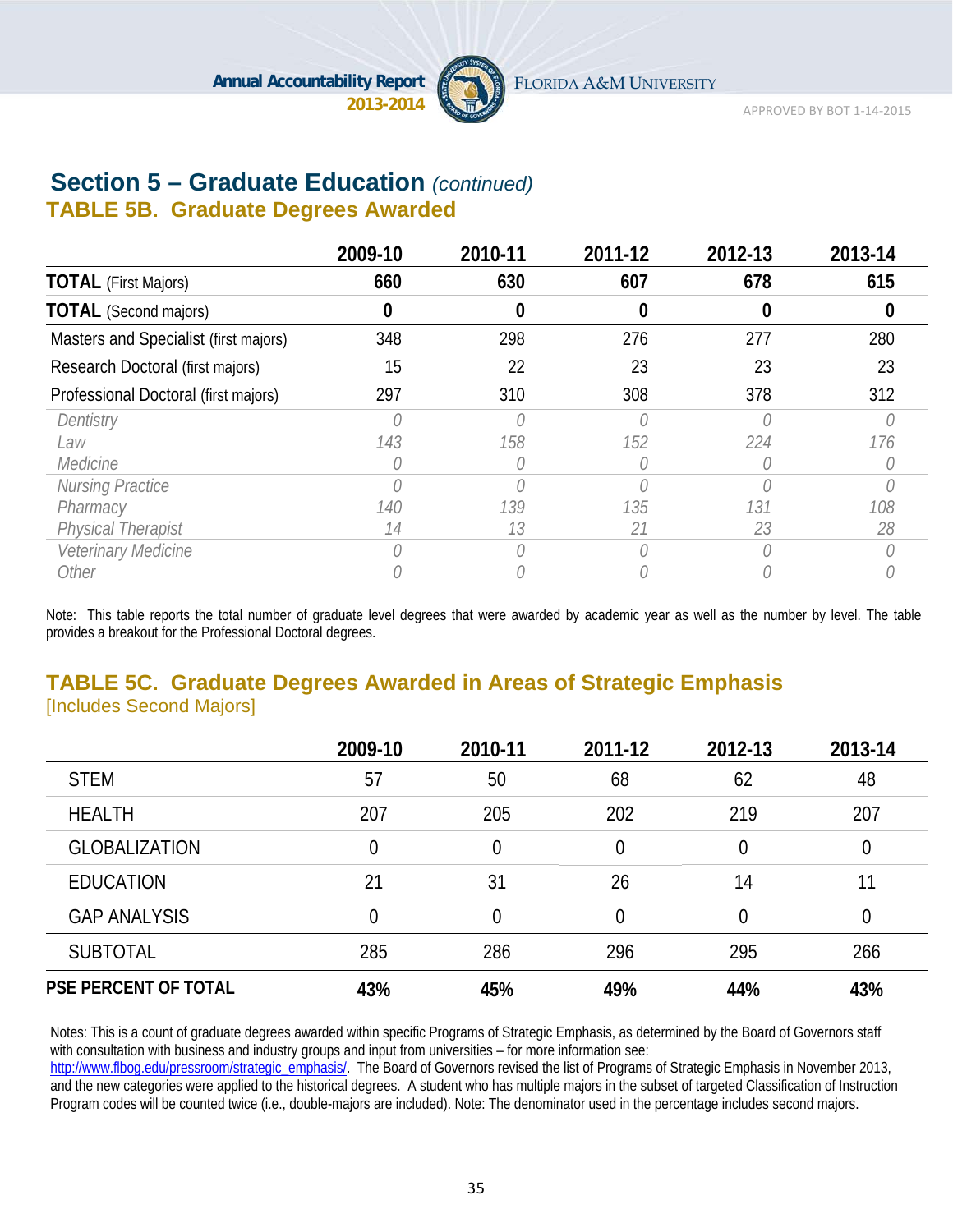

### **Section 5 – Graduate Education** *(continued)*

#### **TABLE 5D. Professional Licensure Exams for Graduate Programs**

#### **Law:** *Florida Bar Exam*

|                             | 2010 | 2011 | 2012 | 2013 | 2014 |
|-----------------------------|------|------|------|------|------|
| Examinees                   | 108  | 144  | 123  | 175  | 157  |
| <b>First-time Pass Rate</b> | 61%  | 63%  | 67%  | 73%  | 73%  |
| State Benchmark             | 79%  | 82%  | 91%  | 80%  | 74%  |

#### **Pharmacy:** *North American Pharmacist Licensure Exam*

|                      | 2009 | 2010 | 2011 | 2012 | 2013 |
|----------------------|------|------|------|------|------|
| Examinees            | 116  | 133  | 142  | 130  | 123  |
| First-time Pass Rate | 82%  | 72%  | 87%  | 88%  | 85%  |
| National Benchmark   | 97%  | 94%  | 96%  | 97%  | 96%  |

#### **Physical Therapy:** *National Physical Therapy Examinations*

|                             | 2007-09 | 2008-10 | 2009-11 | 2010-12 | 2011-13 |
|-----------------------------|---------|---------|---------|---------|---------|
| Examinees                   | 58      | 59      | 40      | 44      | 58      |
| <b>First-time Pass Rate</b> | 40%     | 45%     | 48%     | 47%     | 46%     |
| National Benchmark          | 37%     | 87%     | 89%     | 89%     | 89%     |

#### **Occupational Therapy:** *National Board for Certification in Occupational Therapy Exam*

|                             | 2009 | 2010 | 2011 | າ∩1າ | 2013 |
|-----------------------------|------|------|------|------|------|
| Examinees                   |      |      |      |      | 13   |
| <b>First-time Pass Rate</b> |      |      |      |      | 92%  |
| National Benchmark          |      |      |      |      | 80%  |

Note: We have chosen to compute a three-year average pass rate for first-time examinees on the National Physical Therapy Examinations by exam year, rather than report the annual averages, because of the relatively small cohort sizes. Due to changes in accreditation policy, the National Board for Certification in Occupational Therapy (OTR) Examinations no longer report first-time pass rates. The pass rates are now 'New Graduates' pass rates and represent the ultimate pass rate, or the percentage of students who passed regardless of how many times the exam was taken. The Occupational Therapy exam is a national standardized examination. The passing score on the exam is used by states to award a license to a graduate wishing to practice as an occupational therapist in that state.